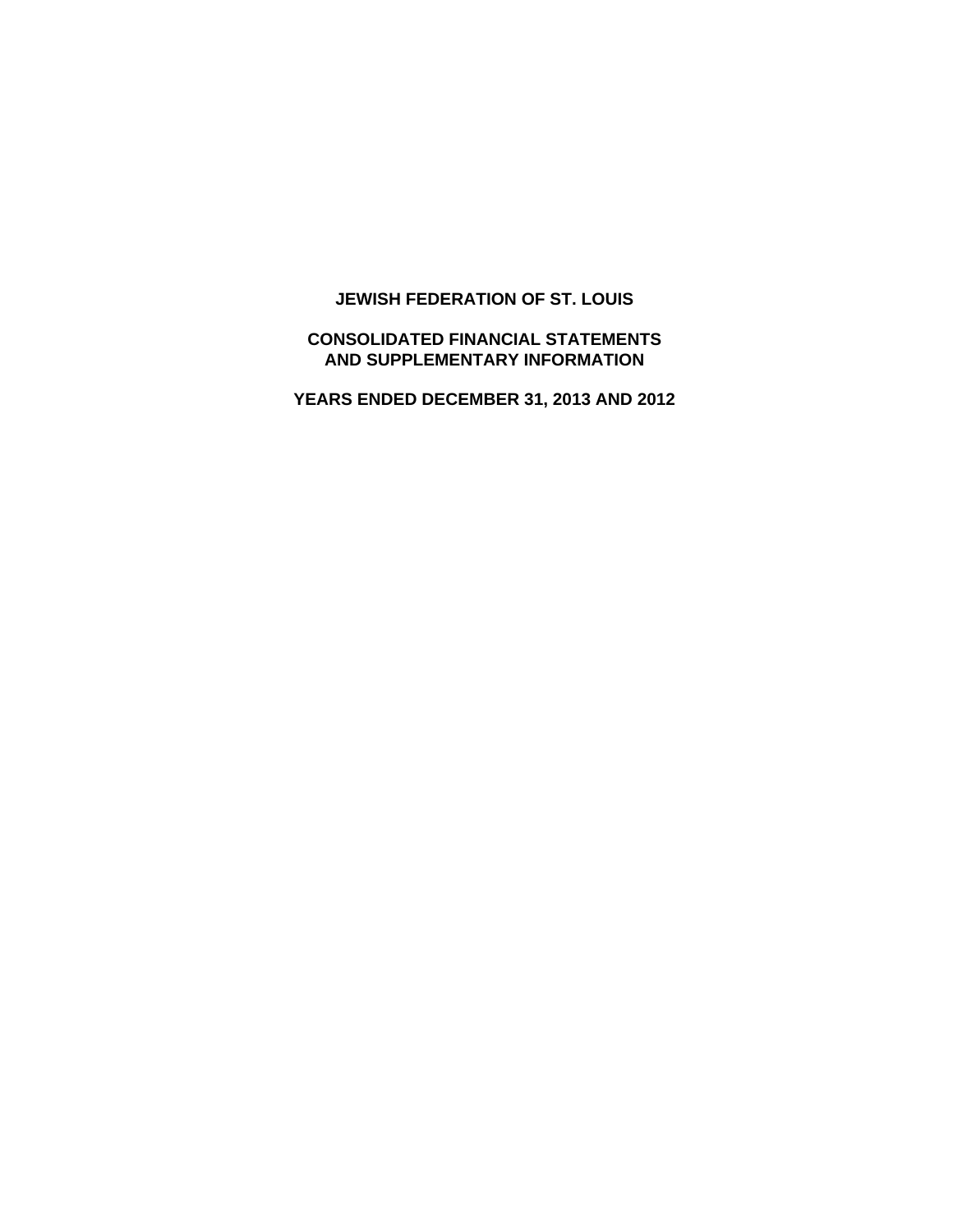# **JEWISH FEDERATION OF ST. LOUIS TABLE OF CONTENTS YEARS ENDED DECEMBER 31, 2013 AND 2012**

| <b>INDEPENDENT AUDITORS' REPORT</b>                                                               | 1  |
|---------------------------------------------------------------------------------------------------|----|
| <b>CONSOLIDATED FINANCIAL STATEMENTS</b>                                                          |    |
| <b>CONSOLIDATED STATEMENTS OF FINANCIAL POSITION</b>                                              | 3  |
| <b>CONSOLIDATED STATEMENTS OF ACTIVITIES</b>                                                      | 4  |
| <b>CONSOLIDATED STATEMENTS OF CASH FLOWS</b>                                                      | 6  |
| NOTES TO CONSOLIDATED FINANCIAL STATEMENTS                                                        | 7  |
| <b>SUPPLEMENTARY INFORMATION</b>                                                                  |    |
| UNRESTRICTED ALLOCATIONS AND STRATEGIC PROGRAM GRANTS TO<br><b>BENEFICIARY AND OTHER AGENCIES</b> | 28 |
| <b>SCHEDULES OF FUNCTIONAL EXPENSE</b>                                                            | 29 |
| <b>SCHEDULES OF PROGRAM EXPENSES</b>                                                              | 30 |
| <b>SCHEDULES OF COMMUNITY SERVICES EXPENSES</b>                                                   | 31 |
| <b>CONSOLIDATING SCHEDULE OF FINANCIAL POSITION</b>                                               | 32 |
| <b>CONSOLIDATING SCHEDULE OF ACTIVITIES</b>                                                       | 33 |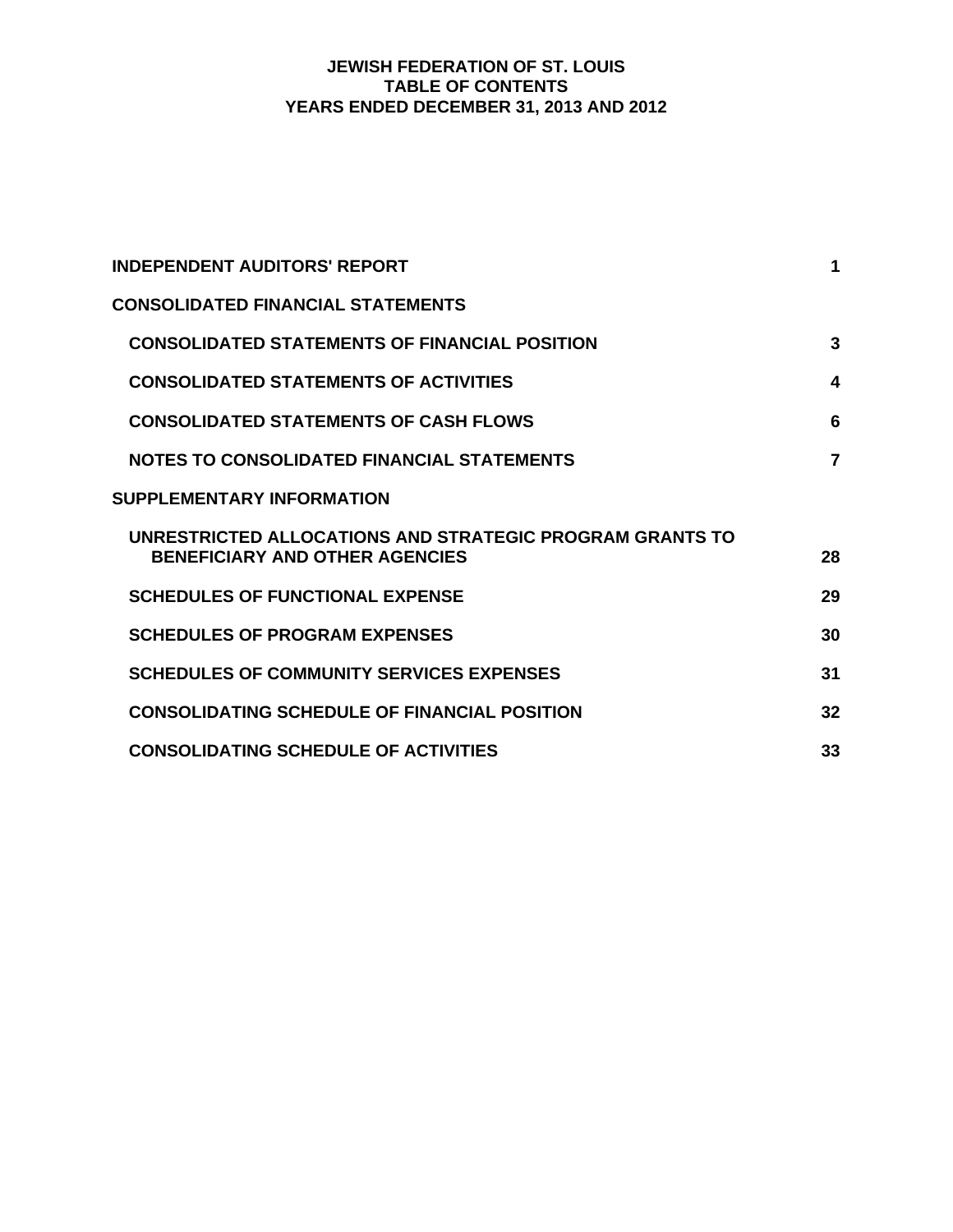

CliftonLarsonAllen LLP CLAconnect.com

# **INDEPENDENT AUDITORS' REPORT**

Board of Directors Jewish Federation of St. Louis St. Louis, Missouri

### **Report on the Financial Statements**

We have audited the accompanying consolidated financial statements of the Jewish Federation of St. Louis (a Missouri not-for-profit corporation) and subsidiaries, which comprise the consolidated statements of financial position as of December 31, 2013 and 2012, and the related consolidated statements of activities and cash flows for the years then ended, and the related notes to the consolidated financial statements.

### *Management's Responsibility for the Financial Statements*

Management is responsible for the preparation and fair presentation of these consolidated financial statements in accordance with accounting principles generally accepted in the United States of America; this includes the design, implementation, and maintenance of internal control relevant to the preparation and fair presentation of consolidated financial statements that are free from material misstatement, whether due to fraud or error.

#### *Auditors' Responsibility*

Our responsibility is to express an opinion on these consolidated financial statements based on our audits. We conducted our audits in accordance with auditing standards generally accepted in the United States of America. Those standards require that we plan and perform the audit to obtain reasonable assurance about whether the consolidated financial statements are free from material misstatement.

An audit involves performing procedures to obtain audit evidence about the amounts and disclosures in the consolidated financial statements. The procedures selected depend on the auditors' judgment, including the assessment of the risks of material misstatement of the consolidated financial statements, whether due to fraud or error. In making those risk assessments, the auditor considers internal control relevant to the entity's preparation and fair presentation of the consolidated financial statements in order to design audit procedures that are appropriate in the circumstances, but not for the purpose of expressing an opinion on the effectiveness of the entity's internal control. Accordingly, we express no such opinion. An audit also includes evaluating the appropriateness of accounting policies used and the reasonableness of significant accounting estimates made by management, as well as evaluating the overall presentation of the consolidated financial statements.

We believe that the audit evidence we have obtained is sufficient and appropriate to provide a basis for our audit opinion.

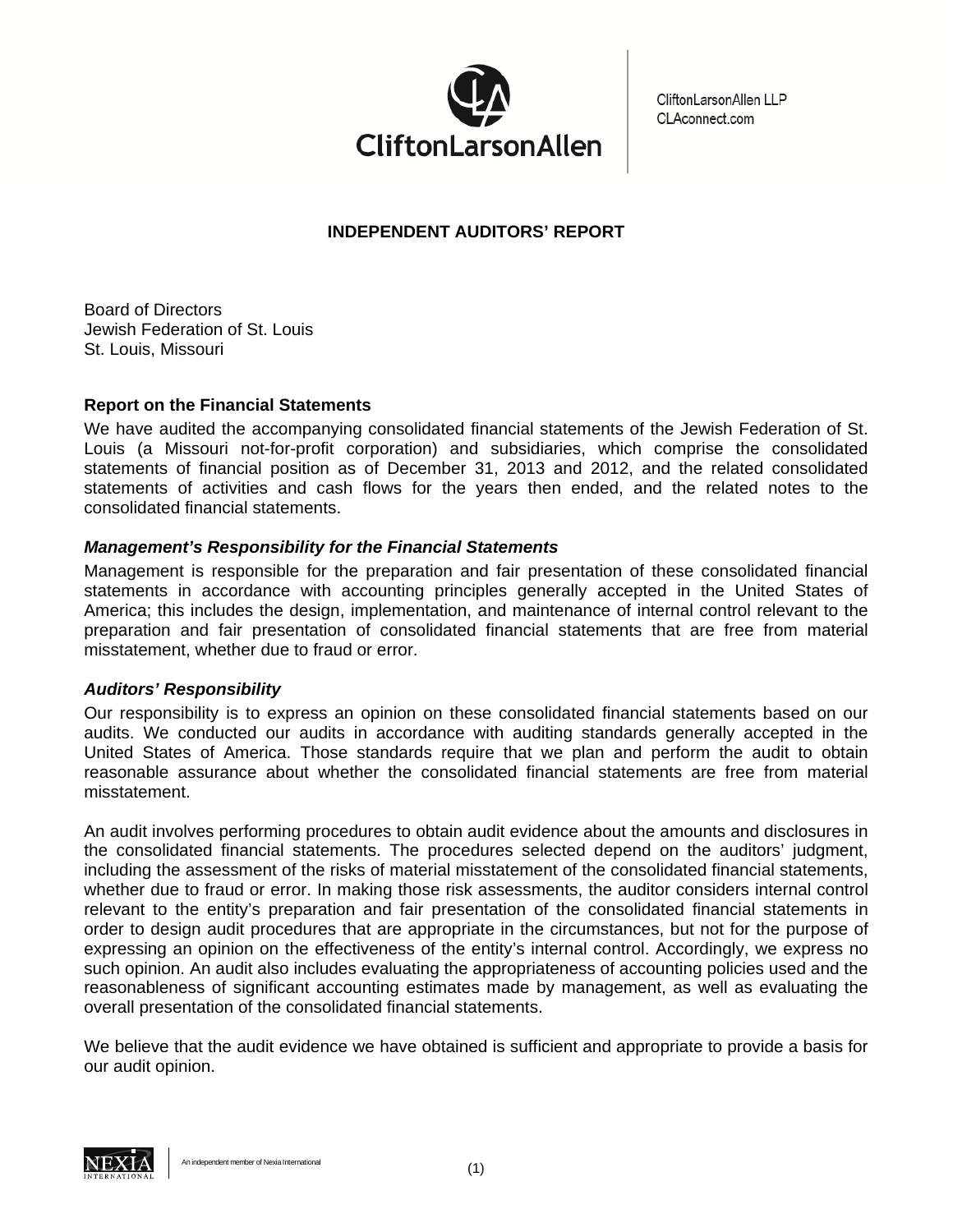## *Opinion*

In our opinion, the consolidated financial statements referred to above present fairly, in all material respects, the financial position of Jewish Federation of St. Louis and Subsidiaries as of December 31, 2013 and 2012, and the results of their operations and their cash flows for the years then ended in accordance with accounting principles generally accepted in the United States of America.

### **Report on Supplementary Information**

Our audits were conducted for the purpose of forming an opinion on the consolidated financial statements as a whole. The supplementary information on pages 28 through 33 is presented for purposes of additional analysis of the consolidated financial statements and is not a required part of the consolidated financial statements. In addition, the supplementary consolidating information on pages 32 and 33 is presented for additional analysis of the consolidated financial statements rather than present the financial position, results of operations and cash flows of the individual organizations. The supplementary information is the responsibility of management and was derived from and relates directly to the underlying accounting and other records used to prepare the consolidated financial statements. The information has been subjected to the auditing procedures applied in the audit of the consolidated financial statements and certain additional procedures, including comparing and reconciling such information directly to the underlying accounting and other records used to prepare the consolidated financial statements or to the consolidated financial statements themselves, and other additional procedures in accordance with auditing standards generally accepted in the United States of America. In our opinion, the information is fairly stated in all material respects in relation to the consolidated financial statements as a whole.

Clifton Larson Allen LLP

**CliftonLarsonAllen LLP** 

St. Louis, Missouri September 5, 2014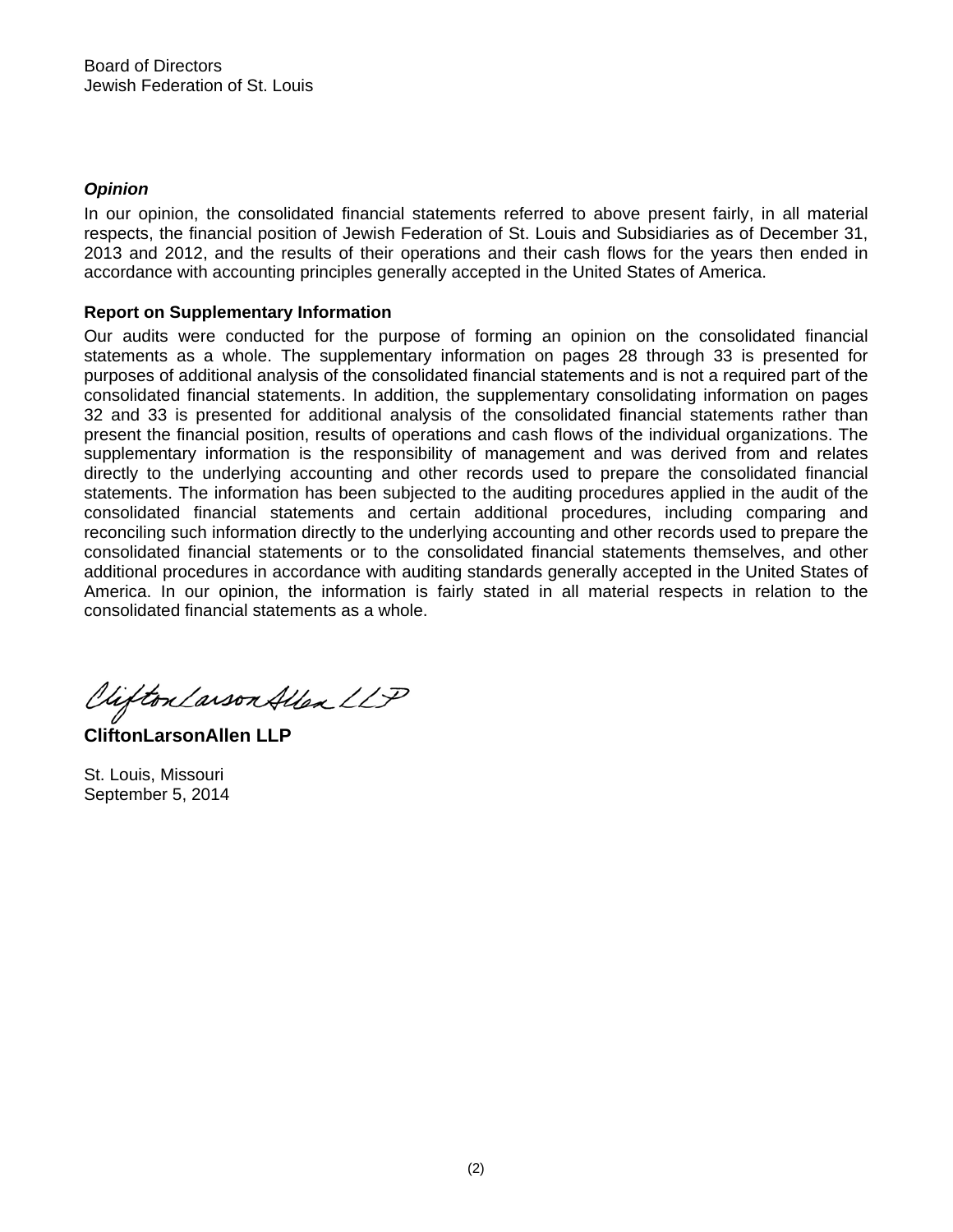# **JEWISH FEDERATION OF ST. LOUIS CONSOLIDATED STATEMENTS OF FINANCIAL POSITION DECEMBER 31, 2013 AND 2012**

|                                                                       | 2013              | 2012              |
|-----------------------------------------------------------------------|-------------------|-------------------|
| ASSETS                                                                |                   |                   |
| Cash and Cash Equivalents                                             | \$<br>1,456,126   | \$<br>2,879,184   |
| Receivables:                                                          |                   |                   |
| Campaign Pledges, Net of Allowance (Note 2)                           | 1,873,808         | 1,881,437         |
| Beneficiary Agencies, Net of Allowance                                | 224,746           | 212,414           |
| <b>Accrued Interest</b>                                               | 73,436            |                   |
| Other                                                                 | 190,293           | 211,823           |
| <b>Prepaid Expenses</b>                                               | 98,807            | 312,293           |
| Building and Equipment, Net (Note 4 and 5)                            | 2,997,037         | 3,149,760         |
| Notes Receivable (Note 6)                                             | 22,381,467        | 660,296           |
| Contributions Receivable, Net (Note 3)                                | 4,079,788         | 4,067,095         |
| Long-Term Investments (Note 7)                                        | 138,764,178       | 130,378,187       |
| <b>Total Assets</b>                                                   | \$<br>172,139,686 | \$<br>143,752,489 |
| <b>LIABILITIES AND NET ASSETS</b>                                     |                   |                   |
| <b>LIABILITIES</b>                                                    |                   |                   |
| Accounts Payable:                                                     |                   |                   |
| <b>Beneficiary Agencies</b>                                           | \$<br>2,174,505   | \$<br>1,877,347   |
| The Jewish Federations of North America                               | 443,830           | 340,482           |
| Other Campaigns                                                       | 34,054            | 52,219            |
| Other                                                                 | 320,558           | 280,090           |
| Grants Payable (Note 8)                                               | 366,321           | 450,740           |
| <b>Accrued Expense</b>                                                | 507,188           | 477,346           |
| Accrued Pension Obligation (Note 13)                                  | 1,736,341         | 2,870,455         |
| Obligations to Beneficiaries Under Split-Interest Agreements (Note 9) | 2,593,889         | 2,730,073         |
| Line of Credit (Note 10)                                              | 1,130,567         | 1,193,402         |
| Note Payable (Note 11)                                                | 21,699,613        |                   |
| Funds Held in Custody for Others (Note 12):                           |                   |                   |
| Pooled Investments                                                    | 15,573,894        | 19,673,081        |
| Split-Interest Agreements (Note 9)                                    | 385,627           | 429,053           |
| Passport to Israel                                                    | 737,581           | 798,497           |
| Other                                                                 | 891,674           | 771,535           |
| <b>Total Liabilities</b>                                              | 48,595,642        | 31,944,320        |
| <b>NET ASSETS</b>                                                     |                   |                   |
| Unrestricted:                                                         |                   |                   |
| Undesignated:                                                         |                   |                   |
| Net Investment in Building and Equipment                              | 2,997,037         | 3,149,760         |
| Undesignated                                                          | (5,443,110)       | (6, 104, 885)     |
| Board-Controlled Endowments and Other:                                |                   |                   |
| Philanthropic Funds                                                   | 6,936,763         | 6,639,055         |
| Board Designated as Endowment                                         | 9,743,059         | 9,363,329         |
| Board Designated as Future Use                                        | 29,879,635        | 27,854,769        |
| Other                                                                 | 32,922,835        | 28,876,675        |
| <b>Total Unrestricted</b>                                             | 77,036,219        | 69,778,703        |
| Restricted:                                                           |                   |                   |
| Temporarily (Note 17)                                                 | 24,915,002        | 22,107,100        |
| Permanently (Note 16)                                                 | 21,592,823        | 19,922,366        |
| <b>Total Net Assets</b>                                               | 123,544,044       | 111,808,169       |
| <b>Total Liabilities and Net Assets</b>                               | \$<br>172,139,686 | \$<br>143,752,489 |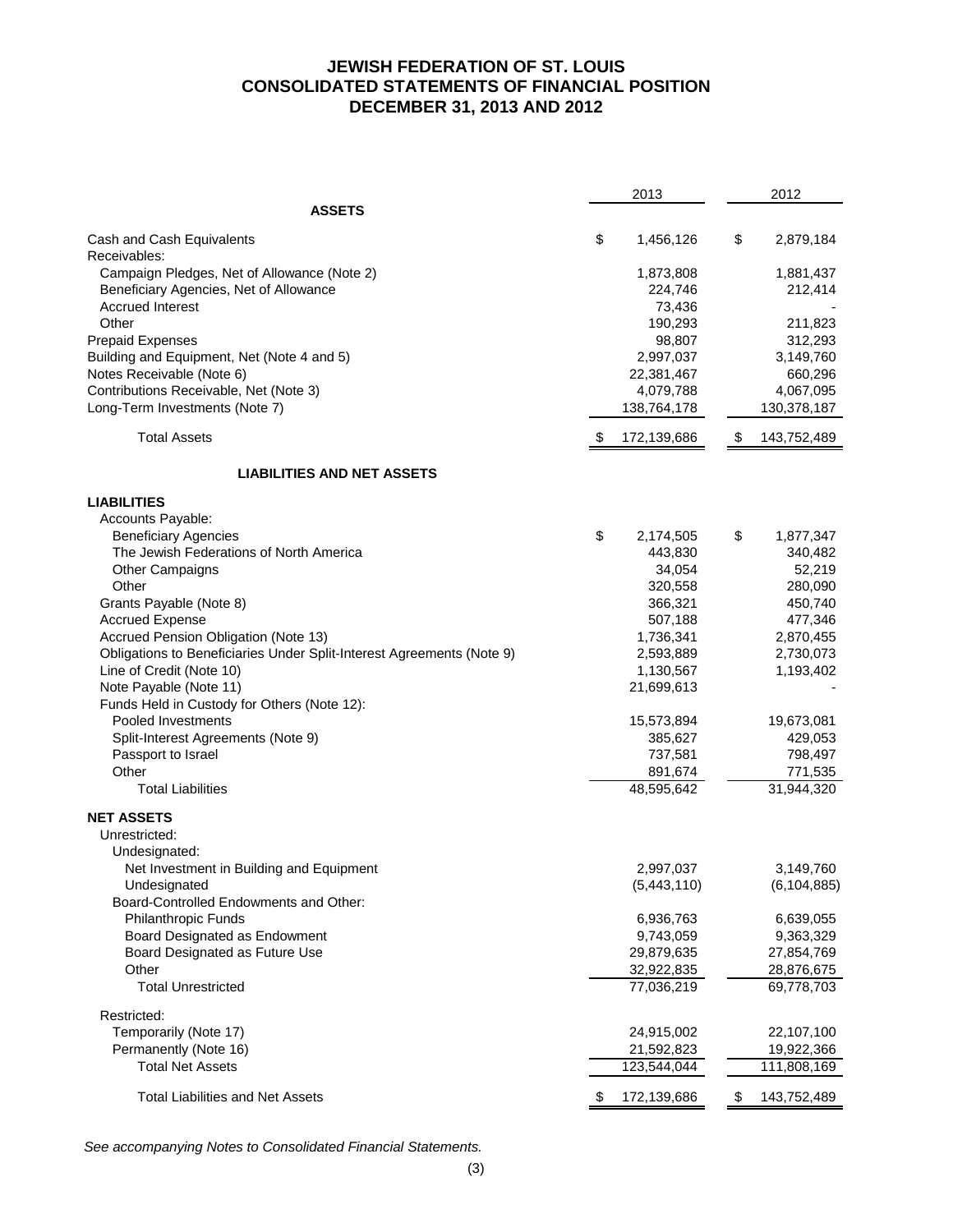# **JEWISH FEDERATION OF ST. LOUIS CONSOLIDATED STATEMENT OF ACTIVITIES YEAR ENDED DECEMBER 31, 2013**

|                                                                           |                  | Unrestricted     |                 |               | Restricted   |                   |
|---------------------------------------------------------------------------|------------------|------------------|-----------------|---------------|--------------|-------------------|
|                                                                           |                  | Board-Controlled |                 |               |              |                   |
|                                                                           | General          | Endowments       |                 |               |              |                   |
|                                                                           | Operating        | and Other        | Total           | Temporarily   | Permanently  | Total             |
| REVENUES, GAINS, AND OTHER SUPPORT                                        |                  |                  |                 |               |              |                   |
|                                                                           |                  |                  |                 |               |              |                   |
| Pledges:                                                                  |                  |                  |                 |               |              |                   |
| Regular Campaign:                                                         |                  |                  |                 |               |              |                   |
| Pledges Received in the Current Year                                      | \$<br>8,403,119  | \$               | \$<br>8,403,119 | \$            | \$           | \$<br>8,403,119   |
| Pledges Restricted for Subsequent Year                                    |                  |                  |                 | 449,486       |              | 449,486           |
| Pledges Received in the Prior Year                                        | 862,239          |                  | 862,239         | (862, 239)    |              |                   |
| <b>Total Regular Campaign</b>                                             | 9,265,358        |                  | 9,265,358       | (412, 753)    |              | 8,852,605         |
|                                                                           |                  |                  |                 |               |              |                   |
| Annual Campaign: Designated                                               |                  |                  |                 | 807,292       |              | 807,292           |
| Other Campaigns                                                           | 1,000            |                  | 1,000           | 2,702         |              | 3,702             |
| Friends of Holocaust Campaign                                             | 275,813          |                  | 275,813         |               |              | 275,813           |
| Friends of the Saul Brodsky Library Campaign                              | 31,695           |                  | 31,695          |               |              | 31,695            |
| Less: Amounts Derived from Board-Controlled Funds                         | (686, 807)       | (1, 186, 112)    | (1,872,919)     |               |              | (1,872,919)       |
|                                                                           |                  |                  |                 | 397,241       |              |                   |
| Net Campaigns                                                             | 8,887,059        | (1, 186, 112)    | 7,700,947       |               |              | 8,098,188         |
| Contributions, Bequests and Gifts                                         | 161,475          | 7,061,313        | 7,222,788       | 341,698       | 1,670,457    | 9,234,943         |
| <b>Government Grants</b>                                                  | 107,819          |                  | 107,819         | 6,009         |              | 113,828           |
| United Way of Greater St. Louis, Inc.                                     | 179,475          |                  | 179,475         |               |              | 179,475           |
| <b>Other Grants</b>                                                       | 105,375          |                  | 105,375         | 47,427        |              | 152,802           |
|                                                                           |                  |                  |                 |               |              |                   |
| Services to Beneficiary Agencies                                          | 244,711          |                  | 244,711         |               |              | 244,711           |
| Other Income                                                              | 152,921          |                  | 152,921         |               |              | 152,921           |
| Investment Income                                                         | 144,605          | 2,112,182        | 2,256,787       | 608,591       |              | 2,865,378         |
| Net Gain on Investments                                                   | 2,257            | 4,565,034        | 4,567,291       | 3,692,234     |              | 8,259,525         |
| Change in Value of Split-Interest Agreements                              |                  |                  |                 | 102,337       |              | 102,337           |
|                                                                           |                  |                  |                 |               |              |                   |
| Net Assets Released from Restrictions:                                    |                  |                  |                 |               |              |                   |
| Program                                                                   | 1,613,096        | (743)            | 1,612,353       | (1,612,353)   |              |                   |
| Other                                                                     | 911,897          |                  | 911,897         | (911, 897)    |              |                   |
| Reclassification from Board and Donor Restricted                          |                  |                  |                 |               |              |                   |
| Endowments, Net                                                           | 2,275,321        | (2,411,936)      | (136, 615)      | 136,615       |              |                   |
|                                                                           |                  |                  |                 |               |              |                   |
| Total Revenues, Gains, and Other Support                                  | 14,786,011       | 10.139.738       | 24,925,749      | 2,807,902     | 1,670,457    | 29.404.108        |
| <b>APPROPRIATIONS AND EXPENSES</b><br><b>ALLOCATIONS</b><br>Unrestricted: |                  |                  |                 |               |              |                   |
| Local Agencies                                                            | 3,126,368        |                  | 3,126,368       |               |              | 3,126,368         |
| <b>Israel and Oversees</b>                                                | 2,092,721        |                  | 2,092,721       |               |              | 2,092,721         |
| National Agencies                                                         | 116,950          |                  | 116,950         |               |              | 116,950           |
|                                                                           |                  |                  |                 |               |              |                   |
| Strategic Program Grants:                                                 |                  |                  |                 |               |              |                   |
| Ensuring the Jewish Future                                                | 752,145          |                  | 752,145         |               |              | 752,145           |
| Caring for Jews in Need - Domestic                                        | 468,645          |                  | 468,645         |               |              | 468,645           |
| Caring for Jews in Need - Overseas                                        | 511,780          |                  | 511,780         |               |              | 511,780           |
| <b>Community Engagement</b>                                               | 137,410          |                  | 137,410         |               |              | 137,410           |
| Jewish Federation of North America - Dues                                 |                  |                  | 358,534         |               |              | 358,534           |
|                                                                           | 358,534          |                  |                 |               |              |                   |
| Reserve Fund                                                              | 14,638           |                  | 14,638          |               |              | 14,638            |
| <b>Endowment and Foundation Distributions:</b>                            |                  |                  |                 |               |              |                   |
| Beneficiary and Other Local Agencies                                      | 425,381          | 1,968,049        | 2,393,430       |               |              | 2,393,430         |
| National Agencies                                                         | 8,827            | 107,497          | 116,324         |               |              | 116,324           |
| Distributions to Charitable Organizations                                 | 76,440           | 1,188,417        | 1,264,857       |               |              | 1,264,857         |
|                                                                           |                  |                  |                 |               |              |                   |
| <b>Other Campaigns</b>                                                    | 192,224          |                  | 192,224         |               |              | 192,224           |
| <b>Total Appropriations</b>                                               | 8,282,063        | 3,263,963        | 11,546,026      |               |              | 11,546,026        |
|                                                                           |                  |                  |                 |               |              |                   |
| <b>EXPENSES</b>                                                           |                  |                  |                 |               |              |                   |
| Program                                                                   | 783,461          |                  | 783,461         |               |              | 783,461           |
|                                                                           |                  |                  |                 |               |              |                   |
| Holocaust Museum/Community Library                                        | 863,007          |                  | 863,007         |               |              | 863,007           |
| Operating:                                                                |                  |                  |                 |               |              |                   |
| General Campaign                                                          | 1,515,335        |                  | 1,515,335       |               |              | 1,515,335         |
| <b>Community Services</b>                                                 | 1,227,248        |                  | 1,227,248       |               |              | 1,227,248         |
| <b>Building Operations</b>                                                | 346,298          |                  | 346,298         |               |              | 346,298           |
|                                                                           |                  |                  |                 |               |              |                   |
| <b>Endowment Services</b>                                                 | 759,023          |                  | 759,023         |               |              | 759,023           |
| Management and General                                                    | 2,011,696        | 127,311          | 2,139,007       |               |              | 2,139,007         |
| <b>Total Expenses</b>                                                     | 7,506,068        | 127,311          | 7,633,379       |               |              | 7,633,379         |
|                                                                           |                  |                  |                 |               |              |                   |
| <b>Total Appropriations and Expenses</b>                                  | 15,788,131       | 3,391,274        | 19,179,405      |               |              | 19,179,405        |
|                                                                           |                  |                  |                 |               |              |                   |
|                                                                           |                  |                  |                 |               |              |                   |
| Changes in Net Assets Before Pension Changes                              | (1,002,120)      | 6,748,464        | 5,746,344       | 2,807,902     | 1,670,457    | 10,224,703        |
| Pension Related Change Other than                                         |                  |                  |                 |               |              |                   |
| Net Periodic Cost, Net Gain (Loss) (Note 13)                              | 1,511,172        |                  | 1,511,172       |               |              | 1,511,172         |
| Changes in Net Assets                                                     | 509,052          | 6,748,464        | 7,257,516       | 2,807,902     | 1,670,457    | 11,735,875        |
| Net Assets at Beginning of Year                                           | (2,955,125)      | 72,733,828       | 69,778,703      | 22,107,100    | 19,922,366   | 111,808,169       |
|                                                                           |                  |                  |                 |               |              |                   |
| Net Assets at End of Year                                                 | (2,446,073)<br>S | \$79,482,292     | \$77,036,219    | \$ 24,915,002 | \$21,592,823 | 123,544,044<br>\$ |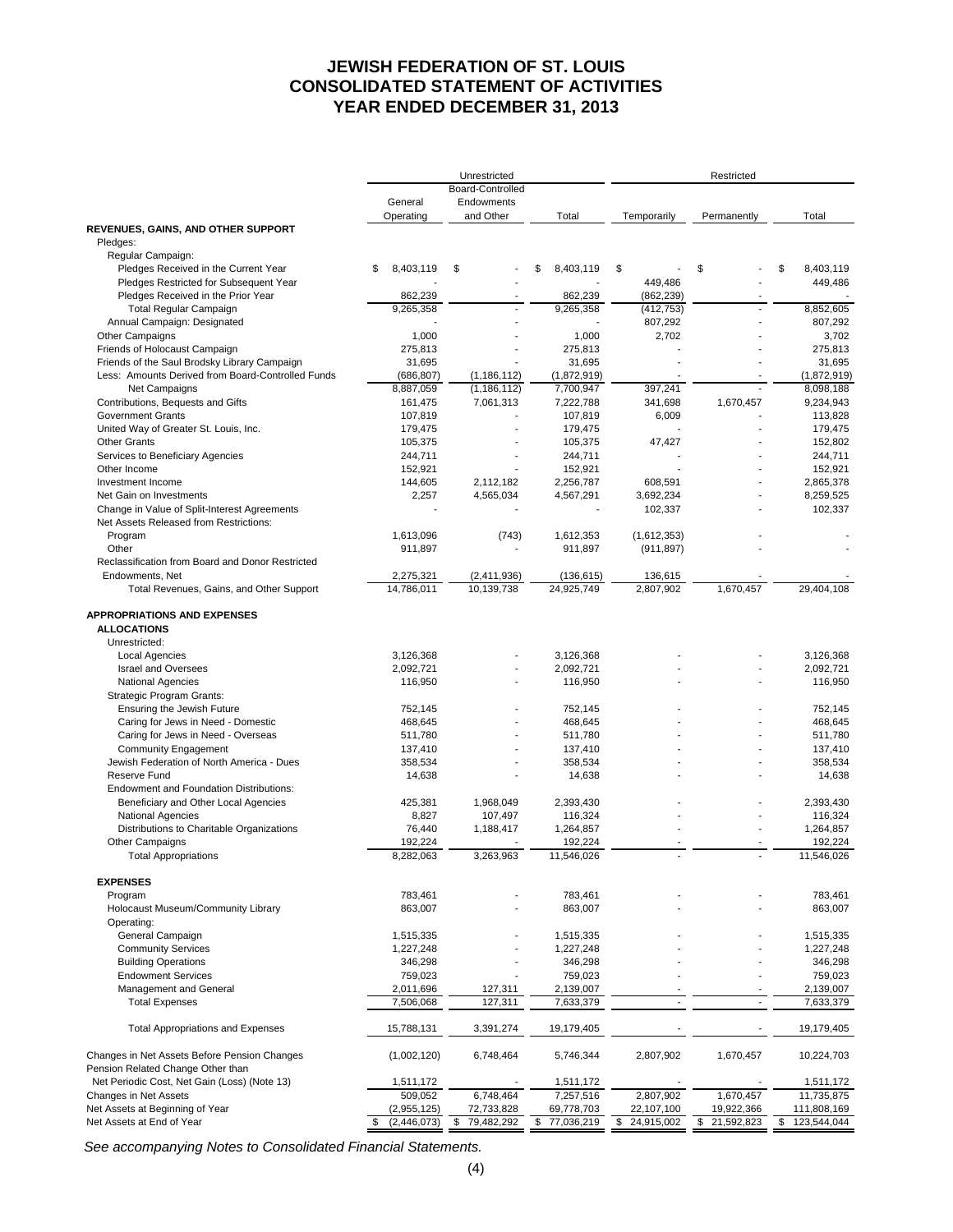### **JEWISH FEDERATION OF ST. LOUIS CONSOLIDATED STATEMENT OF ACTIVITIES YEAR ENDED DECEMBER 31, 2013**

|                                                          |                   | Unrestricted     |                 |                          | Restricted               |                 |
|----------------------------------------------------------|-------------------|------------------|-----------------|--------------------------|--------------------------|-----------------|
|                                                          |                   | Board-Controlled |                 |                          |                          |                 |
|                                                          | General           | Endowments       |                 |                          |                          |                 |
|                                                          | Operating         | and Other        | Total           | Temporarily              | Permanently              | Total           |
| REVENUES, GAINS, AND OTHER SUPPORT                       |                   |                  |                 |                          |                          |                 |
| Pledges:                                                 |                   |                  |                 |                          |                          |                 |
| Regular Campaign:                                        |                   |                  |                 |                          |                          |                 |
| Pledges Received in the Current Year                     | \$<br>8,560,625   | \$               | \$<br>8,560,625 | \$                       | \$                       | \$<br>8,560,625 |
| Pledges Restricted for Subsequent Year                   |                   |                  |                 | 862,239                  |                          | 862,239         |
|                                                          |                   |                  |                 |                          |                          |                 |
| Pledges Received in the Prior Year                       | 913,604           |                  | 913,604         | (913, 604)               |                          |                 |
| <b>Total Regular Campaign</b>                            | 9,474,229         |                  | 9,474,229       | (51, 365)                | $\overline{\phantom{a}}$ | 9,422,864       |
| Annual Campaign: Designated                              |                   |                  |                 | 333,359                  |                          | 333,359         |
| Other Campaigns                                          | 50,426            |                  | 50,426          |                          |                          | 50,426          |
| Friends of Holocaust Campaign                            | 148,221           |                  | 148,221         |                          |                          | 148,221         |
| Less: Amounts Derived from Board-Controlled Funds        | (402, 635)        | (1,769,490)      | (2, 172, 125)   | (25,000)                 |                          | (2, 197, 125)   |
| Net Campaigns                                            | 9,270,241         | (1,769,490)      | 7,500,751       | 256,994                  |                          | 7,757,745       |
| Contributions, Bequests and Gifts                        | 74.263            | 9,650,588        | 9,724,851       | 777,275                  | 543,632                  | 11,045,758      |
|                                                          | 90,014            |                  |                 |                          |                          | 90,014          |
| <b>Government Grants</b>                                 |                   |                  | 90,014          |                          |                          |                 |
| United Way of Greater St. Louis, Inc.                    | 166,975           |                  | 166,975         | 12,500                   |                          | 179,475         |
| <b>Other Grants</b>                                      | 73,554            |                  | 73,554          | 29,000                   |                          | 102,554         |
| Services to Beneficiary Agencies                         | 285,766           |                  | 285,766         |                          |                          | 285,766         |
| Other Income                                             | 281,036           | 2,538            | 283,574         |                          |                          | 283,574         |
| Investment Income                                        | (303, 290)        | 1,750,233        | 1,446,943       | 618,619                  |                          | 2,065,562       |
| Net Gain (Loss) on Investments                           | 132,305           | 6,025,600        | 6,157,905       | 2,512,593                |                          | 8,670,498       |
| Change in Value of Split-Interest Agreements             |                   |                  |                 | 11,492                   |                          | 11,492          |
|                                                          |                   |                  |                 |                          |                          |                 |
| Net Assets Released from Restrictions:                   |                   |                  |                 |                          |                          |                 |
| Program                                                  | 896,571           | 45,730           | 942,301         | (942, 301)               |                          |                 |
| Other                                                    | 824,313           |                  | 824,313         | (824, 313)               |                          |                 |
| Reclassification from Board and Donor Restricted         |                   |                  |                 |                          |                          |                 |
| Endowments, Net                                          | 2,795,945         | (3,079,495)      | (283, 550)      | 283,550                  |                          |                 |
| Total Revenues, Gains, and Other Support                 | 14,587,693        | 12,625,704       | 27,213,397      | 2,735,409                | 543,632                  | 30,492,438      |
|                                                          |                   |                  |                 |                          |                          |                 |
| <b>APPROPRIATIONS AND EXPENSES</b><br><b>ALLOCATIONS</b> |                   |                  |                 |                          |                          |                 |
| Unrestricted:                                            |                   |                  |                 |                          |                          |                 |
| Local Agencies                                           | 3,190,949         |                  | 3,190,949       |                          |                          | 3,190,949       |
| <b>Israel and Oversees</b>                               | 2,257,225         |                  | 2,257,225       |                          |                          | 2,257,225       |
| <b>National Agencies</b>                                 | 125,500           |                  | 125,500         |                          |                          | 125,500         |
| <b>Strategic Program Grants:</b>                         |                   |                  |                 |                          |                          |                 |
| Ensuring the Jewish Future                               | 424,914           |                  | 424,914         |                          |                          | 424,914         |
|                                                          |                   |                  |                 |                          |                          |                 |
| Caring for Jews in Need - Domestic                       | 267,770           |                  | 267,770         |                          |                          | 267,770         |
| Caring for Jews in Need - Overseas                       | 477,180           |                  | 477,180         |                          |                          | 477,180         |
| <b>Community Engagement</b>                              | 34,051            |                  | 34,051          |                          |                          | 34,051          |
| Jewish Federation of North America - Dues                | 364,676           |                  | 364,676         |                          |                          | 364,676         |
| Reserve Fund                                             | 26,650            |                  | 26,650          |                          |                          | 26,650          |
| <b>Endowment and Foundation Distributions:</b>           |                   |                  |                 |                          |                          |                 |
| Beneficiary and Other Local Agencies                     | 365,217           | 1,643,137        | 2,008,354       |                          |                          | 2,008,354       |
|                                                          |                   |                  |                 |                          |                          |                 |
| <b>National Agencies</b>                                 | 6,100             | 105,213          | 111,313         |                          |                          | 111,313         |
| Distributions to Charitable Organizations                | 42,467            | 1,189,799        | 1,232,266       |                          | $\overline{\phantom{a}}$ | 1,232,266       |
| Other Campaigns                                          | 165,251           |                  | 165,251         |                          |                          | 165,251         |
| <b>Total Appropriations</b>                              | 7,747,950         | 2,938,149        | 10,686,099      |                          |                          | 10,686,099      |
|                                                          |                   |                  |                 |                          |                          |                 |
| <b>EXPENSES</b>                                          |                   |                  |                 |                          |                          |                 |
| Program                                                  | 1,018,900         |                  | 1,018,900       |                          |                          | 1,018,900       |
|                                                          |                   |                  |                 |                          |                          |                 |
| Holocaust Museum/Community Library                       | 826,832           |                  | 826,832         |                          |                          | 826,832         |
| Operating:                                               |                   |                  |                 |                          |                          |                 |
| General Campaign                                         | 1,488,170         |                  | 1,488,170       |                          |                          | 1,488,170       |
| <b>Community Services</b>                                | 1,160,602         |                  | 1,160,602       |                          |                          | 1,160,602       |
| <b>Building Operations</b>                               | 343,662           |                  | 343,662         |                          |                          | 343,662         |
|                                                          | 862,682           |                  |                 |                          |                          | 862,682         |
| <b>Endowment Services</b>                                |                   |                  | 862,682         |                          |                          |                 |
| Management and General                                   | 1,421,359         | 29,280           | 1,450,639       |                          |                          | 1,450,639       |
| <b>Total Expenses</b>                                    | 7,122,207         | 29,280           | 7,151,487       | $\overline{\phantom{a}}$ | $\blacksquare$           | 7,151,487       |
|                                                          |                   |                  |                 |                          |                          |                 |
| <b>Total Appropriations and Expenses</b>                 | 14,870,157        | 2,967,429        | 17,837,586      |                          |                          | 17,837,586      |
|                                                          |                   |                  |                 |                          |                          |                 |
| Changes in Net Assets Before Pension Changes             |                   | 9,658,275        |                 |                          |                          |                 |
|                                                          | (282, 464)        |                  | 9,375,811       | 2,735,409                | 543,632                  | 12,654,852      |
| Pension Related Change Other than                        |                   |                  |                 |                          |                          |                 |
| Net Periodic Cost, Net Gain (Loss)                       | (802, 269)        |                  | (802, 269)      |                          |                          | (802, 269)      |
| Changes in Net Assets                                    | (1,084,733)       | 9,658,275        | 8,573,542       | 2,735,409                | 543,632                  | 11,852,583      |
| Net Assets at Beginning of Year                          | (1,870,392)       | 63,075,553       | 61,205,161      | 19,371,691               | 19,378,734               | 99,955,586      |
| Net Assets at End of Year                                | (2,955,125)<br>\$ | \$72,733,828     | \$ 69,778,703   | \$22,107,100             | \$19,922,366             | \$111,808,169   |
|                                                          |                   |                  |                 |                          |                          |                 |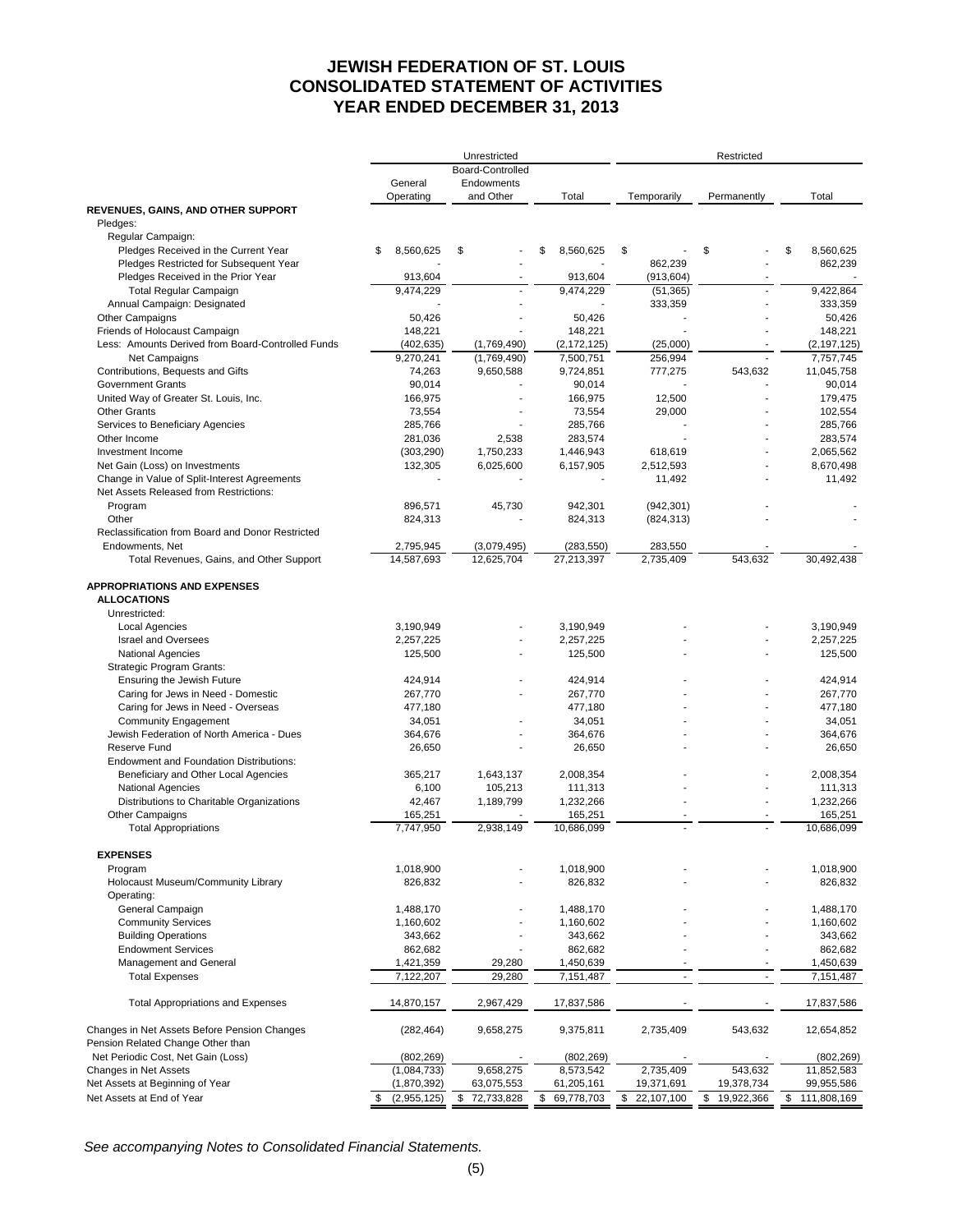# **JEWISH FEDERATION OF ST. LOUIS CONSOLIDATED STATEMENTS OF CASH FLOWS YEARS ENDED DECEMBER 31, 2013 AND 2012**

|                                                                | 2013             | 2012             |
|----------------------------------------------------------------|------------------|------------------|
| <b>CASH FLOWS FROM OPERATING ACTIVITIES</b>                    |                  |                  |
| Change in Net Assets                                           | \$<br>11,735,875 | \$<br>11,852,583 |
| Adjustments to Reconcile Change in Net Assets to               |                  |                  |
| Net Cash Used by Operating Activities:                         |                  |                  |
| Depreciation                                                   | 293,313          | 272,377          |
| Contributions Restricted for Long-Term Purposes                | (1,588,201)      | (463, 976)       |
| Contribution of Non-Cash Items                                 | (4,796,694)      | (5,511,703)      |
| Pension Related Changes Other than Net Periodic Cost           | (1,511,172)      | 802,269          |
| Provision for Recovery of Uncollectible Receivables            |                  | 124,347          |
| Net Investment Gain                                            | (8,259,525)      | (8,670,498)      |
| Amortization of Discount on Contribution Receivable            | (107, 148)       | (108, 664)       |
| Amortization of Discount on Grants Payable                     | (5,981)          | (7, 455)         |
| Change in Value of Split-Interest Agreements                   | (102, 337)       | (11, 492)        |
| Change in Assets and Liabilities:<br>Decrease in Receivables   | 37,846           | 433,359          |
| (Increase) Decrease in Prepaid Expenses                        | 213,486          | (97, 138)        |
| Increase (Decrease) in Accounts Payable                        | 422,809          | (203, 737)       |
| Increase (Decrease) in Grants Payable                          | (78, 438)        | 14,100           |
| Increase (Decrease) in Accrued Expense                         | 406,899          | (263, 380)       |
| Increase in Obligations Under Split-Interest Agreements        | 513,401          | 416,376          |
| Decrease in Funds Held in Custody for Others                   | (4,098,223)      | (1, 105, 210)    |
| Amounts Restricted for Investment in Permanently               |                  |                  |
| <b>Restricted Endowments</b>                                   | (25,000)         |                  |
| Net Cash Used by Operating Activities                          | (6,949,090)      | (2,527,842)      |
| <b>CASH FLOWS FROM INVESTING ACTIVITIES</b>                    |                  |                  |
| <b>Collections of Notes Receivable</b>                         | 1,310,387        | 260,000          |
| Increase in Notes Receivable                                   | (23,031,558)     | (559, 543)       |
| Purchases of Building Improvements and Equipment               | (140, 590)       | (163, 976)       |
| Purchase of Long-Term Investments                              | (23,860,246)     | (22, 436, 977)   |
| Proceeds from Sale of Long-Term Investments                    | 28,545,308       | 26, 132, 367     |
| Net Cash Provided (Used) by Investing Activities               | (17, 176, 699)   | 3,231,871        |
| <b>CASH FLOWS FROM FINANCING ACTIVITIES</b>                    |                  |                  |
| Proceeds from Note Payable and Line of Credit                  | 23,000,000       | 21,402           |
| Payments on Notes Payable and Line of Credit                   | (1,363,222)      | (294, 839)       |
| Proceeds from Amounts Restricted for Investment in Permanently |                  |                  |
| <b>Restricted Endowments</b>                                   | 25,000           |                  |
| Contributions Restricted for Long-Term Purposes                | 1,588,201        | 463,976          |
| Other Financing Activities - Payments of Obligations under     |                  |                  |
| <b>Split-Interest Agreements</b>                               | (547, 248)       | (440, 374)       |
| Net Cash Provided (Used) by Financing Activities               | 22,702,731       | (249, 835)       |
| NET INCREASE (DECREASE) IN CASH AND CASH EQUIVALENTS           | (1,423,058)      | 454,194          |
| Cash and Cash Equivalents - Beginning                          | 2,879,184        | 2,424,990        |
| <b>CASH AND CASH EQUIVALENTS - ENDING</b>                      | \$<br>1,456,126  | \$<br>2,879,184  |
| SUPPLEMENTAL DISCLOSURE FOR NONCASH TRANSACTIONS               |                  |                  |
| <b>Interest Paid</b>                                           | \$<br>490,061    | \$<br>29,867     |
| Noncash Contributions                                          | \$<br>4,796,694  | \$<br>5,717,100  |
|                                                                |                  |                  |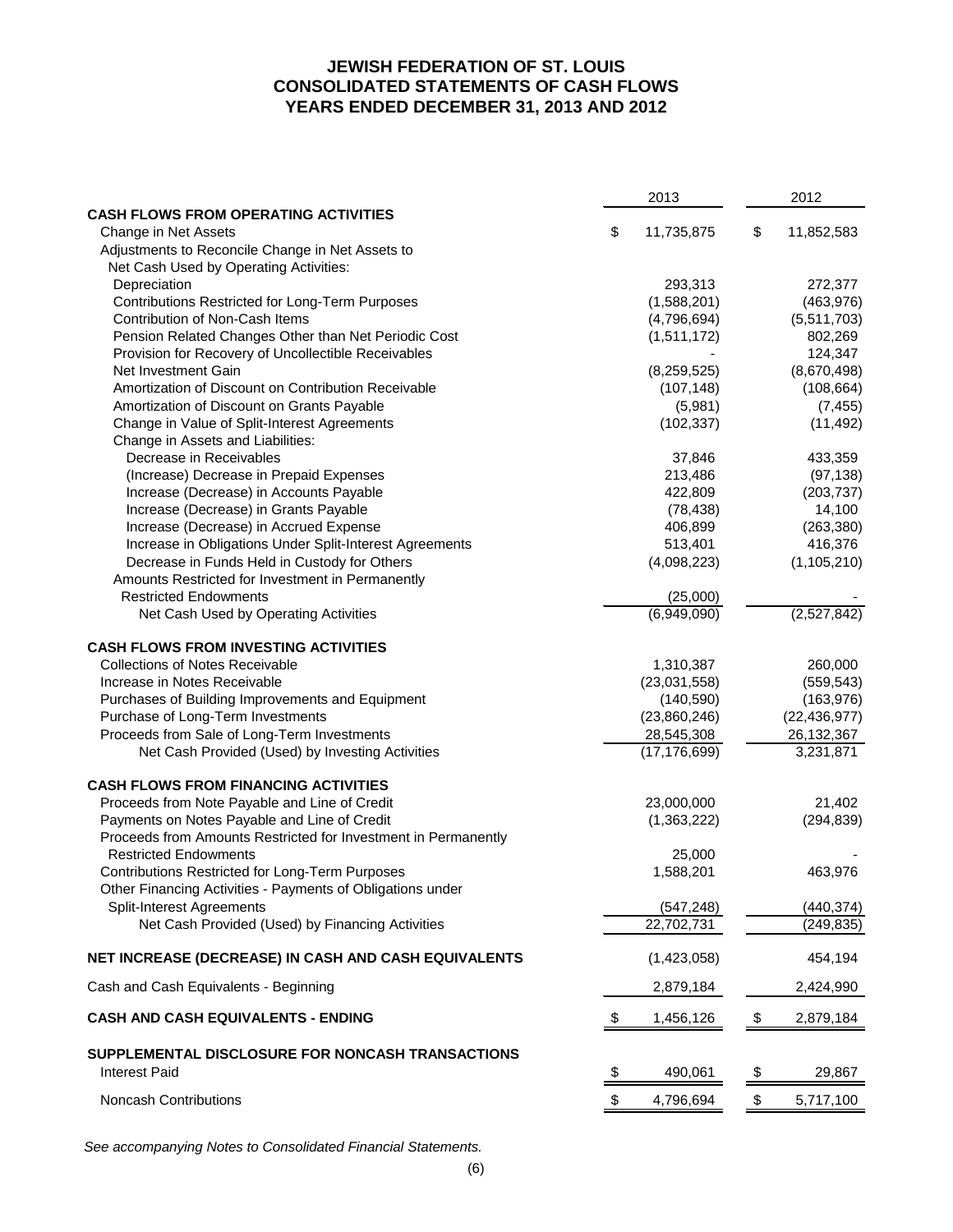### **NOTE 1 SUMMARY OF SIGNIFICANT ACCOUNTING POLICIES**

The consolidated financial statements of the Jewish Federation of St. Louis and Subsidiaries (the Federation) have been prepared on the accrual basis of accounting. The significant accounting policies followed are described below:

#### **Basis of Presentation**

The Federation is a charitable corporation established for the purpose of soliciting, collecting, and distributing contributions for the benefit of all Jewish charitable, social welfare, cultural, educational, and philanthropic organizations and for providing certain asset management and general services to beneficiary agencies. The beneficiary agencies are legally separate operating entities distinct from the Federation and, as such, maintain their own accounting records and carry on their own services and programs. The activities of such agencies are not included in these consolidated financial statements.

The accompanying consolidated financial statements include the accounts and operations of the Lubin-Green Foundation, the Staenberg Family Foundation and the Kranzberg Foundation (the Foundations). The Foundations are separate not-for-profit entities, organized under Section 509(a)(3) of the Internal Revenue Code, and operated to carry out the purposes of the Federation. The Federation appoints a majority of the members of the Foundations' Boards of Directors, and provides all administrative services for the Foundations. All significant transactions between the Federation and the Foundations have been eliminated.

The Federation maintains its accounts in accordance with the principles and practices of fund accounting. Fund accounting is the procedure by which resources for various purposes are classified for accounting purposes in accordance with activities or objectives specified by donors.

These consolidated financial statements have been prepared to focus on the Federation as a whole and to present balances and transactions according to the existence or absence of donor-imposed restrictions. This has been accomplished by classifying fund balances and transactions into three classes of net assets: unrestricted, temporarily restricted and permanently restricted.

Unrestricted Net Assets – Net assets not subject to donor-imposed stipulations. Unrestricted net assets are further subdivided by the Federation as follows:

Undesignated – Presents unrestricted net assets and increases and decreases in those net assets related to the annual appropriation process and other general operations of the Federation.

Board-Controlled Endowments – Presents unrestricted net assets designated by the board of directors to function as endowments, and philanthropic funds representing irrevocable gifts to the Federation. Principal and income of philanthropic funds must be redistributed to qualifying charitable organizations; however, the Federation retains full discretion as to the distribution.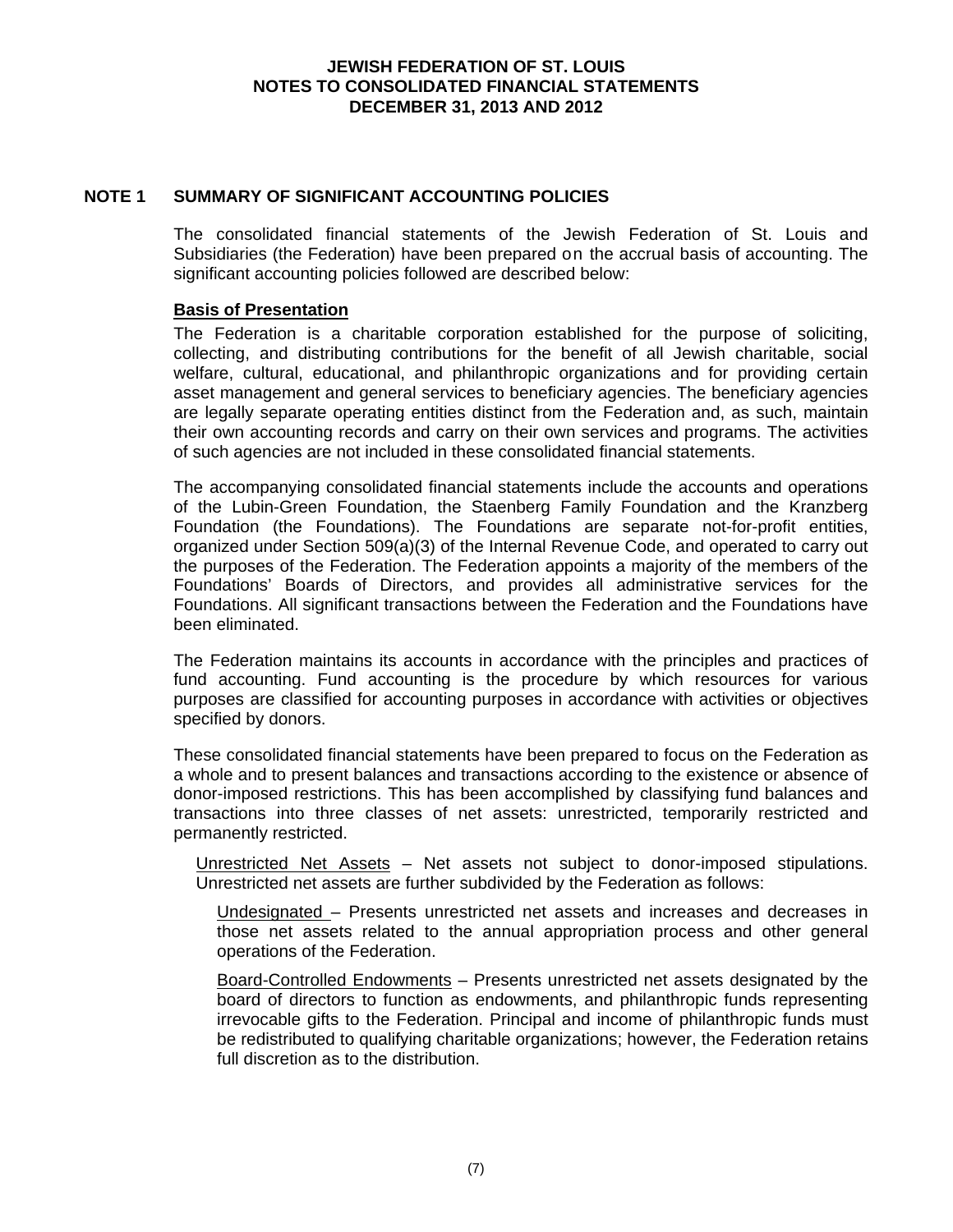### **NOTE 1 SUMMARY OF SIGNIFICANT ACCOUNTING POLICIES (CONTINUED)**

### **Basis of Presentation (Continued)**

Temporarily Restricted Net Assets – Net assets subject to donor-imposed stipulations that will be met by actions of the Federation and/or the passage of time. After the donorimposed time or purpose restriction is satisfied, temporarily restricted net assets are reclassified to unrestricted net assets and reported within the consolidated statements of activities as net assets released from restrictions.

Permanently Restricted Net Assets – Net assets subject to donor-imposed stipulations that they be maintained permanently by the Federation. Generally, the donors of these assets permit the Federation to use all or part of the income earned on related investments for specific purposes.

Revenues are reported as increases in unrestricted net assets unless use of the related assets is limited by donor-imposed restrictions. State grants are recognized as revenue to the extent expenses have been incurred under the terms of the respective grant agreements. Expenses are reported as decreases in unrestricted net assets. Investment income, including realized and unrealized net gains or losses on investments, is reported as an increase or a decrease in unrestricted net assets unless its use is restricted by donor stipulation or by law.

#### **Cash and Cash Equivalents**

For purposes of the consolidated statements of cash flows, cash and cash equivalents consist of cash on hand and in banks, certificates of deposit, and interest-bearing money market accounts not intended to be held for long-term investment purposes.

#### **Fair Value Measurements**

The Federation measures fair value using a three-level hierarchy for fair value measurements based upon the transparency of inputs to the valuation of an asset or liability. Inputs may be observable or unobservable and refer broadly to the assumptions that market participants would use in pricing the asset or liability. Observable inputs reflect the assumptions market participants would use in pricing the asset or liability based on market data obtained from sources independent of the reporting entity. Unobservable inputs reflect the reporting entity's own assumptions about the assumptions that market participants would use in pricing the asset or liability developed based on the best information available in the circumstances.

The objective of a fair value measurement is to determine the price that would be received to sell an asset or paid to transfer a liability in an orderly transaction between market participants at the measurement date (an exit price). Accordingly, the fair value hierarchy gives the highest priority to quoted prices (unadjusted) in active markets for identical assets or liabilities (Level 1) and the lowest priority to unobservable inputs (Level 3). The Federation may use valuation techniques consistent with the market, income and cost approaches to measure fair value.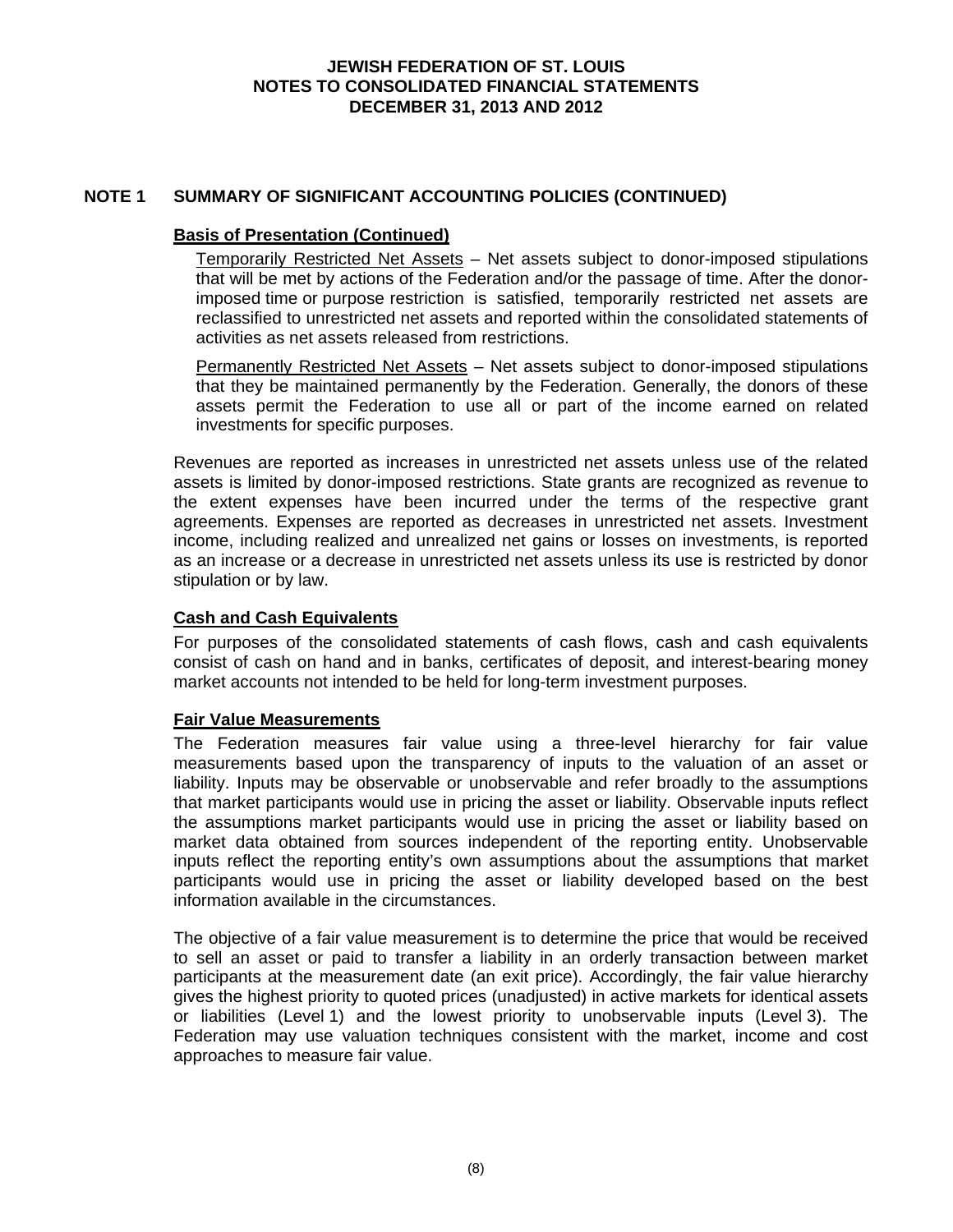### **NOTE 1 SUMMARY OF SIGNIFICANT ACCOUNTING POLICIES (CONTINUED)**

### **Fair Value Measurements (Continued)**

Financial assets recorded on the consolidated statement of financial position are categorized based on the inputs to the valuation techniques as follows:

*Level 1* – Financial assets and liabilities whose values are based on unadjusted quoted prices for identical assets or liabilities in an active market that the Federation has the ability to access (examples include active exchange-traded equity securities, listed derivatives, and most U.S. Government and agency securities).

*Level 2* – Financial assets and liabilities whose values are based on quoted prices in markets that are not active or model inputs that are observable either directly or indirectly for substantially the full term of the asset or liability. Level 2 inputs include the following:

- Quoted prices for similar assets or liabilities in active markets;
- Quoted prices for identical or similar assets or liabilities in non-active markets (examples include corporate and municipal bonds, which trade infrequently);
- Pricing models whose inputs are observable for substantially the full term of the asset or liability (examples include most over-the-counter derivatives, including interest rate and currency swaps); and
- Pricing models whose inputs are derived principally from or corroborated by observable market data through correlation or other means for substantially the full term of the asset or liability (examples include certain residential and commercial mortgage related assets, including loans, securities, and derivatives).

*Level 3* – Financial assets and liabilities whose values are based on prices or valuation techniques that require inputs that are both unobservable and significant to the overall fair value measurement. These inputs reflect management's own assumptions about the assumptions a market participant would use in pricing the asset or liability (examples include certain private equity investments and split-interest agreements).

Accounting standards allow entities the irrevocable option to elect to measure certain financial instruments and other items at fair value for the initial and subsequent measurement on an instrument-by-instrument basis. The Federation carries all non-publicly traded equity securities at the lower of cost or market unless the election under this accounting standard has been made. To date the Federation has elected to carry all nonpublicly traded equity securities at fair value with the exception of certain real-estate holdings. In addition, the Federation has individually elected to carry obligations under splitinterest agreements at fair value.

#### **Building and Equipment**

Building and equipment additions equal to or greater than \$5,000 are capitalized at cost at date of acquisition, or fair market value at date of donation. Depreciation is recorded to relate the cost of depreciable assets to operations over their estimated service lives on the straight-line method.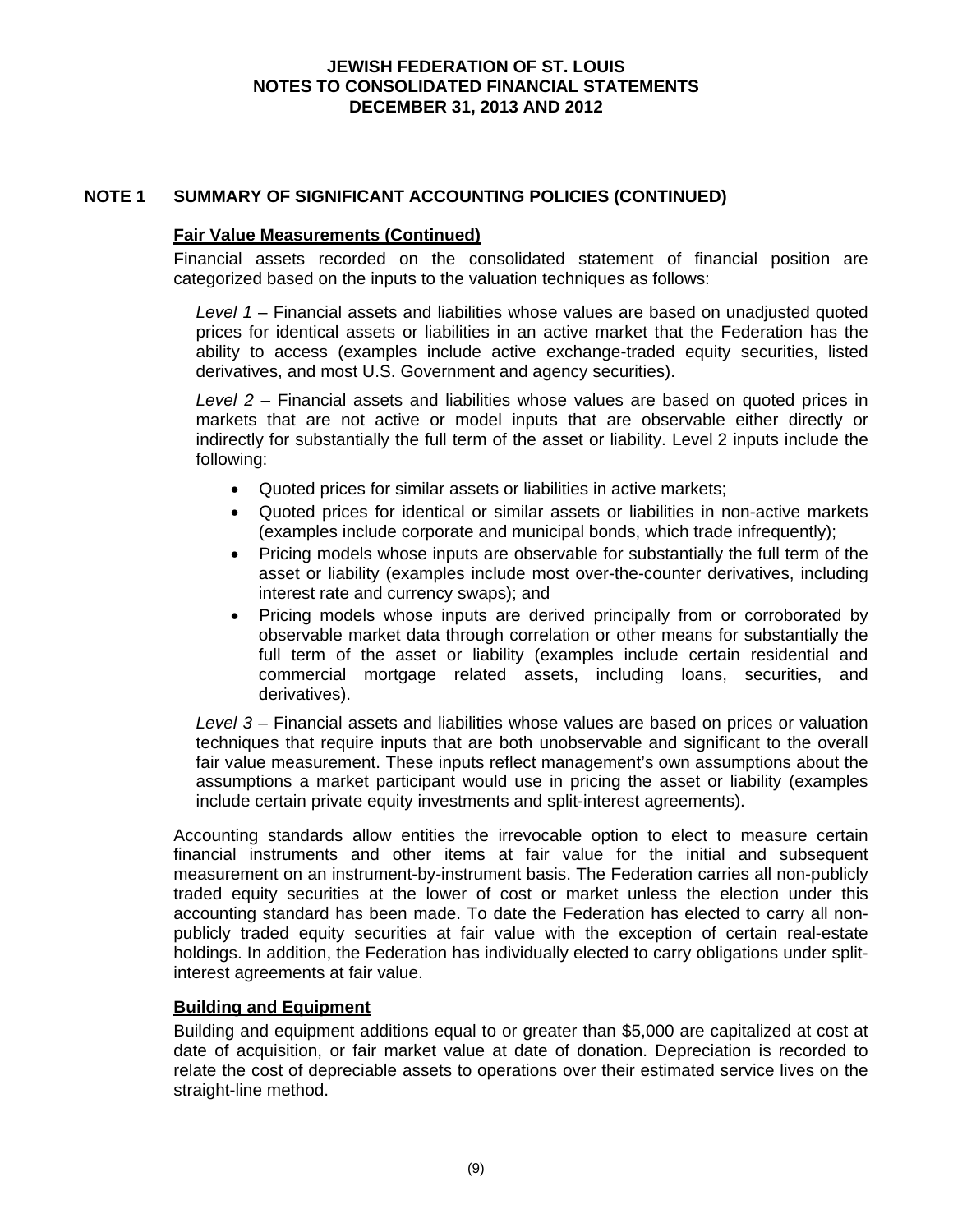## **NOTE 1 SUMMARY OF SIGNIFICANT ACCOUNTING POLICIES (CONTINUED)**

#### **Investments**

A substantial portion of the valuations included in the financial statements are provided to the Federation by third parties and are not calculated by the Federation. These third parties follow U.S. generally accepted accounting principles (GAAP). In accordance with these principles, investments carried at fair value are based on quoted market prices, financial models of hypothetical transactions, or net asset value as determined by the fund manager. Investments in non-publicly traded real estate limited partnerships of approximately \$10,870,000 and \$4,544,000 at December 31, 2013 and 2012, respectively, are carried at the lower of cost or fair value. Cost for these investments if contributed is based on the fair value of the investments as determined by an independent appraisal at the date of the gift.

Cash equivalents are carried at cost and cash surrender value of life insurance policies are carried at contract value. Some valuations may also be determined and approved by the managers or valuation committees of the funds in which the Federation invests. The fair value assigned to a particular security by the fund does not necessarily reflect the amount that would be realized. In addition, in light of the judgment involved in fair value decisions, there can be no assurance that a fair value assigned to a particular security by the fund is accurate.

The Federation invests in a variety of investment vehicles, including limited partnerships that invest in public and private equity securities, debt securities and real estate.

In general, investments are exposed to various risks, such as interest rate, credit and overall market volatility risk. Due to the level of risk associated with certain investments, it is reasonably possible that changes in the values of the investments will occur in the near term and that such changes could materially affect the amounts reported in the consolidated statements of financial position.

Donated investments are initially recorded at estimated fair value at the date of donation. Realized and unrealized gains and losses are recognized in the period in which they occur.

Investments in life insurance policies are carried at net cash surrender value. Changes in cash surrender value (realized and unrealized) are recorded in the consolidated statements of activities.

The Federation maintains an investment pool available for participation by all Federation funds and other beneficiary agencies. Investment income derived from "pooled" investments is allocated to the participants based on their respective equities, represented by units of participation, in the investment pool.

Investment income earned on board-controlled endowments (other than philanthropic funds) is reclassified to unrestricted general operating net assets in the year subsequent to the year earned based on the spending rate adopted by the Federation's Board of Directors. The annual spending rate is based on a predetermined percentage applied to the average carrying value of these board-controlled endowments. The amount reclassified in this manner is the amount considered to be available for appropriations to beneficiary agencies and others in the annual budget process.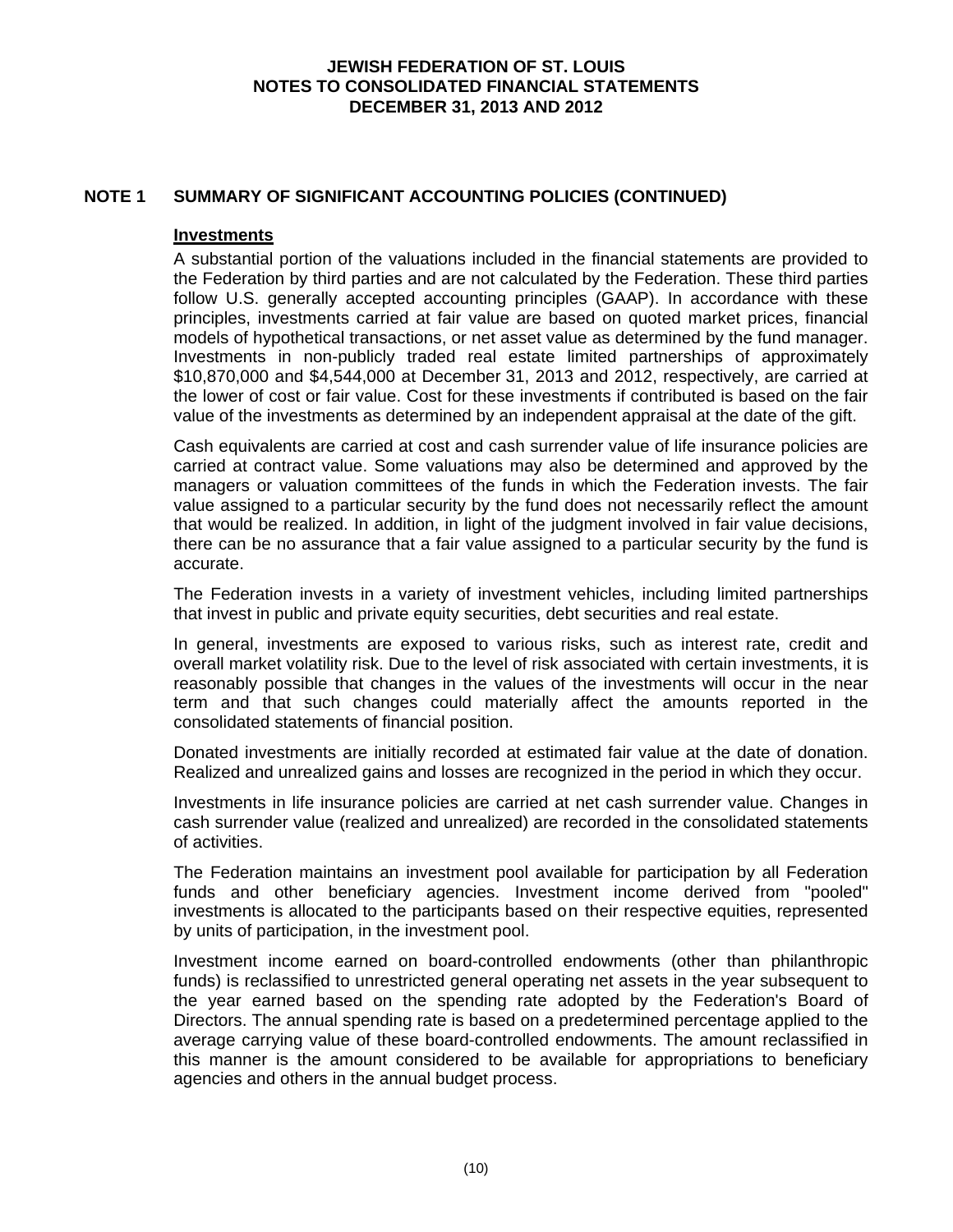# **NOTE 1 SUMMARY OF SIGNIFICANT ACCOUNTING POLICIES (CONTINUED)**

### **Pledges and Contributions**

Pledges and contributions, including unconditional promises to give in future periods, are recognized as revenues in the period received. Pledges, contributions and unconditional promises that are expected to be collected within one year are recorded at net realizable value. Pledges, contributions and unconditional promises that are expected to be collected in future periods are recorded at the present value of their estimated future cash flows. This value is determined to be fair value and is calculated using an income approach of applying a discount rate technique in the year in which the pledge is received. Amortization of the discounts is included in contribution revenue. Conditional pledges and contributions, which depend upon specified future and uncertain events, are recognized as revenue when the conditions upon which they depend are substantially met.

An allowance for uncollectible pledges and contributions receivable are provided based upon management's estimate of unconditional promises to give which will ultimately not be collected. The Federation collection policy allows for delinquent pledges less than \$5,000 to be deemed uncollectible by Federation staff and subsequently written off after an internal approval process. Delinquent pledges \$5,000 and greater will be assigned to a committee that will determine collection strategies or recommend write-off.

Pledges and contributions received with donor-imposed restrictions that are satisfied in the same year as the pledge is received are reported initially as revenues of the temporarily restricted net asset class, and a reclassification to unrestricted net assets is made to reflect the expiration of such restrictions.

Contributions of property and equipment without donor stipulations concerning the use of such long-lived assets are reported as revenues of the unrestricted net asset class. Pledges of assets other than cash are recorded at their estimated fair value at the date satisfied. Pledges of cash or other assets to be used to acquire property and equipment are reported as revenues of the temporarily restricted net asset class; the restrictions are considered to be released at the time of acquisition of such long-lived assets.

# **Regular Campaign Pledges Restricted for Subsequent Year**

Solicitation for the Federation's annual campaign begins prior to the fiscal operating year to which it relates. Campaign pledges and related cash contributions received between commencement of the annual campaign and December 31 each year are initially recorded as "regular campaign pledges restricted for subsequent year" in the temporarily restricted net asset class. Such pledges are reclassified to unrestricted net assets – regular campaign revenue at the beginning of the year to which they relate.

#### **Appropriations to Beneficiary Agencies and the Jewish Federations of North America**

Appropriations to beneficiary agencies are recorded in the unrestricted net asset class when approved by the Board of Directors of the Federation. Appropriations are paid to beneficiary agencies in the year following the campaign from which they are funded and are reflected as accounts payable to beneficiary agencies in the accompanying consolidated financial statements. The Federation uses appropriations to the Jewish Federations of North America for directing national and international funds.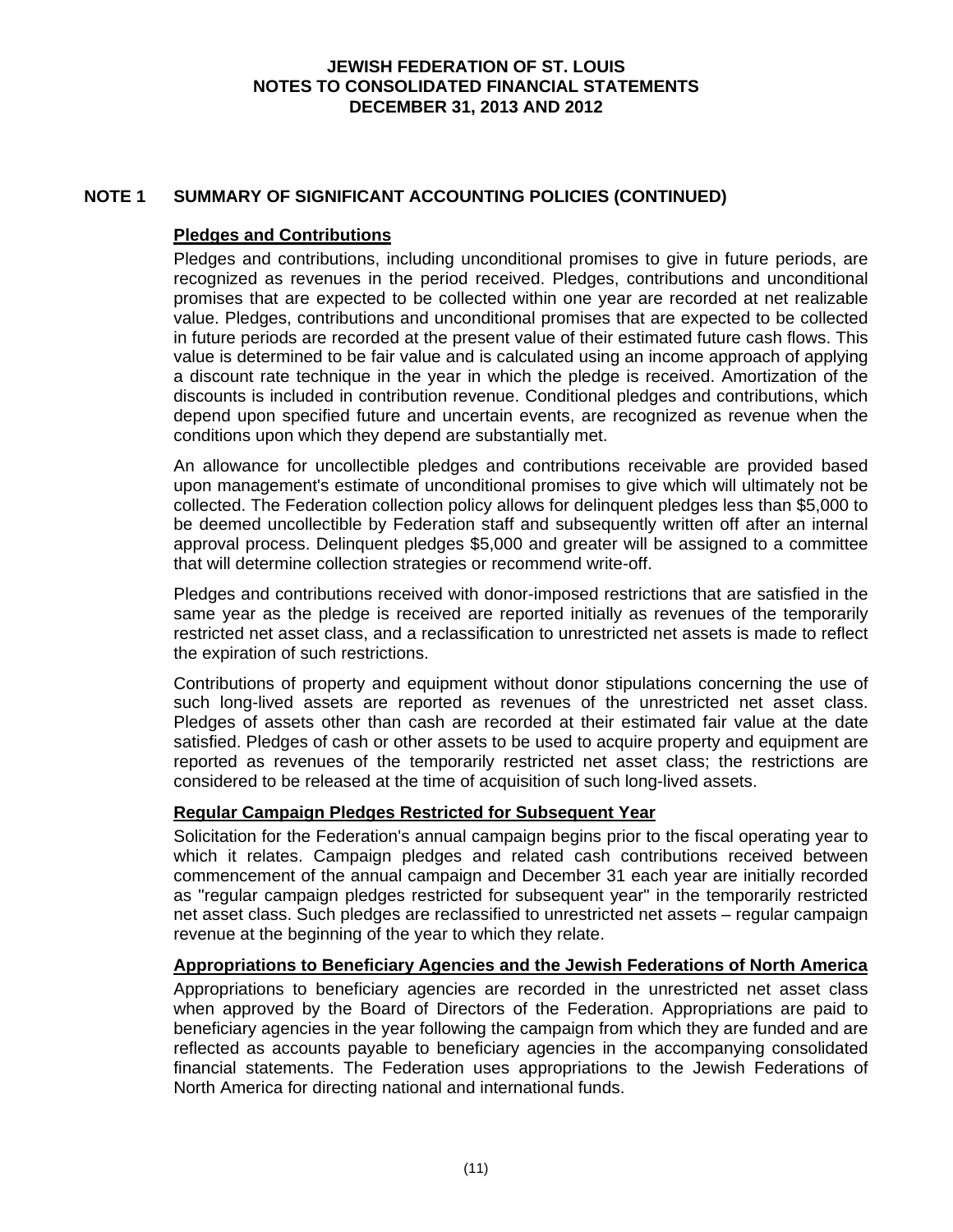### **NOTE 1 SUMMARY OF SIGNIFICANT ACCOUNTING POLICIES (CONTINUED)**

### **Functional Expenses**

Expenses are allocated directly whenever directly identifiable. Expenses which are not directly identifiable by program or support service are allocated based on the best estimates of management.

### **Use of Estimates**

The preparation of the consolidated financial statements in conformity with GAAP requires the Federation to make estimates and assumptions that affect the reported amounts of assets and liabilities at the date of the consolidated financial statements and the reported amounts of revenues and expenses during the reporting period. Actual results could differ from those estimates.

### **Fair Value of Financial Instruments**

The carrying amounts of cash and cash equivalents, accounts payable, accrued expenses, allocations and contributions payable, and agency funds payable approximate fair value because of the short maturity of these financial instruments. Pledges receivable are initially recorded at fair value using an appropriate discount rate and approximate fair value at yearend. Obligations under split-interest agreements approximate fair value based on life expectancy of the beneficiary and the present value of expected cash flows using a discount rate.

#### **Federal Income Taxes**

The Federation has been recognized by the Internal Revenue Service as exempt from income taxes under Section  $501(c)(3)$  of the Internal revenue Code and, accordingly, is generally not subject to income taxes. The Federation has adopted guidance regarding the recognition of uncertain income tax positions. The Federation's policy prescribes a recognition threshold and measurement principles for the financial statement recognition and measurement of tax positions taken or expected to be taken on a tax return that are not certain to be realized.

The Federation and its consolidated entities file as tax exempt organizations. The Federation's 2010, 2011, 2012 and 2013 (when filed) tax years are open for examination by the IRS.

#### **Subsequent Events**

In preparing these consolidated financial statements, the Federation has evaluated events and transactions for potential recognition or disclosure in these consolidated financial statements through September 5, 2014, the date the consolidated financial statements were available to be issued.

#### **Reclassifications**

Certain 2012 amounts have been reclassified to conform to the 2013 presentation.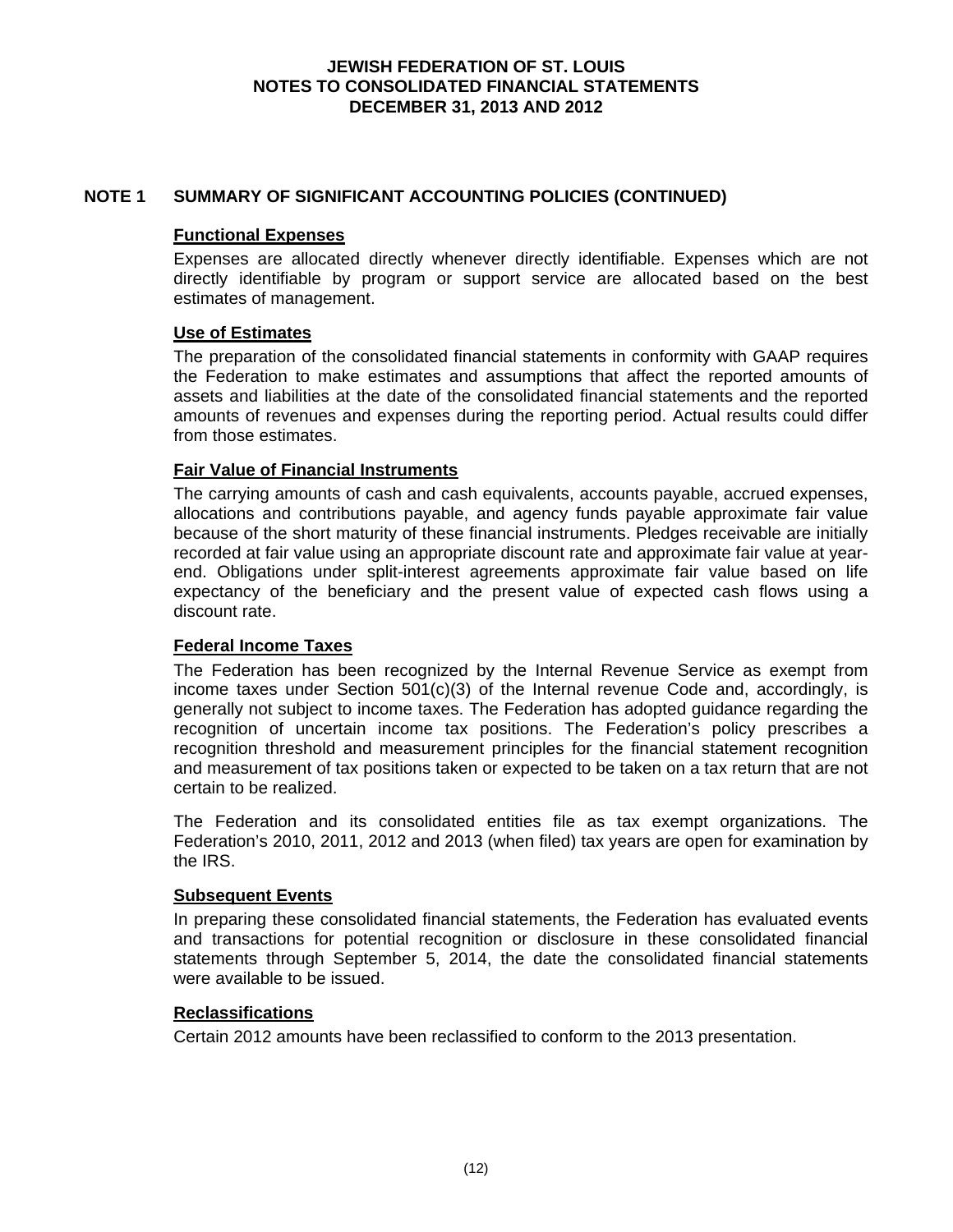## **NOTE 2 CAMPAIGN PLEDGES RECEIVABLE**

At December 31, 2013 and 2012, campaign pledges receivable expected to be collected in the future consisted of the following campaigns.

|                                                     | 2013 |            | 2012            |
|-----------------------------------------------------|------|------------|-----------------|
| Annual                                              | \$   | 2,621,928  | \$<br>2,534,436 |
| <b>Israel Emergency Campaign</b>                    |      | 1.200      | 7,250           |
| <b>Operation Exodus</b>                             |      | 75,000     | 75,000          |
| Passage to Freedom                                  |      | 15,000     | 15,000          |
| Other                                               |      | 171        | 383             |
| <b>Total Campaign Pledges Receivables</b>           |      | 2,713,299  | 2,632,069       |
| Less: Allowance for Uncollectible Pledge Receivable |      | (839, 491) | (750, 632)      |
| Campaign Pledge Receivables, Net of Allowance       | \$   | 1,873,808  | \$<br>1,881,437 |

The regular campaign pledges receivable consisted of pledges from the following annual campaign years:

| Campaign Year                            | 2013 |           |  |     | 2012      |
|------------------------------------------|------|-----------|--|-----|-----------|
| 2014                                     | \$   | 28,065    |  | \$  |           |
| 2013                                     |      | 1,861,396 |  |     | 403,531   |
| 2012                                     |      | 269,177   |  |     | 1,472,835 |
| 2011                                     |      | 86,380    |  |     | 165,392   |
| 2010                                     |      | 87,694    |  |     | 109,191   |
| 2009                                     |      | 54,486    |  |     | 66,566    |
| 2008 and Prior                           |      | 234,730   |  |     | 316,921   |
| Total Regular Campaign Pledge Receivable | \$   | 2,621,928 |  | \$. | 2,534,436 |

As of December 31, 2013 and 2012, the Federation had no conditional pledges or conditional contributions receivable.

#### **NOTE 3 CONTRIBUTIONS RECEIVABLE**

Contributions receivable are unconditional promises to give the Federation for purposes other than annual or other campaigns. At December 31, 2013 and 2012, contributions receivable expected to be collected in the future consisted of the following:

|                                                      | 2013 |               | 2012          |
|------------------------------------------------------|------|---------------|---------------|
| Unrestricted                                         | S    | 133.437       | \$<br>140.716 |
| Permanently and Temporarily Restricted               |      | 7,108,143     | 7,195,319     |
| Contributions Receivable before Unamortized Discount |      | 7,241,580     | 7,336,035     |
| Less: Unamortized Discounts from 5.25% to 6.05%      |      | (3, 161, 792) | (3,268,940)   |
| Net Contribution Receivable                          |      | 4.079.788     | 4,067,095     |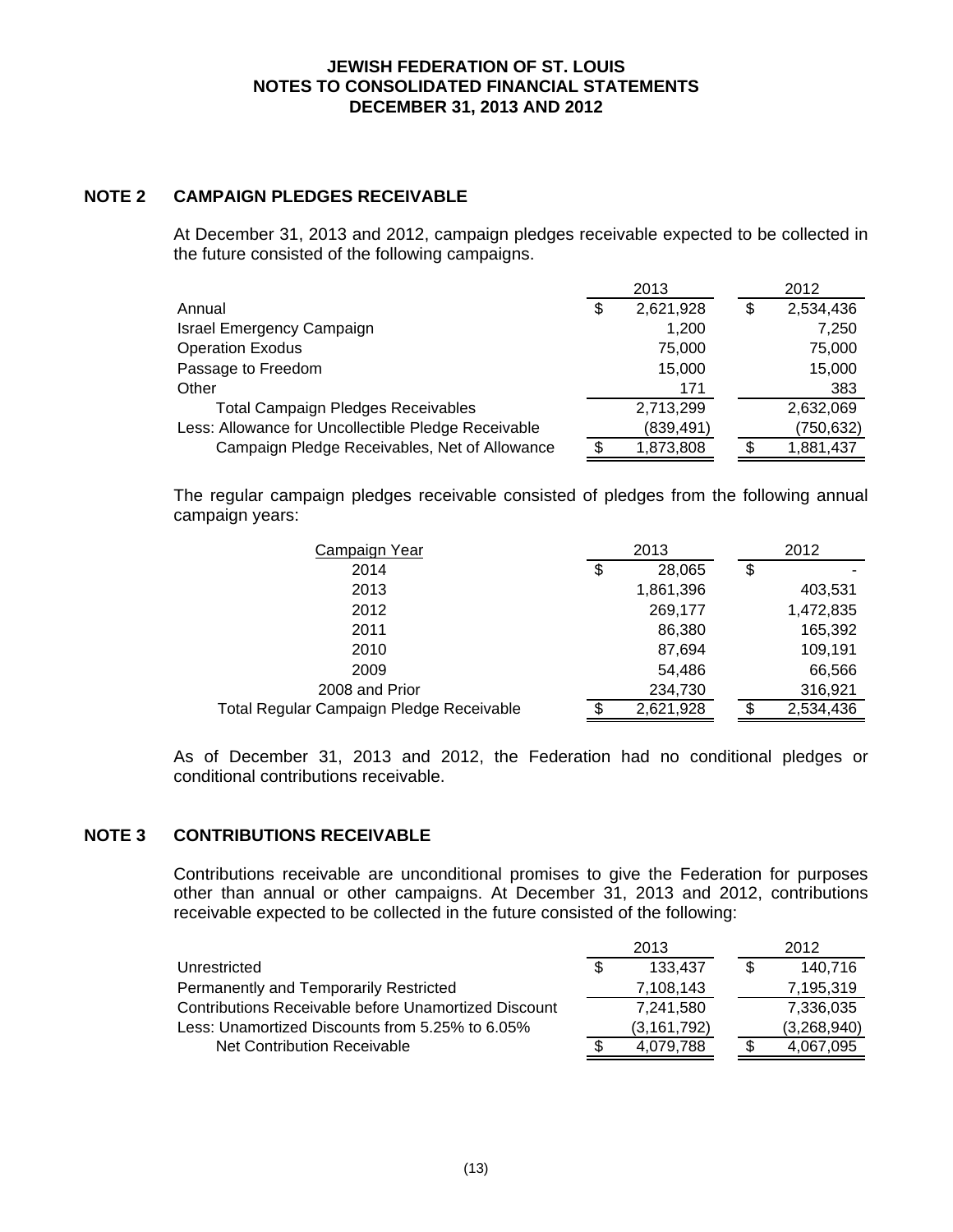## **NOTE 3 CONTRIBUTIONS RECEIVABLE (CONTINUED)**

| Amounts Due in                        | 2013            |    | 2012      |
|---------------------------------------|-----------------|----|-----------|
| 2013                                  | \$              | \$ | 299,956   |
| 2014                                  | 201,662         |    |           |
| 2015                                  |                 |    |           |
| 2016                                  |                 |    |           |
| 2017                                  |                 |    |           |
| 2018                                  |                 |    |           |
| Thereafter                            | 7,039,918       |    | 7,036,079 |
| <b>Total Contributions Receivable</b> |                 |    |           |
| <b>Before Unamortized Discounts</b>   | \$<br>7,241,580 | ፍ  | 7,336,035 |

Two contributions receivable constitute 86% and 83% of net contributions receivable at December 31, 2013 and 2012, respectively.

### **NOTE 4 RELATED PARTY TRANSACTIONS**

Certain individuals who serve on the Board of Directors of the Federation also serve on the Boards of Directors of the recipient local beneficiary agencies. The Federation appropriates amounts to various local beneficiary agencies based on budgets submitted to the Federation's Planning and Allocations Committee for approval, which are related party transactions.

Periodically the Federation has a member of its board of directors serve on the Board of Directors of the Jewish Federations of North America. As such, transactions and balances with the Jewish Federations of North America are considered related party transactions.

During the years ended December 31, 2013 and 2012, the Federation billed several local beneficiary agencies amounts representing their share of certain administrative expenses. Receivables from beneficiary agencies include billings for services provided to such agencies, and other loans or advances.

The members of the Federation's Board of Directors generously support the Federation. The approximate amount of board support included in pledges and contributions for the years ended December 31, 2013 and 2012 were approximately \$1.3 million and \$1.8 million, respectively, and the approximate amount of the pledges and contributions receivable due from board members were approximately \$165,000 and \$207,000, respectively. Additional receivables resulting from long-term deferred gifts were approximately \$2.5 million at December 31, 2013 and 2012.

The Federation's building is located on a parcel of land leased from an affiliated organization. The lease term is 99 years commencing in 1980 and required a payment of \$100 at the commencement of the lease. The lease contains an option to purchase the land for \$100 however the land, if purchased, would contain a restrictive covenant that the land conveyed shall never be used for any purpose except the construction and operation of a building for Jewish community services and cultural activities. Subsequent to year-end, the Federation has begun negotiations to purchase the land.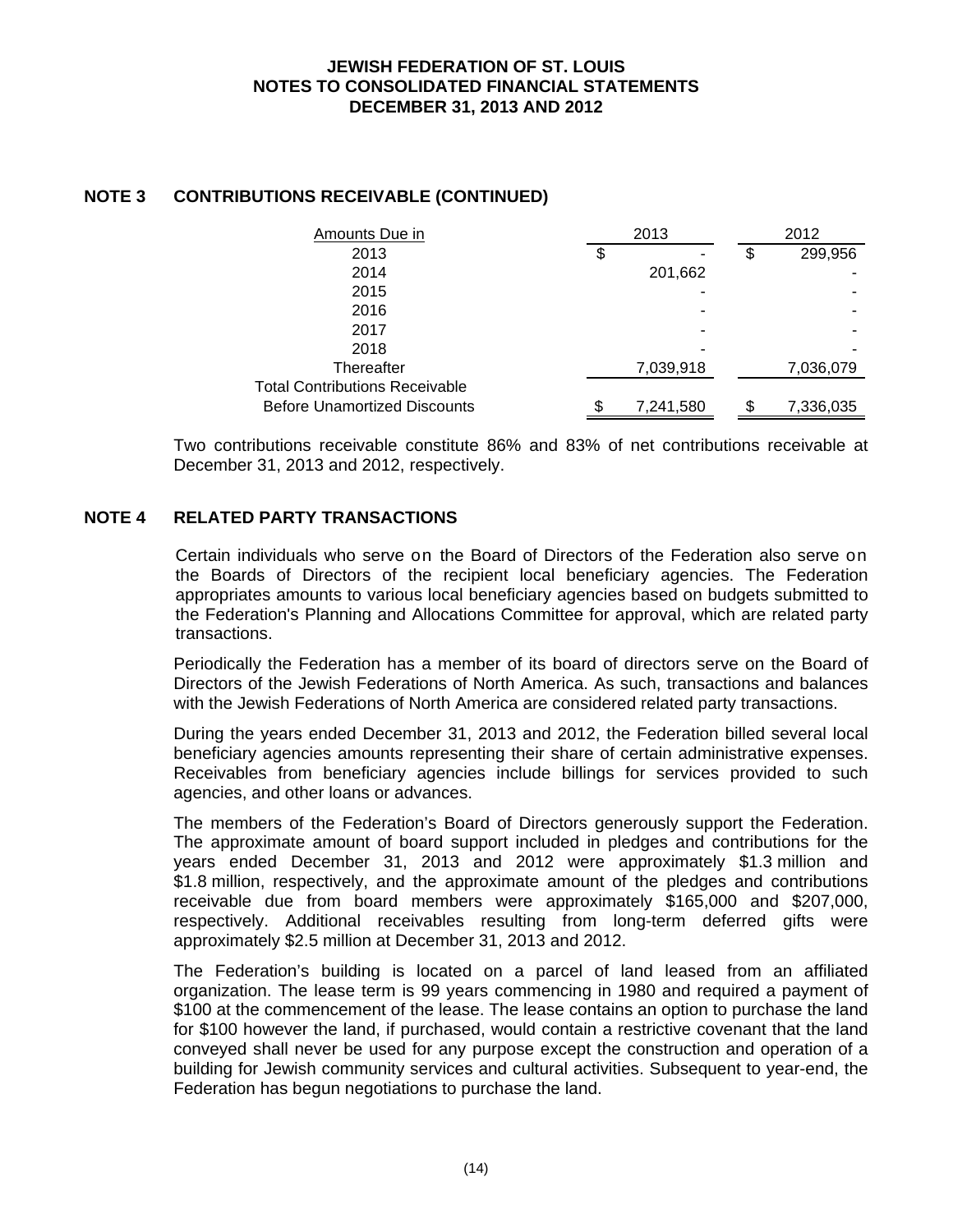### **NOTE 5 BUILDING AND EQUIPMENT**

A summary of building and equipment at December 31, 2013 and 2012 is as follows:

|                                          | Estimated<br>Useful Life in |                 |  |           |
|------------------------------------------|-----------------------------|-----------------|--|-----------|
|                                          | Years                       | 2013            |  | 2012      |
| <b>Building</b>                          | 45                          | \$<br>2,960,707 |  | 2,960,707 |
| <b>Holocaust Museum</b>                  | 33                          | 666,249         |  | 666,249   |
| <b>Furniture, Fixtures and Equipment</b> | $3 - 12$                    | 4,416,644       |  | 4,312,481 |
|                                          |                             | 8,043,600       |  | 7,939,437 |
| <b>Less: Accumulated Depreciation</b>    |                             | 5,046,563       |  | 4,789,677 |
| Building and Equipment, Net              |                             | 2,997,037       |  | 3,149,760 |

Depreciation expense was \$293,314 and \$272,377 for 2013 and 2012, respectively.

# **NOTE 6 NOTES RECEIVABLE**

Notes receivable consist of the following:

| 5.00%<br>\$<br>31,581<br>\$<br>30,073<br>None<br>Central Agency for Jewish Education<br>Unsecured note. Accrued interest is added to the then outstanding<br>principal. Principal and outstanding interest become payable January 1,<br>2015, or when CAJE's pension liability is less than \$40,000.<br>St. Louis Hillel at Washington University<br>5.00%<br>12/31/2017<br>140,000<br>143,750<br>Unsecured note. Interest is due monthly; principal payments are due<br>annually at a subscribed amount.<br>Saul Mirowitz Community School<br>5.00%<br>1/1/2015<br>510,273<br>486,473<br>\$750,000 revolving line of credit. Accrued interest is added to the then<br>outstanding principal and due upon maturity. Principal payments may be<br>made at any time. On January 10, 2014 a principal payment equal to<br>\$250,000 or balance of the then principal outstanding, whichever is<br>larger, is due. Note is secured by all unrestricted pledges of donors to<br>the school. On February 21, 2014 the principal of this loan was received<br>in full.<br>Jewish Community Center<br>2.75%<br>3/31/2018<br>21,699,613<br>Interest due monthly, principal may be repaid at any time but the<br>outstanding principal shall not exceed the maximum amounts as set forth<br>in Note 11 of these financial statements. The note is secured by a<br>security interest in substantially all assets and personal property of the<br>Jewish Community Center.<br>22,381,467<br>\$<br>660,296 |  | <b>Interest Rate</b> | <b>Maturity Date</b> | 2013 | 2012 |
|------------------------------------------------------------------------------------------------------------------------------------------------------------------------------------------------------------------------------------------------------------------------------------------------------------------------------------------------------------------------------------------------------------------------------------------------------------------------------------------------------------------------------------------------------------------------------------------------------------------------------------------------------------------------------------------------------------------------------------------------------------------------------------------------------------------------------------------------------------------------------------------------------------------------------------------------------------------------------------------------------------------------------------------------------------------------------------------------------------------------------------------------------------------------------------------------------------------------------------------------------------------------------------------------------------------------------------------------------------------------------------------------------------------------------------------------------------------------------------------------|--|----------------------|----------------------|------|------|
|                                                                                                                                                                                                                                                                                                                                                                                                                                                                                                                                                                                                                                                                                                                                                                                                                                                                                                                                                                                                                                                                                                                                                                                                                                                                                                                                                                                                                                                                                                |  |                      |                      |      |      |
|                                                                                                                                                                                                                                                                                                                                                                                                                                                                                                                                                                                                                                                                                                                                                                                                                                                                                                                                                                                                                                                                                                                                                                                                                                                                                                                                                                                                                                                                                                |  |                      |                      |      |      |
|                                                                                                                                                                                                                                                                                                                                                                                                                                                                                                                                                                                                                                                                                                                                                                                                                                                                                                                                                                                                                                                                                                                                                                                                                                                                                                                                                                                                                                                                                                |  |                      |                      |      |      |
|                                                                                                                                                                                                                                                                                                                                                                                                                                                                                                                                                                                                                                                                                                                                                                                                                                                                                                                                                                                                                                                                                                                                                                                                                                                                                                                                                                                                                                                                                                |  |                      |                      |      |      |
|                                                                                                                                                                                                                                                                                                                                                                                                                                                                                                                                                                                                                                                                                                                                                                                                                                                                                                                                                                                                                                                                                                                                                                                                                                                                                                                                                                                                                                                                                                |  |                      |                      |      |      |
|                                                                                                                                                                                                                                                                                                                                                                                                                                                                                                                                                                                                                                                                                                                                                                                                                                                                                                                                                                                                                                                                                                                                                                                                                                                                                                                                                                                                                                                                                                |  |                      |                      |      |      |
|                                                                                                                                                                                                                                                                                                                                                                                                                                                                                                                                                                                                                                                                                                                                                                                                                                                                                                                                                                                                                                                                                                                                                                                                                                                                                                                                                                                                                                                                                                |  |                      |                      |      |      |
|                                                                                                                                                                                                                                                                                                                                                                                                                                                                                                                                                                                                                                                                                                                                                                                                                                                                                                                                                                                                                                                                                                                                                                                                                                                                                                                                                                                                                                                                                                |  |                      |                      |      |      |
|                                                                                                                                                                                                                                                                                                                                                                                                                                                                                                                                                                                                                                                                                                                                                                                                                                                                                                                                                                                                                                                                                                                                                                                                                                                                                                                                                                                                                                                                                                |  |                      |                      |      |      |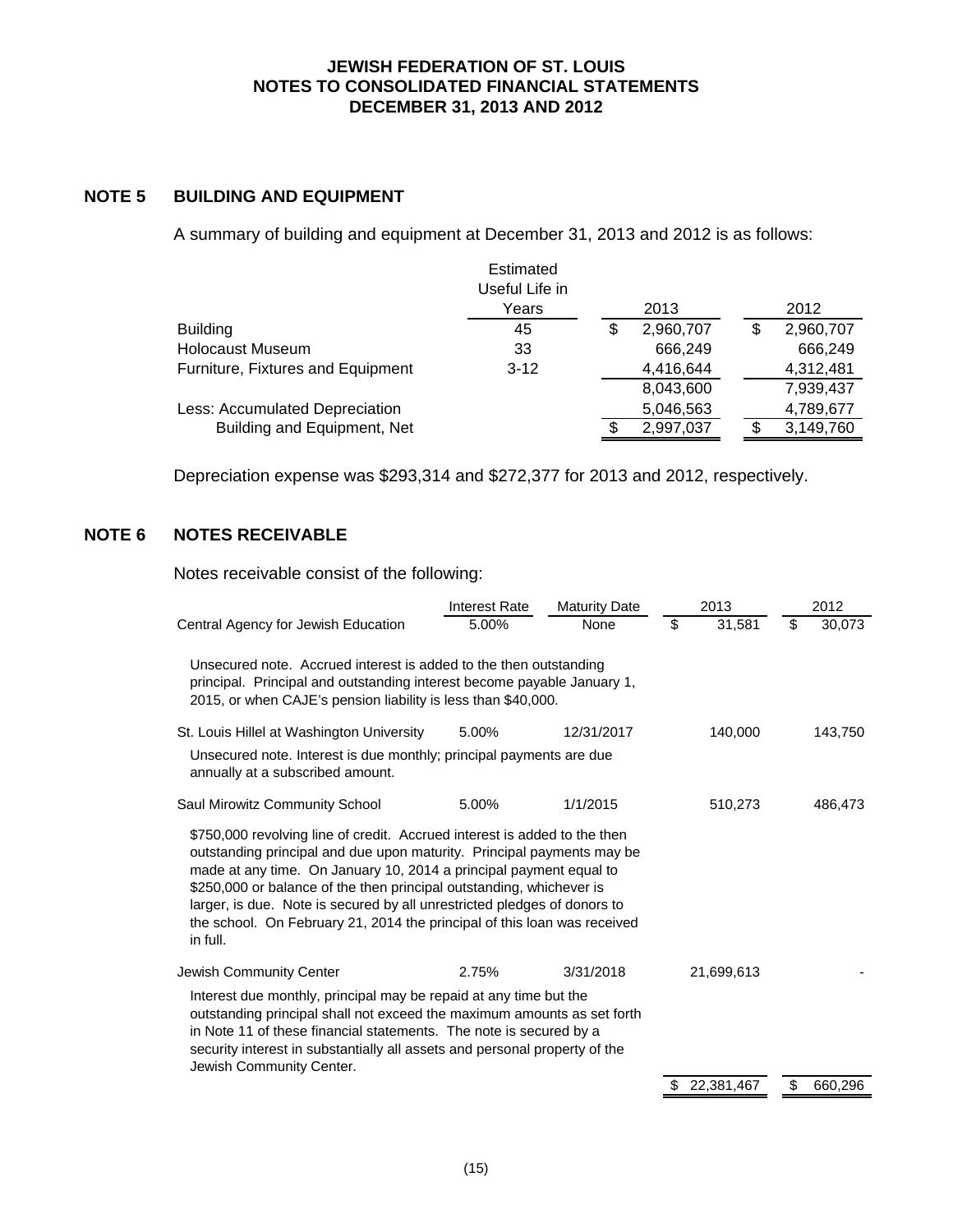### **NOTE 7 LONG-TERM INVESTMENTS**

Long-term investments represent assets which are intended to be held by the Federation on a long-term basis. Such assets are either designated by the board of directors for longterm investment or are subject to donor-imposed, temporary or permanent restrictions.

At December 31, 2013, the balance consisted of the following:

|                                                    | <b>Carrying Value</b> |    | Cost        |
|----------------------------------------------------|-----------------------|----|-------------|
| Cash Equivalents                                   | \$<br>5,784,329       | \$ | 5,784,329   |
| Investments at Fair Value:                         |                       |    |             |
| Capital Preservation and US Government Obligations | 2,515,830             |    | 2,204,881   |
| State of Israel Bonds                              | 2,306,525             |    | 2,311,500   |
| <b>Global Fixed Income</b>                         | 17,010,623            |    | 16,530,811  |
| <b>United States Equity</b>                        | 24,780,996            |    | 17,092,348  |
| <b>International Equity</b>                        | 25.130.044            |    | 25,199,002  |
| <b>Private Equity</b>                              | 10,541,335            |    | 6,420,771   |
| <b>Absolute Return Strategies</b>                  | 14,270,789            |    | 10,987,584  |
| <b>Commodities and Real Assets</b>                 | 11,385,104            |    | 10,517,426  |
| <b>Real Estate</b>                                 | 12,878,576            |    | 12,381,016  |
| Real Estate, at Cost                               | 10,870,653            |    | 10,870,653  |
| Cash Surrender Value of Life Insurance Policies    | 1,255,367             |    | 1,255,367   |
| Other                                              | 34,007                |    | 34,007      |
| <b>Total Long-Term Investments</b>                 | 138,764,178           | S  | 121,589,695 |

At December 31, 2012, the balance consisted of the following:

|                                                    | <b>Carrying Value</b> | Cost |             |
|----------------------------------------------------|-----------------------|------|-------------|
| Cash Equivalents                                   | \$<br>3,371,803       | \$   | 3,371,803   |
| Investments at Fair Value:                         |                       |      |             |
| Capital Preservation and US Government Obligations | 3,649,930             |      | 3,051,855   |
| State of Israel Bonds                              | 2,992,485             |      | 2,996,500   |
| Global Fixed Income                                | 19,003,873            |      | 18,245,277  |
| <b>United States Equity</b>                        | 25,685,576            |      | 23,885,475  |
| <b>International Equity</b>                        | 16,839,251            |      | 18,038,499  |
| <b>Private Equity</b>                              | 11,592,626            |      | 7,610,693   |
| <b>Absolute Return Strategies</b>                  | 13,094,035            |      | 10,757,137  |
| <b>Commodities and Real Assets</b>                 | 15,031,024            |      | 14,702,574  |
| <b>Real Estate</b>                                 | 13,284,018            |      | 14,212,003  |
| Real Estate, at Cost                               | 4,544,319             |      | 4,544,318   |
| Cash Surrender Value of Life Insurance Policies    | 1,255,240             |      | 1,255,240   |
| Other                                              | 34,007                |      | 34,007      |
| <b>Total Long-Term Investments</b>                 | 130,378,187           | \$   | 122,705,381 |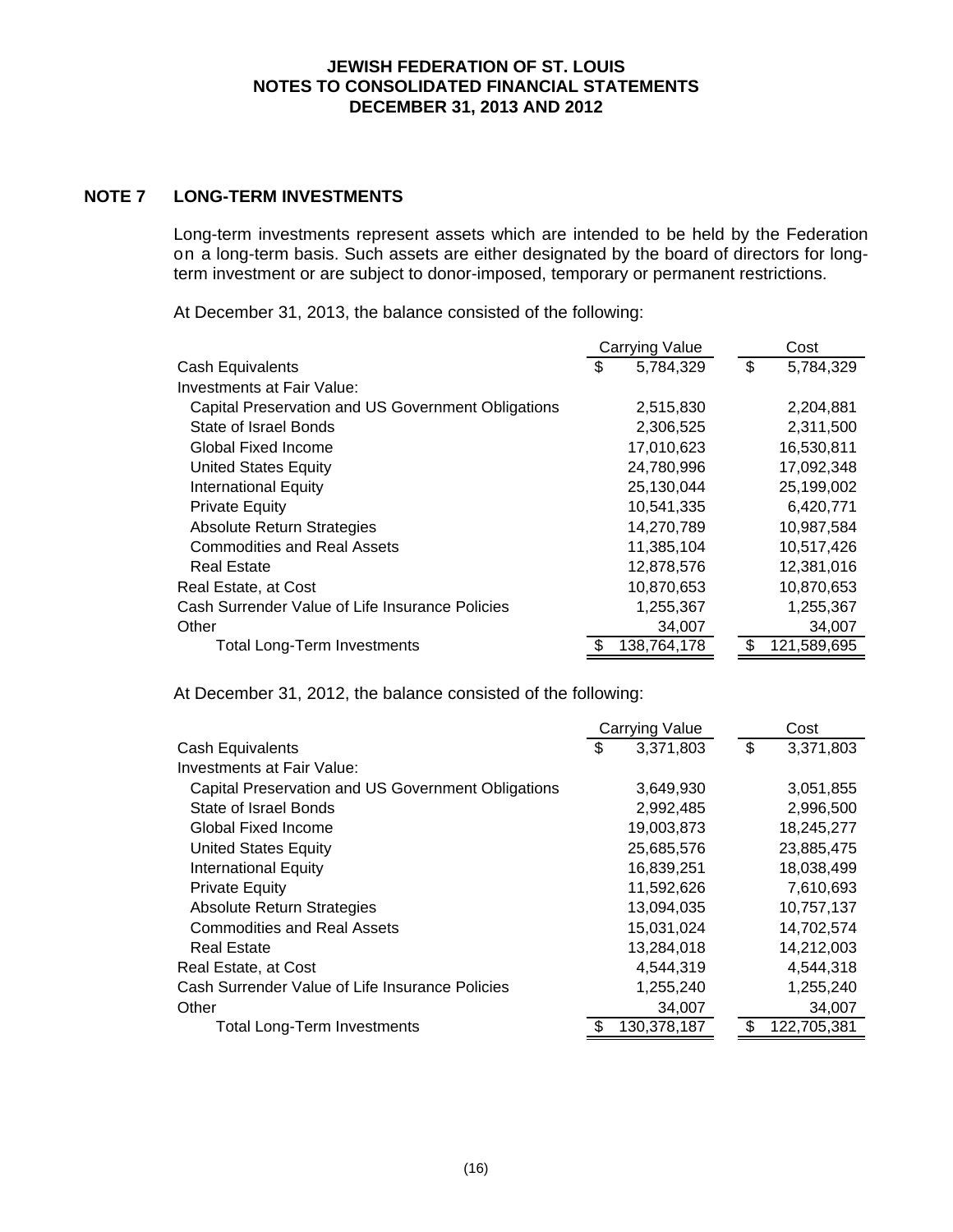## **NOTE 7 LONG-TERM INVESTMENTS (CONTINUED)**

The following is a summary of the investment income relating to marketable securities held for the years ended December 31, 2013 and 2012:

|                                       | 2013      |     | 2012      |
|---------------------------------------|-----------|-----|-----------|
| Investment Income:                    |           |     |           |
| Interest Income                       | 2.958.528 | -SS | 2.180.246 |
| Investment Advisor and Custodian Fees | (93, 150) |     | (114.684) |
| Total Investment Income               | 2.865.378 | S   | 2.065.562 |

#### **NOTE 8 GRANTS PAYABLE**

At December 31, 2013 and 2012, grants payable expected to be paid in the future consisted of the following:

|                                                         |    | 2013     | 2012          |
|---------------------------------------------------------|----|----------|---------------|
| <b>Grants Payable</b>                                   | \$ | 376,700  | \$<br>467,100 |
| <b>Less: Unamortized Discount</b>                       |    | (10,379) | (16,360)      |
| Net Grants Payable                                      | c  | 366,321  | \$<br>450,740 |
|                                                         |    |          |               |
| Amounts Due in                                          |    | 2013     | 2012          |
| 2013                                                    | \$ |          | \$<br>275,100 |
| 2014                                                    |    | 229,200  | 48,000        |
| 2015                                                    |    | 72,500   | 48,000        |
| 2016                                                    |    | 55,000   | 48,000        |
| 2017                                                    |    | 20,000   | 48,000        |
| 2018                                                    |    |          |               |
| <b>Total Grants Payable Before Unamortized Discount</b> | \$ | 376,700  | \$<br>467,100 |

The discount rate used for new grants payable was 4.57% and 3.66% in 2013 and 2012, respectively.

# **NOTE 9 SPLIT-INTEREST AGREEMENTS**

The Federation administers annuity trusts subject to the obligation to pay stipulated amounts periodically to the respective donors or designated beneficiaries during their lifetimes. Assets received under these agreements are recorded at fair value on the date the agreement or trust is recognized, and a liability is recorded at the present value of the estimated future obligations over the period of the agreement or mortality rates if applicable. The difference between the assets received and obligations recorded is recognized as contribution revenue. The obligations are discounted at 4.62% and 3.66% at December 31, 2013 and 2012, respectively. Marketable securities valued at \$3,749,767 and \$3,840,301 at December 31, 2013 and 2012, respectively, were available to fund annuity obligations.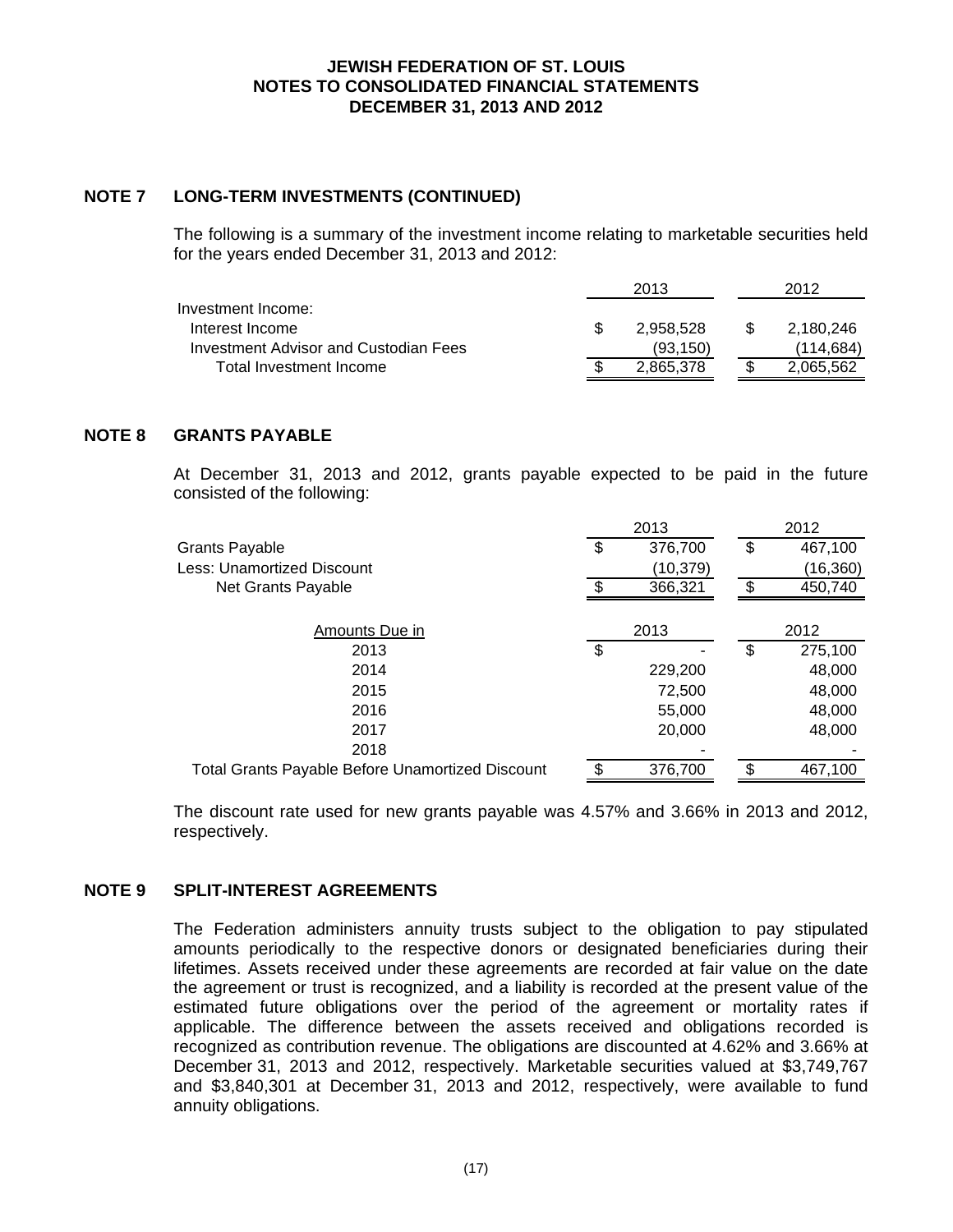#### **NOTE 10 LINE OF CREDIT**

The Federation has an unsecured line of credit agreement with US Bank which allows it to borrow up to \$2,500,000 with interest accruing at the one-month LIBOR rate plus 1.5%. LIBOR was .17% at December 31, 2013 and such, the interest rate for the line of credit was 1.67%. The amounts outstanding at December 31, 2013 and 2012 were \$1,130,567 and \$1,193,402, respectively.

### **NOTE 11 NOTE PAYABLE**

|                          | Interest Rate | 2013                | 2012 |
|--------------------------|---------------|---------------------|------|
| Note Payable - U.S. Bank |               | 2.75% \$ 21,699,613 |      |

Interest is payable monthly, principal payments may be made at any time but the outstanding principal balance shall not exceed the maximum amounts as of the respective dates set forth below with a maturity date of March 30, 2018:

| Date              | Maximum Outstanding Principal Balance |
|-------------------|---------------------------------------|
| December 31, 2014 | \$20,600,000                          |
| December 31, 2015 | 17.600.000                            |
| December 31, 2016 | 14.600.000                            |
| December 31, 2017 | 11.600.000                            |

The note is secured by the Federation's rights in its loan to its beneficiary agency (described in Note 6 of these financial statements), \$14,000,000 of Federation owned investments held in the pooled investments of the organization, and capital campaign pledges made payable to the beneficiary agency of which the Federation is party. In addition, the Federation must maintain unrestricted cash and investments in an amount not less than the greater of the aggregated amount of all outstanding debt or \$20,000,000. The Federation has complied or obtained waivers for any non-compliance with debt covenants.

The note payable balance has been reduced to \$14,806,965 at September 5, 2014.

# **NOTE 12 FUNDS HELD IN CUSTODY FOR OTHERS**

Funds held in custody for others include investments of various beneficiary agencies and other organizations which participate in the pooled investment program of the Federation, which are related parties. These agencies and organizations retain the authority to withdraw these funds at any time with certain advance notice. Funds held in custody for others also include the estimated amount to be distributed to other organizations upon the death of a donor annuity beneficiary and amounts to be distributed in accordance with the Passport to Israel program.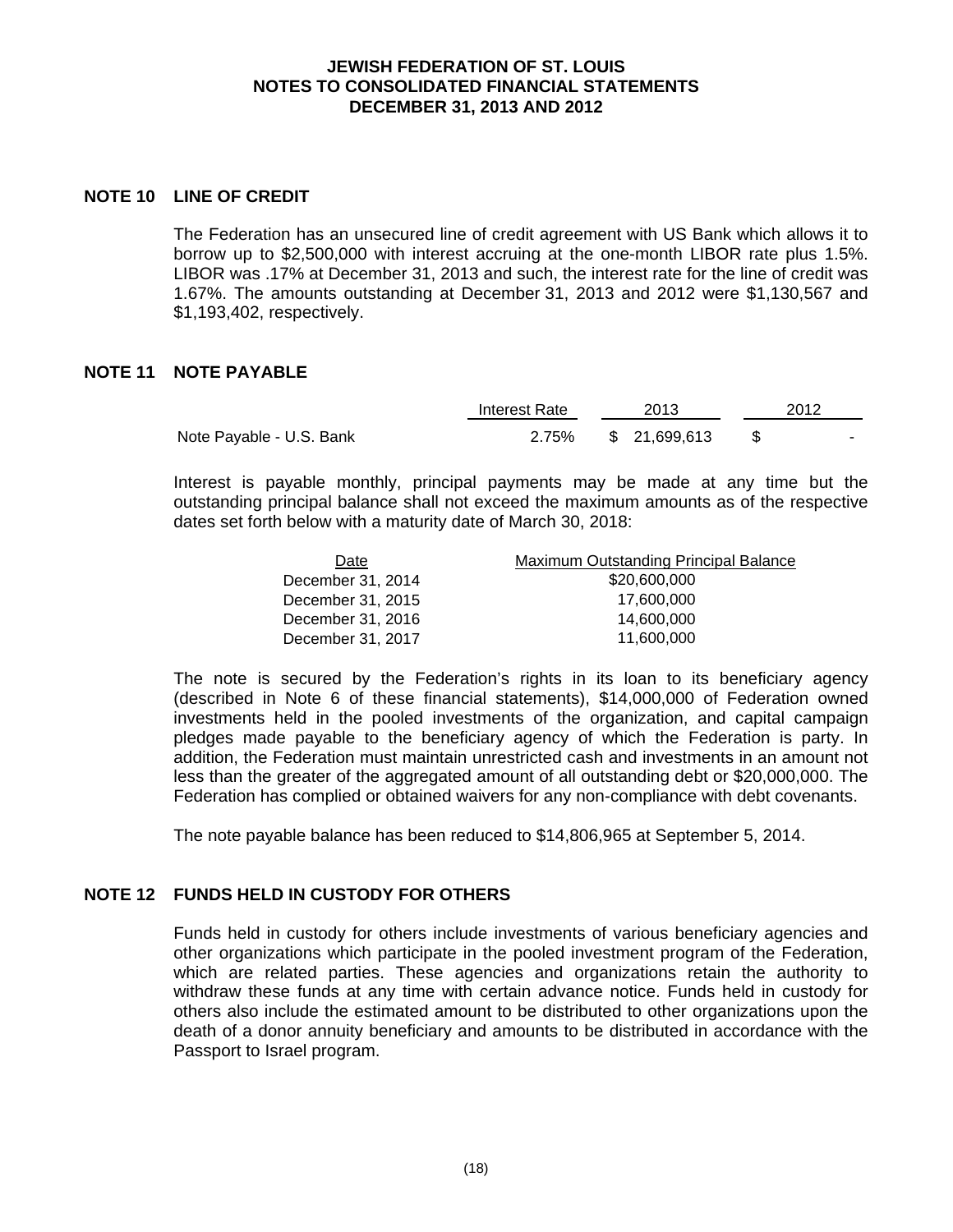#### **NOTE 13 RETIREMENT PLANS**

#### **Defined Contribution Plan**

Effective July 1, 2011, the Federation adopted an ERISA 403(b) plan with a match and a discretionary employer contribution component. The Federation makes matching contributions of 50% of employees' contributions, up to 4% of compensation, to all eligible employees. Matching contributions were \$43,825 and \$53,161 in 2013 and 2012, respectively. In addition, all employees hired after February 2011, with one year of service and employed on the last day of the year, are eligible for an employer discretionary contribution. The discretionary contribution is a predetermined percentage of the employees' annual compensation and is determined by years of service. The employer discretionary contribution was \$9,076 and \$2,989 in 2013 and 2012, respectively.

#### **Defined Benefit Plan**

The Federation has a noncontributory defined benefit pension and disability plan (the Plan) covering all employees hired prior to February 2011. The Plan's benefits are based primarily on years of service and average employee compensation near retirement. Plan costs are funded as they accrue. In February 2011, the board of directors approved freezing the Plan to new entrants and amended the future benefit accrual as of July 1, 2011. Annual contributions to the plan are determined by an actuary using the aggregate actuarial cost method which is designed to meet the full annual current costs of the plan. The Federation estimates that contributions to the retirement plan will be \$140,000 in 2014.

The measurement dates used for the Plan disclosures are as of December 31, 2013 and 2012 and for the years then ended.

The changes in the projected benefit obligation are as follows:

|                                                   | 2013 |               | 2012 |           |  |
|---------------------------------------------------|------|---------------|------|-----------|--|
| Projected Benefit Obligation at Beginning of Year | \$   | 7,576,177     | \$   | 6,074,038 |  |
| Increase (Decrease) During Year Attributable to:  |      |               |      |           |  |
| <b>Services Cost</b>                              |      | 240,338       |      | 214,622   |  |
| Interest Cost                                     |      | 271,447       |      | 274,465   |  |
| Actuarial Changes Due to Assumption Change(s)     |      | (1,403,424)   |      | 1,035,271 |  |
| <b>Other Actuarial Losses</b>                     |      | 412,829       |      | 55,369    |  |
| <b>Benefits Disbursed</b>                         |      | (33, 728)     |      | (77, 588) |  |
| Settlement                                        |      | (592,613)     |      |           |  |
| Net Increase for Year                             |      | (1, 105, 151) |      | 1,502,139 |  |
| Projected Benefit Obligation at End of Year       |      | 6,471,026     | ß.   | 7,576,177 |  |
| <b>Accumulated Benefit Obligation</b>             |      | 5,852,679     | S    | 6,509,483 |  |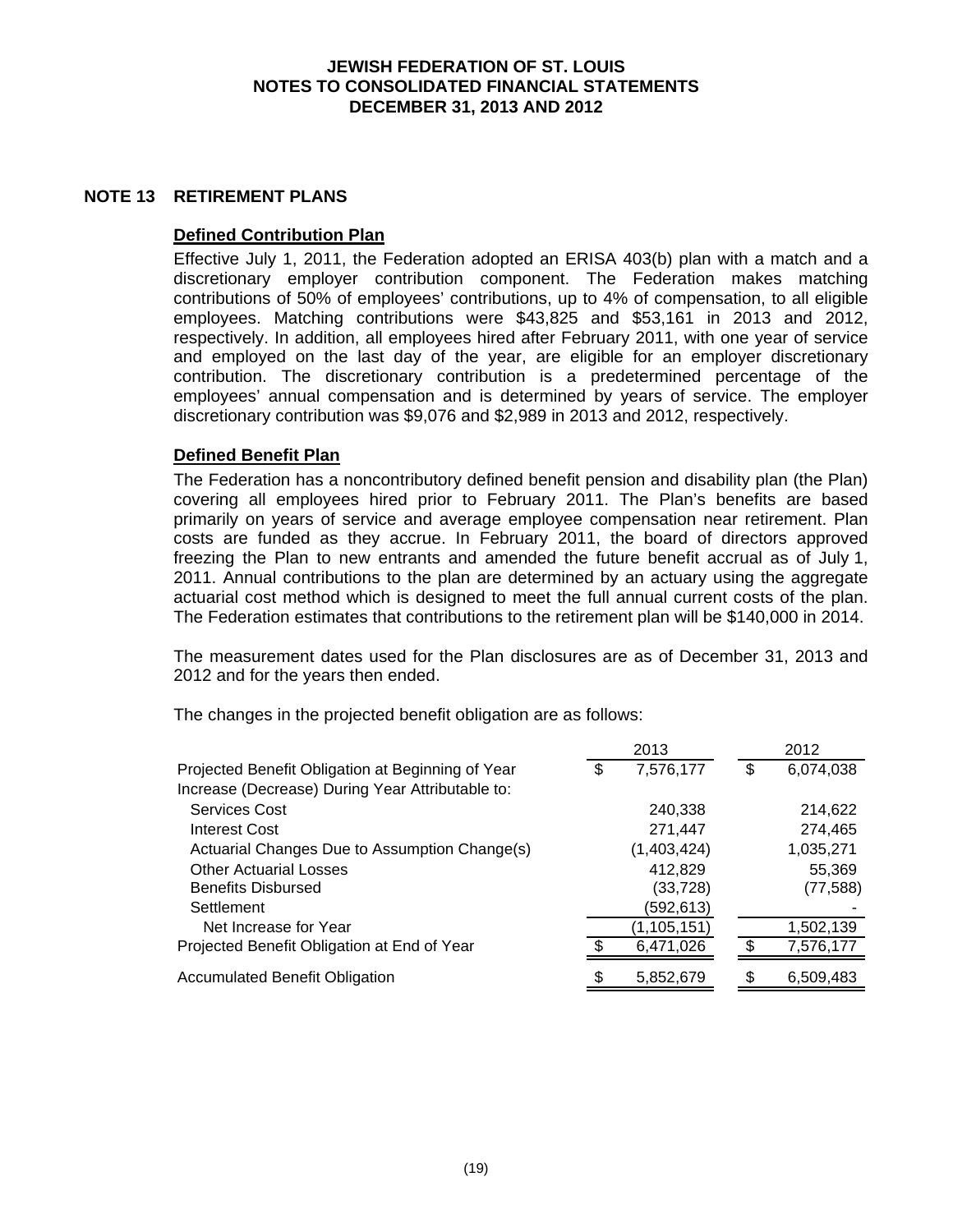# **NOTE 13 RETIREMENT PLAN (CONTINUED)**

The changes in fair value of net assets available for plan benefits are as follows:

|                                                                              | 2013            |    | 2012      |
|------------------------------------------------------------------------------|-----------------|----|-----------|
| Fair Value of Net Assets Available for Plan Benefits<br>at Beginning of Year | \$<br>4,693,030 | \$ | 3,764,797 |
| Increase (Decrease) During Year Attributable to:                             |                 |    |           |
| Actual Return on Plan Assets                                                 | 506,478         |    | 374,704   |
| <b>Employer Contributions</b>                                                | 162,489         |    | 631,117   |
| <b>Benefits Paid</b>                                                         | (33, 728)       |    | (77, 588) |
| Settlement Paid                                                              | (592,613)       |    |           |
| Net Increase for Year                                                        | 42,626          |    | 928,233   |
| Fair Value of Net Assets Available for Plan Benefits                         |                 |    |           |
| at End of Year                                                               | 4,735,656       | ß. | 4,693,030 |

A reconciliation of the funded status of the Plan is as follows:

|                                                        | 2013        |    | 2012        |
|--------------------------------------------------------|-------------|----|-------------|
| Liability for Pension Benefits as of Beginning of Year | (2,884,118) | \$ | (2,310,212) |
| <b>Net Periodic Pension Costs</b>                      | (525, 884)  |    | (402, 754)  |
| <b>Employer Contributions</b>                          | 162.489     |    | 631.117     |
| Net Loss in Unrestricted Net Assets                    | 1,511,172   |    | (802, 269)  |
| Liability for Pension Benefits at End of Year          | (1,736,341) | -S | (2,884,118) |

The components of annual net periodic pension cost for the Plan consists of the following:

|                                               | 2013       | 2012          |
|-----------------------------------------------|------------|---------------|
| Service Costs, Benefit Earned During the Year | 240.338    | \$<br>214.622 |
| Interest on Projected Benefit Obligation      | 271,447    | 274.465       |
| <b>Expected Return on Plan Assets</b>         | (231, 363) | (209, 247)    |
| Amortization of Net Actuarial Loss            | 179.224    | 122.914       |
| <b>Effect of Settlement</b>                   | 66,238     |               |
| Net Cost                                      | 525.884    | \$<br>402.754 |

A reconciliation of items not yet reflected in net periodic pension costs:

|                                           | 2013        |    | 2012       |
|-------------------------------------------|-------------|----|------------|
| Net Loss at Beginning of Year             | 2,234,426   | S. | 1,432,157  |
| Reclassified as Net Periodic Benefit Cost | (179, 224)  |    | (122, 914) |
| Net (Gain) Loss Arising During Period     | (1,265,710) |    | 925.183    |
| Amount Recognized Due to Settlement       | (66.238)    |    |            |
| Net Loss at End of Year                   | 723.254     |    | 2.234.426  |

In 2014, it is estimated that \$9,012 of unrecognized net loss will be reclassified as annual net periodic pension cost.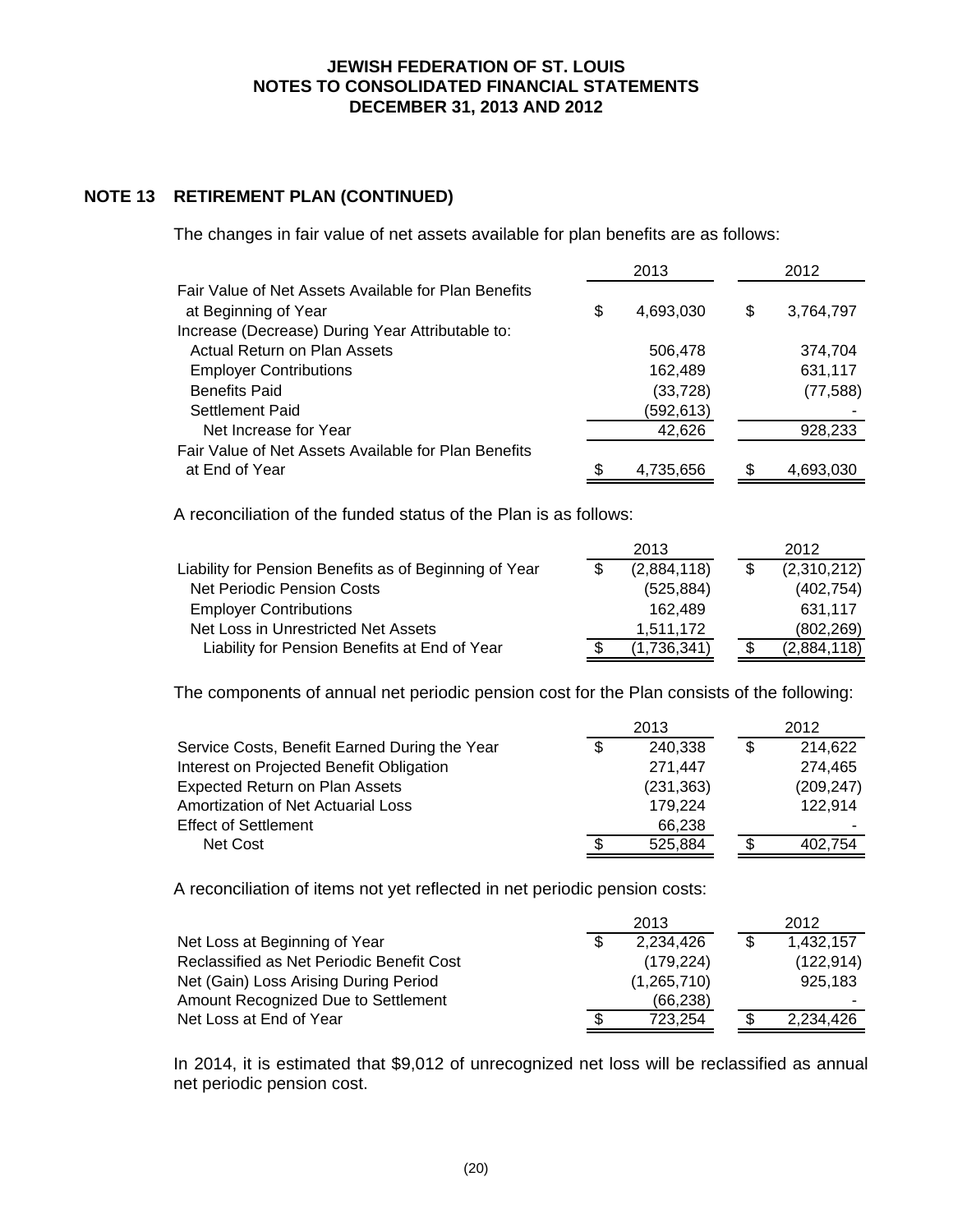# **NOTE 13 RETIREMENT PLAN (CONTINUED)**

Actuarial assumptions are as follows:

|                                                            | 2013     | 2012  |
|------------------------------------------------------------|----------|-------|
| Assumptions Used to Determine Year-End Benefit Obligation: |          |       |
| <b>Discount Rate</b>                                       | 5.00%    | 4.00% |
| Rate of Increase in Compensation Levels                    | $3.00\%$ | 4.00% |
| Assumptions Used to Determine Net Periodic Pension Costs:  |          |       |
| Discount Rate                                              | 4.00%    | 4.75% |
| Expected Long-Term Rate of Return on Assets                | 6.75%    | 6.75% |
| Rate of Increase in Compensation Levels                    | 4.00%    | 4.00% |

The expected long-term return on plan assets assumption was developed as a weighted average rate based on the target asset allocation of the plan and the long-term capital market assumptions. The overall return for each asset class was developed by combining a long-term inflation component and the associated expected real rates. The development of the capital market assumptions utilized a variety of methodologies, including, but not limited to, historical analysis, stock valuation models such as dividend discount models and earnings yields' models, expected economic growth outlook, and market yields analysis.

The following benefit payments which reflect expected future service, as appropriate, are expected to be paid as follows:

| Year Ending December 31, | Amount        |  |
|--------------------------|---------------|--|
| 2014                     | \$<br>530,000 |  |
| 2015                     | 140,000       |  |
| 2016                     | 700,000       |  |
| 2017                     | 1,040,000     |  |
| 2018                     | 320,000       |  |
| 2019-2022                | 2,100,000     |  |
|                          |               |  |

The Federation's pension plan asset allocations at December 31, 2013 and 2012, by asset category, are as follows:

|                             | <b>Plan Assets</b> |          |  |  |  |  |  |
|-----------------------------|--------------------|----------|--|--|--|--|--|
| <b>Asset Category</b>       | 2013               | 2012     |  |  |  |  |  |
| Cash and Cash Equivalents   | 3.19%              | 3.97%    |  |  |  |  |  |
| Fixed Income                | 43.19              | 45.53    |  |  |  |  |  |
| Large U.S. Equity           | 31.98              | 29.73    |  |  |  |  |  |
| Small/Mid U.S. Equity       | 10.75              | 10.19    |  |  |  |  |  |
| <b>International Equity</b> | 10.89              | 10.58    |  |  |  |  |  |
| Total                       | 100.00 %           | 100.00 % |  |  |  |  |  |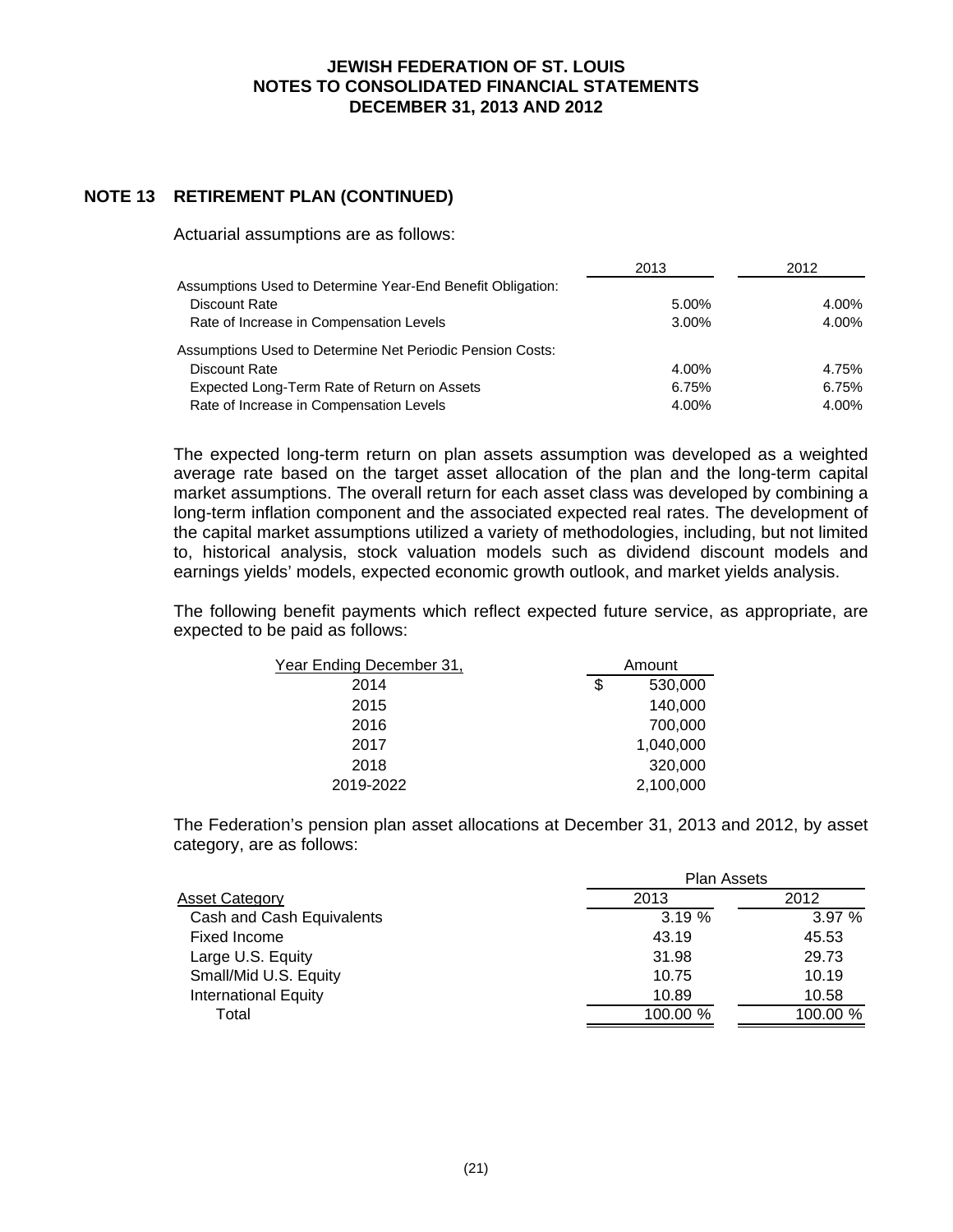## **NOTE 13 RETIREMENT PLAN (CONTINUED)**

The following tables represent the Federation's fair value hierarchy for pension plan assets measured at fair value on a recurring basis as of December 31, 2013 and 2012.

|                             |         | 2013 |    |           |    |         |       |           |  |  |
|-----------------------------|---------|------|----|-----------|----|---------|-------|-----------|--|--|
|                             | Level 1 |      |    | Level 2   |    | Level 3 | Total |           |  |  |
| Pension Plan Assets:        |         |      |    |           |    |         |       |           |  |  |
| Fixed Income                | \$      |      | \$ | 2,045,141 | \$ |         | \$    | 2,045,141 |  |  |
| Large U.S. Equity           |         |      |    | 1,514,693 |    |         |       | 1,514,693 |  |  |
| Small/Mid U.S. Equity       |         |      |    | 508,696   |    |         |       | 508,696   |  |  |
| <b>International Equity</b> |         |      |    | 515,876   |    |         |       | 515,876   |  |  |
| Total                       | ß.      |      | \$ | 4,584,406 | \$ |         | \$    | 4,584,406 |  |  |
|                             | 2012    |      |    |           |    |         |       |           |  |  |
|                             | Level 1 |      |    | Level 2   |    | Level 3 |       | Total     |  |  |
| Pension Plan Assets:        |         |      |    |           |    |         |       |           |  |  |
| Fixed Income                | \$      |      | \$ | 2,136,800 | \$ |         | \$    | 2,136,800 |  |  |
| Large U.S. Equity           |         |      |    | 1,395,395 |    |         |       | 1,395,395 |  |  |
| Small/Mid U.S. Equity       |         |      |    | 478,191   |    |         |       | 478,191   |  |  |
| <b>International Equity</b> |         |      |    | 496,491   |    |         |       | 496,491   |  |  |
| Total                       | \$      |      |    | 4,506,877 | \$ |         | \$    | 4,506,877 |  |  |

The Federation's Investment Policy has been to allow the Plan's Custodian to allocate Plan assets based on the demographics of plan participants and expected future outflows.

### **NOTE 14 OPERATING LEASE COMMITMENTS**

The Federation leases office space for various local beneficiary agencies from the Community Housing Association, Inc., a beneficiary agency. Annual rent expense in both 2013 and 2012 was \$49,508.

The following is a schedule of minimum rental payments under the above:

| Year Ending December 31, | Amount       |
|--------------------------|--------------|
| 2014                     | \$<br>49,508 |
| 2015                     | 49,508       |
| 2015                     | 50,454       |
| 2016                     | 52,346       |
| 2017                     | 52,346       |
| Thereafter               | 139,590      |
| Total                    | 393,752      |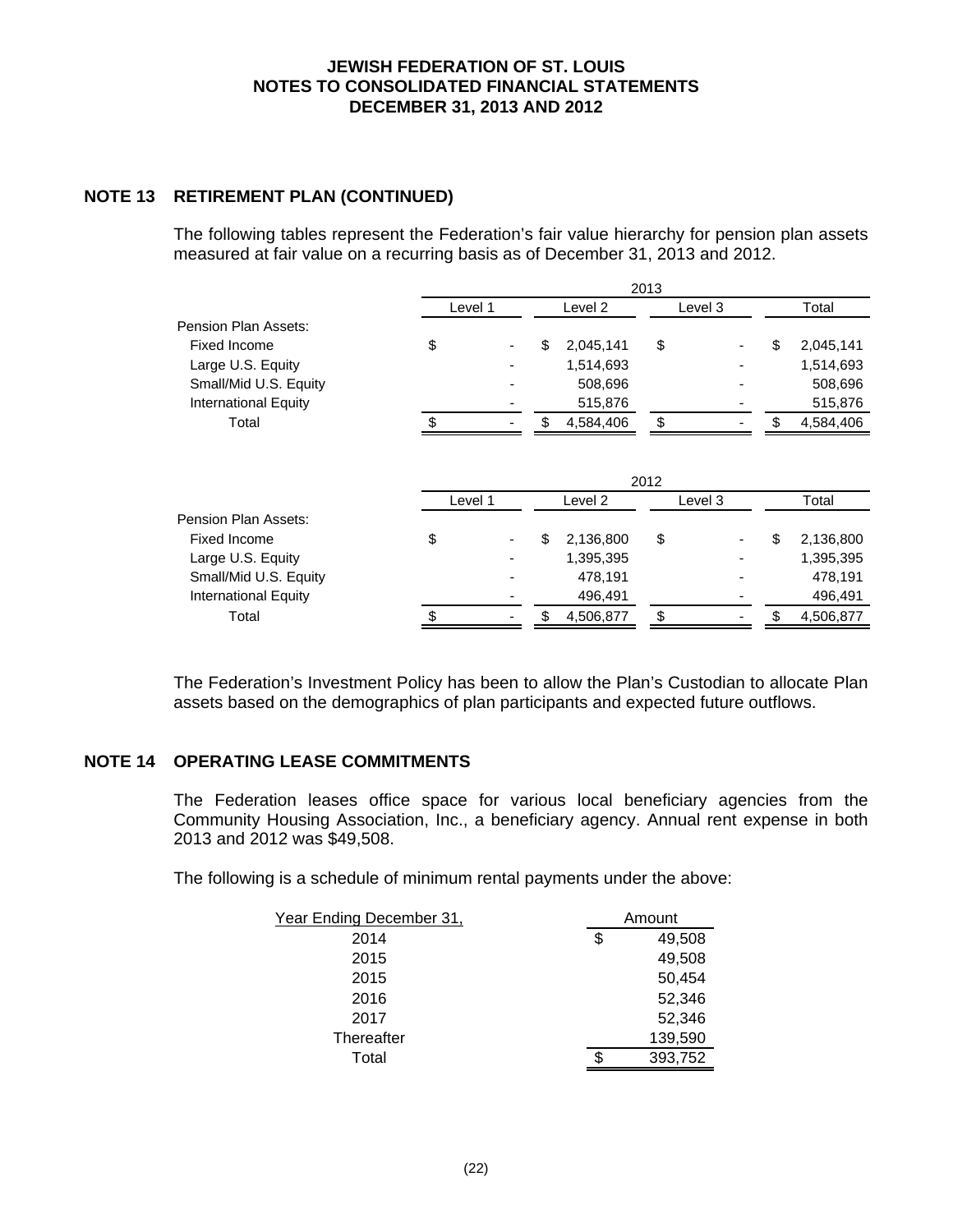#### **NOTE 15 FAIR VALUE MEASUREMENTS**

The Federation uses fair value measurements to record fair value adjustments to certain assets and liabilities and to determine fair value disclosures. For additional information on how the Federation measure fair value, refer to Note 1 – Summary of Significant Accounting Policies.

The following tables represent the Federation's fair value hierarchy for those assets and liabilities measured at fair value on a recurring basis as of December 31, 2013 and 2012.

|                                    | 2013 |            |    |            |  |             |    |             |  |  |
|------------------------------------|------|------------|----|------------|--|-------------|----|-------------|--|--|
|                                    |      | Level 1    |    | Level 2    |  | Level 3     |    | Total       |  |  |
| Investments:                       |      |            |    |            |  |             |    |             |  |  |
| Capital Preservation and           |      |            |    |            |  |             |    |             |  |  |
| U.S. Government Obligations        | \$   | 2,515,830  | \$ |            |  |             | \$ | 2,515,830   |  |  |
| State of Israel Bonds              |      | 2,306,525  |    |            |  |             |    | 2,306,525   |  |  |
| Global Fixed Income                |      | 15,907,484 |    |            |  | 1,103,139   |    | 17,010,623  |  |  |
| <b>United States Equity</b>        |      | 20,716,188 |    | 4,064,808  |  |             |    | 24,780,996  |  |  |
| <b>International Equity</b>        |      | 23,666,633 |    | 1,463,411  |  |             |    | 25,130,044  |  |  |
| <b>Private Equity</b>              |      |            |    |            |  | 10,541,335  |    | 10,541,335  |  |  |
| <b>Absolute Return Strategies</b>  |      |            |    | 14,270,789 |  |             |    | 14,270,789  |  |  |
| <b>Commodities and Real Assets</b> |      | 2,486,993  |    |            |  | 8,898,111   |    | 11,385,104  |  |  |
| <b>Real Estate</b>                 |      |            |    |            |  | 12,878,576  |    | 12,878,576  |  |  |
| Total                              |      | 67,599,653 |    | 19,799,008 |  | 33,421,161  |    | 120,819,822 |  |  |
| Beneficial Interest in Charitable  |      |            |    |            |  |             |    |             |  |  |
| <b>Remainder Unitrusts</b>         |      |            |    |            |  | 64,450      | \$ | 64,450      |  |  |
| Split-Interest Obligations to      |      |            |    |            |  |             |    |             |  |  |
| Beneficiaries and Others           |      |            |    |            |  | (2,979,516) | \$ | (2,979,516) |  |  |

|                                    | 2012            |    |            |    |               |    |             |  |  |  |  |
|------------------------------------|-----------------|----|------------|----|---------------|----|-------------|--|--|--|--|
|                                    | Level 1         |    | Level 2    |    | Level 3       |    | Total       |  |  |  |  |
| Investments:                       |                 |    |            |    |               |    |             |  |  |  |  |
| Capital Preservation and           |                 |    |            |    |               |    |             |  |  |  |  |
| U.S. Government Obligations        | \$<br>3,649,930 | \$ |            | \$ |               | \$ | 3,649,930   |  |  |  |  |
| State of Israel Bonds              | 2,992,485       |    |            |    |               |    | 2,992,485   |  |  |  |  |
| Global Fixed Income                | 19,003,873      |    |            |    |               |    | 19,003,873  |  |  |  |  |
| <b>United States Equity</b>        | 22,053,007      |    | 3,632,569  |    |               |    | 25,685,576  |  |  |  |  |
| <b>International Equity</b>        | 15,451,498      |    | 1,387,753  |    |               |    | 16,839,251  |  |  |  |  |
| <b>Private Equity</b>              |                 |    |            |    | 11,592,626    |    | 11,592,626  |  |  |  |  |
| Absolute Return Strategies         |                 |    | 13,094,035 |    |               |    | 13,094,035  |  |  |  |  |
| <b>Commodities and Real Assets</b> | 4,361,778       |    |            |    | 10,669,246    |    | 15,031,024  |  |  |  |  |
| <b>Real Estate</b>                 |                 |    |            |    | 13,284,018    |    | 13,284,018  |  |  |  |  |
| Total                              | 67,512,571      | S. | 18,114,357 |    | 35,545,890    |    | 121,172,818 |  |  |  |  |
| Beneficial Interest in Charitable  |                 |    |            |    |               |    |             |  |  |  |  |
| <b>Remainder Unitrusts</b>         |                 |    |            |    | 64,450        | S  | 64,450      |  |  |  |  |
|                                    |                 |    |            |    |               |    |             |  |  |  |  |
| Split-Interest Obligations to      |                 |    |            |    |               |    |             |  |  |  |  |
| Beneficiaries and Others           |                 |    |            | S  | (3, 159, 126) | \$ | (3,159,126) |  |  |  |  |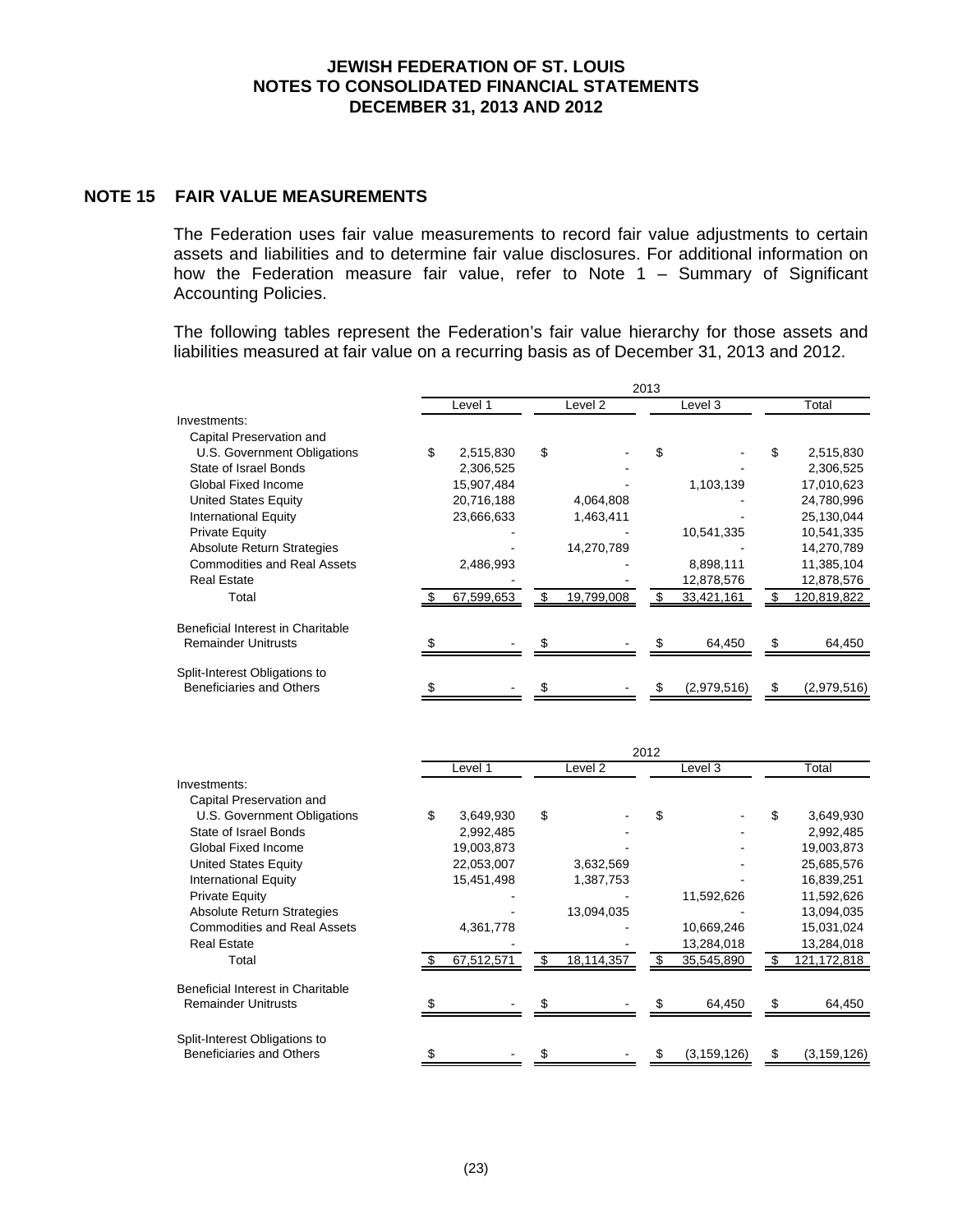# **NOTE 15 FAIR VALUE MEASUREMENTS (CONTINUED)**

### **Level 3 Assets**

The following table provides a summary of changes in fair value of the Federation's Level 3 financial assets by fair value category for the years ended December 31, 2013 and 2012:

|                                    | Commodities     |                       |    |               |    |                    |        | Global Fixed |  |
|------------------------------------|-----------------|-----------------------|----|---------------|----|--------------------|--------|--------------|--|
|                                    |                 | <b>Private Equity</b> |    | - Real Assets |    | <b>Real Estate</b> | Income |              |  |
| January 1, 2012                    | 11,211,588<br>S |                       | \$ | 9,235,039     | \$ | 12,186,283         |        |              |  |
| Purchases                          |                 | 848,170               |    | 1,342,019     |    | 1,503,876          |        |              |  |
| Sales                              |                 | (1,773,613)           |    | (260,000)     |    | (393, 694)         |        |              |  |
| Earned Income                      |                 |                       |    |               |    |                    |        |              |  |
| Unrealized and Realized            |                 |                       |    |               |    |                    |        |              |  |
| Gains and (Losses)                 |                 | 1,306,481             |    | 352,188       |    | (12, 447)          |        |              |  |
| December 31, 2012                  |                 | 11,592,626            |    | 10,669,246    |    | 13,284,018         |        |              |  |
| <b>Purchases and Contributions</b> |                 | 1,101,294             |    | 388,000       |    | 2,144,832          |        | 1,344,337    |  |
| Sales                              |                 | (3,644,946)           |    | (2,500,000)   |    | (1,012,978)        |        |              |  |
| Earned Income                      |                 |                       |    |               |    |                    |        |              |  |
| Unrealized and Realized            |                 |                       |    |               |    |                    |        |              |  |
| Gains and (Losses)                 |                 | 1,492,361             |    | 340,865       |    | (1,537,296)        |        | (241, 198)   |  |
| December 31, 2013                  |                 | 10.541.335            | S  | 8.898.111     | \$ | 12,878,576         | \$     | 1,103,139    |  |

|                                |                   | Split-Interest |                   |  |
|--------------------------------|-------------------|----------------|-------------------|--|
|                                | <b>Beneficial</b> |                | Obligations to    |  |
|                                | Interest in       |                | Beneficiaries and |  |
|                                | Unitrust          |                | <b>Others</b>     |  |
| January 1, 2012                | \$<br>64,450      | \$             | (3, 196, 690)     |  |
| Distributions to Beneficiaries |                   |                | 369,826           |  |
| Investment Income              |                   |                | (29, 740)         |  |
| Unrealized and Realized        |                   |                |                   |  |
| Gains and (Losses)             |                   |                | (314, 014)        |  |
| Change in Value                |                   |                | 11,492            |  |
| December 31, 2012              | 64,450            |                | (3, 159, 126)     |  |
| Distributions to Beneficiaries |                   |                | 547,248           |  |
| Investment Income              |                   |                | (20, 952)         |  |
| Unrealized and Realized        |                   |                |                   |  |
| Gains and (Losses)             |                   |                | (449,023)         |  |
| Change in Value                |                   |                | 102,337           |  |
| December 31, 2013              | 64.450            | S              | (2,979,516)       |  |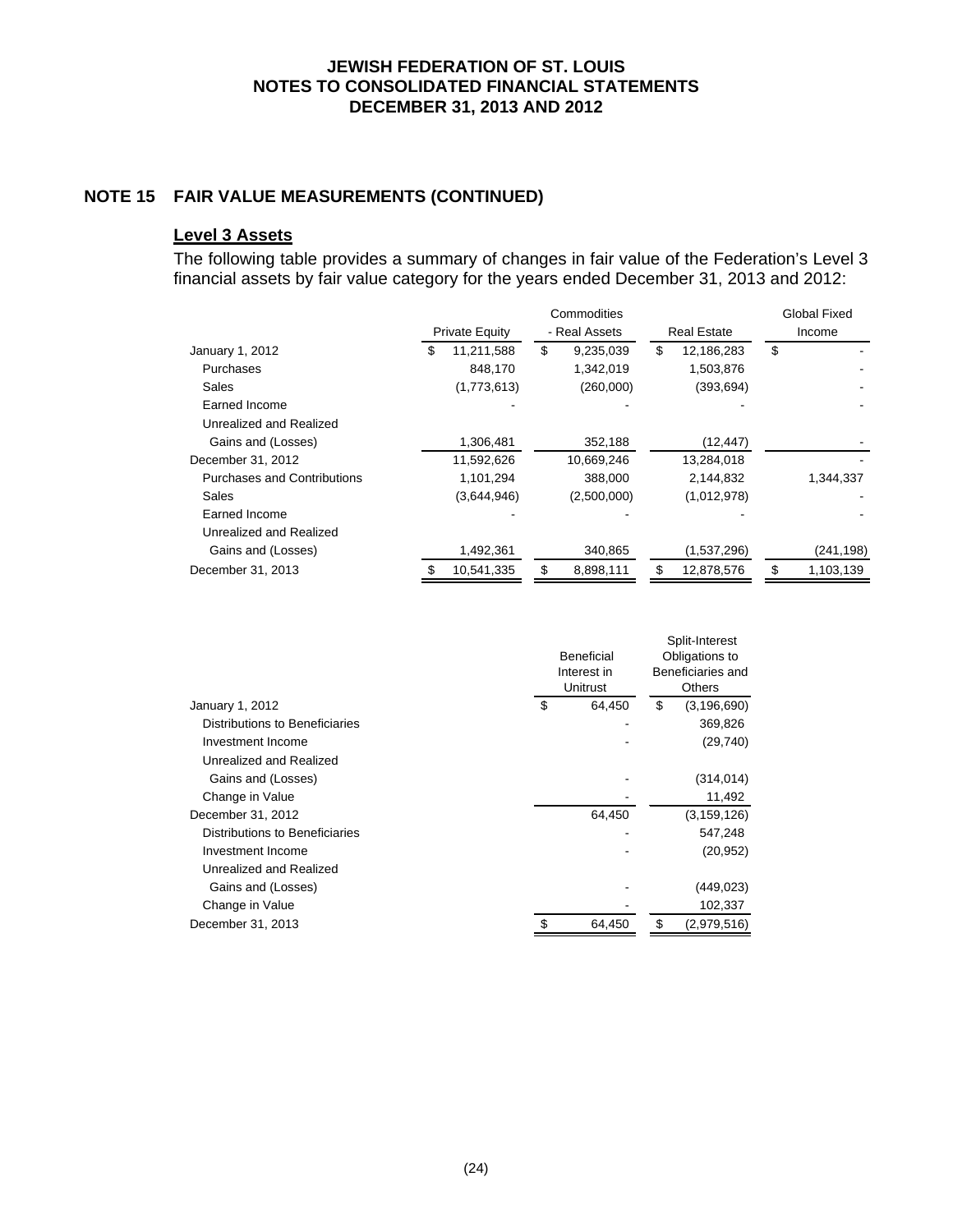### **NOTE 15 FAIR VALUE MEASUREMENTS (CONTINUED)**

#### **Level 2 and Level 3 Investments**

The following table summarizes Level 2 and Level 3 investments by major category as of December 31, 2013 and 2012:

|                             |                  |            | Unfunded                 | Redemption    |            |
|-----------------------------|------------------|------------|--------------------------|---------------|------------|
|                             |                  |            | Commitments              | Frequency (if | Redemption |
|                             |                  |            | at December 31,          | Currently     | Notice     |
|                             | 2013             | 2012       | 2013                     | Eligible)     | Period     |
| Global Fixed Income         | \$<br>1,103,139  | \$         | \$<br>2,185,018          | n/a           | n/a        |
| US Equity                   | 2,393,971        | 2,071,968  | $\overline{\phantom{0}}$ | Annually      | 60 days    |
| US Equity                   | 1,670,837        | 1,560,601  |                          | Semi-Annually | 60 days    |
| <b>International Equity</b> | 1,463,411        | 1,387,753  |                          | Quarterly     | 45 days    |
| Private Equity              | 10,541,335       | 11,592,626 | 1,294,020                | n/a           | n/a        |
| Absolute Return             | 1,869,813        | 1,970,335  |                          | Annually      | 45-90 days |
| Absolute Return             | 5.416.992        | 4,929,016  |                          | Semi-Annually | 75 days    |
| Absolute Return             | 6,983,984        | 6,194,684  |                          | Quarterly     | 60-65 days |
| Commodities                 | 8.898.111        | 10,669,246 | 3,248,015                | n/a           | n/a        |
| Real Estate                 | 12,878,576       | 13,284,018 |                          | n/a           | n/a        |
|                             | \$<br>53,220,169 | 53,660,247 | \$<br>6,727,053          |               |            |

Global Fixed Income includes investments in private funds that invest in mezzanine securities issued by lower middles market companies in North America. The investments consist of subordinated debt combined with equity features such as convertible debt, preferred stock or warrants. Underlying investments are valued quarterly and annually and have restricted liquidity provisions.

United State Equity and International Equity funds include long-term investments in domestic securities and foreign securities, respectively. In this category, units were priced daily but the fund manager with certain liquidity restrictions imposed on participants.

Private equity includes investments in funds of funds holding underlying positions in funds owning private assets. Underlying investments are valued quarterly and annually and have restrictive liquidity provisions. Investing in private equity provides diversification, growth potential, and wider market access to the overall portfolio.

Absolute Return funds invest in diversified portfolios designed to provide a less correlated source of return than fixed income and equity strategies. The strategy is implemented with a wide array of financial instruments, both domestic and global, including equities, fixed income and derivatives. Managers may leverage portfolios, sell financial instruments short and/or invest selectively in illiquid investments.

Commodities take positions in a variety of commodities, commodity futures, as well as equity securities closely correlated with the performance of such assets, including energy related companies. Investing in commodities provides additional diversification as well as a hedge against inflation. In this category, units were priced daily but the fund manager with certain liquidity restrictions imposed on participants.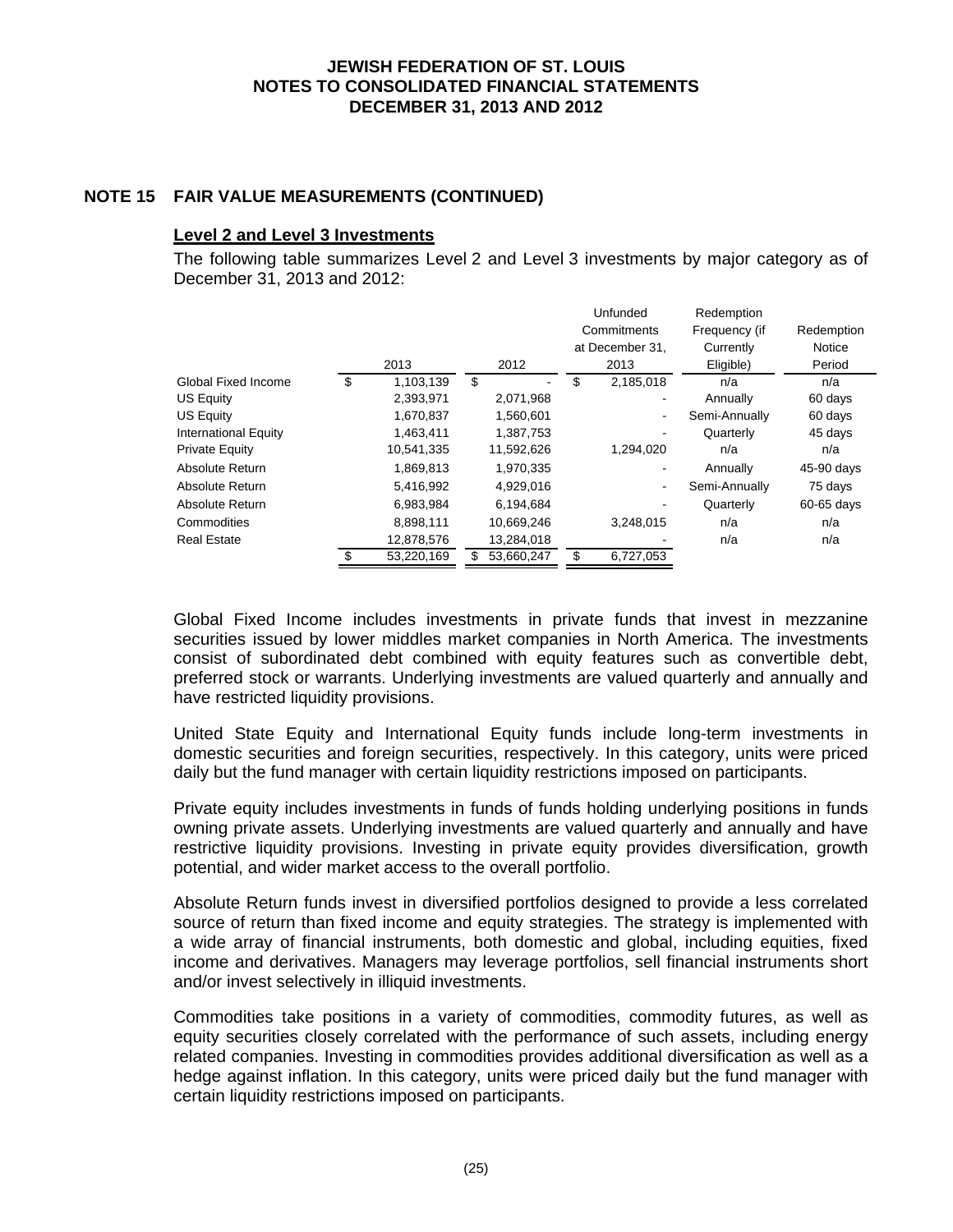#### **NOTE 15 FAIR VALUE MEASUREMENTS (CONTINUED)**

Real Estate investments consist of minority interests in limited liability companies holding retail properties. Real Estate assets are valued annually by management using a discounted cash flow model. Such investments are not marketable and have liquidity restrictions imposed.

#### **NOTE 16 ENDOWMENT**

The Federation's endowment consists of approximately 307 individual funds established for a variety of purposes. Its endowment includes both donor-restricted funds and funds designated by the board of directors to function as endowments. As required by GAAP, net assets associated with endowment funds, including funds designated by the board of directors to function as endowments, are classified and reported based on the existence or absence of donor-imposed restrictions. Certain donor contributions restricted for specific purpose or time are considered by the board of directors as quasi-endowments and are included in temporarily restricted endowments.

Endowment net asset activity and type of fund for the years ended December 31, 2013 and 2012:

|                                         | Unrestricted |             | Temporarily<br>Restricted |    | Permanently<br>Restricted | Total            |
|-----------------------------------------|--------------|-------------|---------------------------|----|---------------------------|------------------|
| Endowment Net Assets, December 31, 2011 | \$           | 37,578,033  | \$<br>16,510,853          | \$ | 19,378,734                | \$<br>73,467,620 |
| Earnings:                               |              |             |                           |    |                           |                  |
| Interest and Dividends, Net of Fees     |              | 1,009,792   | 618,619                   |    |                           | 1,628,411        |
| <b>Realized Losses</b>                  |              | 1,586,356   | 958,785                   |    |                           | 2,545,141        |
| <b>Unrealized Gains</b>                 |              | 2,283,249   | 1,626,343                 |    |                           | 3,909,592        |
| <b>Total Investment Returns</b>         |              | 4,879,397   | 3,203,747                 |    |                           | 8,083,144        |
| Contributions                           |              | 7,611,579   | 545,063                   |    | 543,632                   | 8,700,274        |
| Appropriations for Expenditure          |              | (5,206,086) | (777, 021)                |    |                           | (5,983,107)      |
| <b>Other Changes: Transfers</b>         |              |             |                           |    |                           |                  |
| Endowment Net Assets, December 31, 2012 |              | 44,862,923  | 19,482,642                |    | 19,922,366                | 84,267,931       |
| Earnings:                               |              |             |                           |    |                           |                  |
| Interest and Dividends, Net of Fees     |              | 970,292     | 608,590                   |    |                           | 1,578,882        |
| <b>Realized Gains</b>                   |              | 1,834,734   | 1,360,319                 |    |                           | 3,195,053        |
| <b>Unrealized Gains</b>                 |              | 2,316,899   | 2,193,760                 |    |                           | 4,510,659        |
| <b>Total Investment Returns</b>         |              | 5,121,925   | 4,162,669                 |    |                           | 9,284,594        |
| Contributions                           |              | 2,207,962   | 139,764                   |    | 1,670,457                 | 4,018,183        |
| Appropriations for Expenditure          |              | (6,939,080) | (1,759,426)               |    |                           | (8,698,506)      |
| <b>Other Changes: Transfers</b>         |              |             |                           |    |                           |                  |
| Endowment Net Assets, December 31, 2013 | \$           | 45,253,730  | 22,025,649<br>S           | S  | 21,592,823                | \$<br>88,872,202 |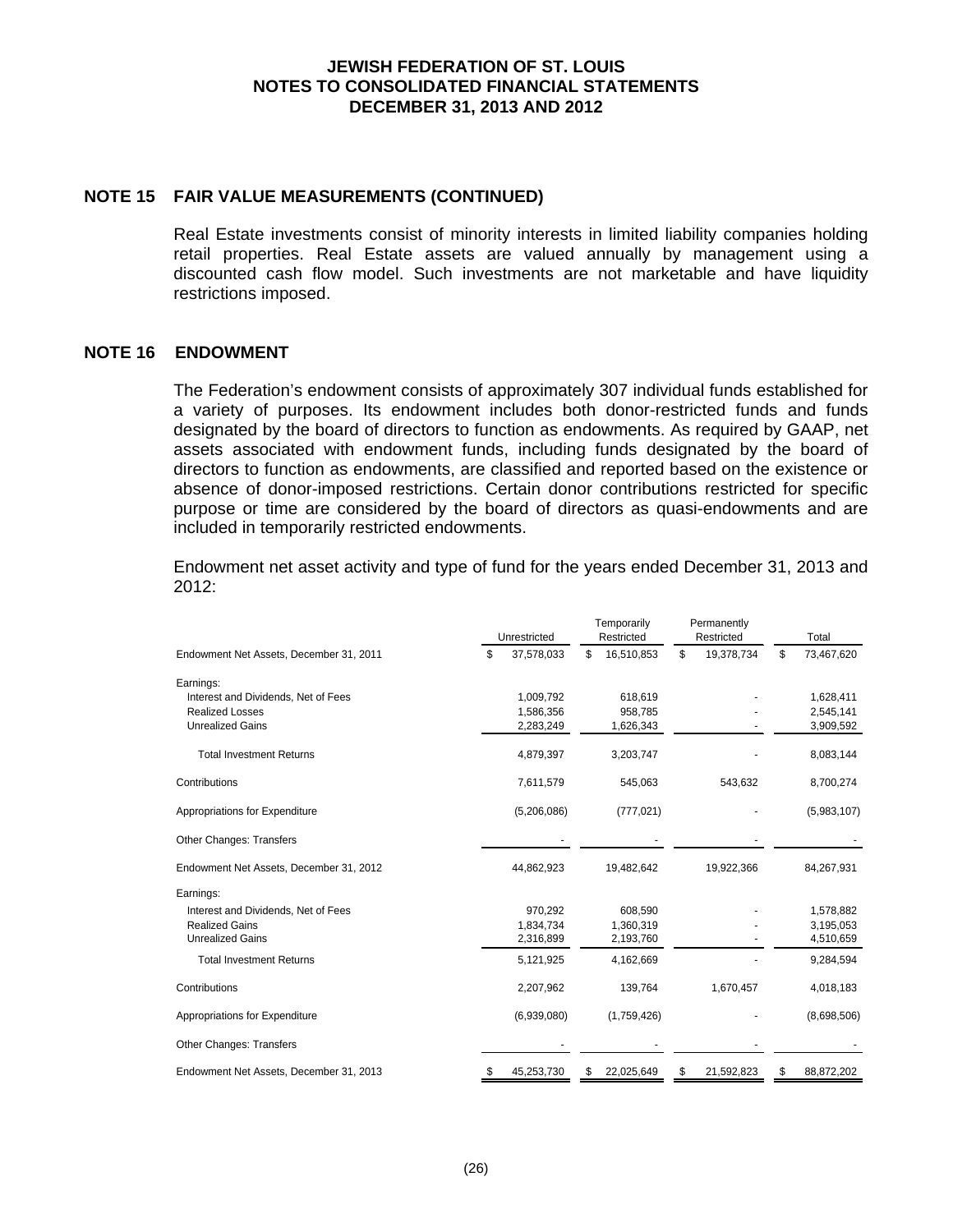# **NOTE 16 ENDOWMENT (CONTINUED)**

|                                                                       |              |              | Temporarily |             | Permanently |             |       |            |
|-----------------------------------------------------------------------|--------------|--------------|-------------|-------------|-------------|-------------|-------|------------|
|                                                                       | Unrestricted |              |             | Restricted  |             | Restricted  | Total |            |
| Endowment Fund Net Assets by Type of<br>Fund as of December 31, 2012: |              |              |             |             |             |             |       |            |
| Donor-Restricted Endowment Funds                                      | \$           |              | \$          | 6.044.070   | \$          | 19,922,366  | \$    | 25,966,436 |
| <b>Board Restricted Endowment Funds</b>                               |              | 44,862,923   |             | 13,438,572  |             |             |       | 58,301,495 |
| <b>Total Endowment Funds</b>                                          |              | 44,862,923   | \$          | 19,482,642  | \$          | 19,922,366  | \$    | 84,267,931 |
|                                                                       |              |              |             | Temporarily |             | Permanently |       |            |
|                                                                       |              | Unrestricted |             | Restricted  |             | Restricted  | Total |            |
| Endowment Fund Net Assets by Type of<br>Fund as of December 31, 2013: |              |              |             |             |             |             |       |            |
| Donor-Restricted Endowment Funds                                      | \$           |              | \$          | 7,025,770   | \$          | 21,592,823  | \$    | 28,618,593 |
| <b>Board Restricted Endowment Funds</b>                               |              | 45,253,730   |             | 14,999,879  |             |             |       | 60,253,609 |
| <b>Total Endowment Funds</b>                                          |              | 45,253,730   |             | 22,025,649  | \$          | 21,592,823  | \$    | 88,872,202 |

#### **Return Objectives and Risk Parameters**

The primary investment objective of the portfolio is an emphasis on capital appreciation with modest current income. The portfolio seeks to maximize potential total return consistent with minimizing overall volatility in the context of these guidelines. The total rate of return for individual investment styles will be compared to their appropriate index.

#### **Spending Policy**

The Federation has a policy of appropriating for distribution each year 5% of its endowment fund's average fair value over the prior eight quarters through the calendar year-end proceeding the calendar year prior to the year distribution is planned. In establishing this policy, the Federation considered the long-term expected return on its endowment.

# **NOTE 17 RESTRICTIONS AND LIMITATIONS ON NET ASSET BALANCES**

Restricted net assets at December 31, 2013 and 2012 consist of the following:

|                                                                  | <b>Temporarily Restricted</b> |    |            |    | <b>Permanently Restricted</b> |    |            |  |
|------------------------------------------------------------------|-------------------------------|----|------------|----|-------------------------------|----|------------|--|
|                                                                  | 2013                          |    | 2012       |    | 2013                          |    | 2012       |  |
| Gifts and Other Unexpected Revenues<br>and Grants Available for: |                               |    |            |    |                               |    |            |  |
| Acquisition of Building and Equipment                            | 136.923                       | \$ | 136.923    | \$ |                               | \$ |            |  |
| Pledges Restricted for Subsequent Year                           | 1,598,476                     |    | 1,995,967  |    |                               |    |            |  |
| Other Time and Purpose Restricted Funds                          | 22,303,119                    |    | 19,370,487 |    | 21,592,823                    |    | 19.922.366 |  |
| <b>Donor Annuities</b>                                           | 876,484                       |    | 603,723    |    |                               |    |            |  |
| <b>Total Donor Restricted Net Assets</b>                         | 24,915,002                    |    | 22,107,100 |    | 21,592,823                    |    | 19,922,366 |  |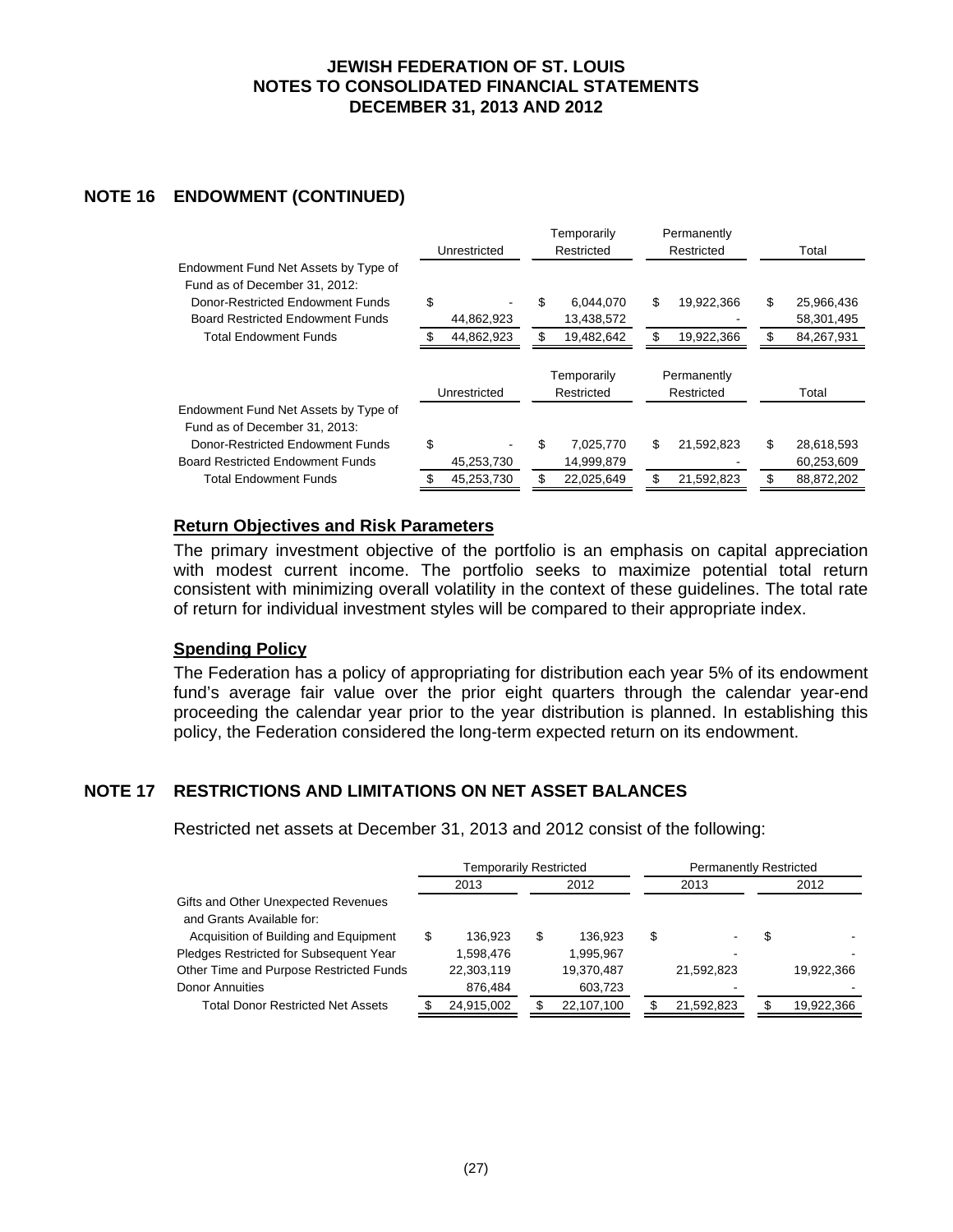# **JEWISH FEDERATION OF ST. LOUIS UNRESTRICTED ALLOCATIONS AND STRATEGIC PROGRAM GRANTS TO BENEFICIARY AND OTHER AGENCIES YEARS ENDED DECEMBER 31, 2013 AND 2012**

|                                                   |              | 2013           | 2012           |                 |  |  |
|---------------------------------------------------|--------------|----------------|----------------|-----------------|--|--|
|                                                   |              | Strategic      |                | Strategic       |  |  |
|                                                   | Unrestricted | Program        | Unrestricted   | Program         |  |  |
|                                                   | Allocation   | Grants         | Allocation     | Grants          |  |  |
| B'nai Amoona                                      |              | \$<br>2,500    |                |                 |  |  |
| B'nai B'rith Hillel Foundation                    | 167,042      | 24,720         | \$<br>171,519  | \$<br>26,200    |  |  |
| <b>BHR Worldwide</b>                              |              |                |                | 2,800           |  |  |
| Central Agency for Jewish Education of St. Louis  | 649,132      | 463,722        | 699,403        | 59,057          |  |  |
| Chabad on Campus                                  |              | 30,850         |                |                 |  |  |
| <b>Community Aging Corporation</b>                | 69,887       |                | 69,887         |                 |  |  |
| Day School Funding Pool:                          |              |                |                |                 |  |  |
| H. F. Epstein Hebrew Academy                      | 142,379      |                | 98,557         |                 |  |  |
| Saul Mirowitz Community Day School                | 137,164      |                | 122,218        | 56,361          |  |  |
| <b>Torah Prep School</b>                          | 225,031      |                | 164,673        |                 |  |  |
| The Gladys & Henry Crown Center for Senior Living |              | 98,704         |                | 34,100          |  |  |
| <b>Innovation Grants</b>                          |              | 30,000         |                |                 |  |  |
| Jewish Community Center:                          | 991,405      | 221,451        | 1,083,503      | 130,950         |  |  |
| Jewish Community Relations Council:               | 295,669      | 12,125         | 296,932        | 12,125          |  |  |
| Jewish Family and Children's Service              | 329,603      | 185,771        | 360,222        | 99,920          |  |  |
| Jewish Federations of North America:              |              |                |                |                 |  |  |
| Domestic Agencies                                 |              | 270,857        |                | 295,224         |  |  |
| <b>Overseas Agencies</b>                          |              | 511,780        |                | 477,180         |  |  |
| <b>MERS/ Goodwill Industries</b>                  | 41,886       |                | 43,650         |                 |  |  |
| Moishe House                                      |              |                |                |                 |  |  |
| Next D'Or                                         |              | 10,000         |                | 10,000          |  |  |
| St. Louis Jewish Light                            | 77,170       |                | 80,385         |                 |  |  |
| St. Louis Kollel                                  |              | 7,500          |                |                 |  |  |
|                                                   | 3,126,368    | 1,869,980<br>S | 3,190,949<br>S | 1,203,917<br>\$ |  |  |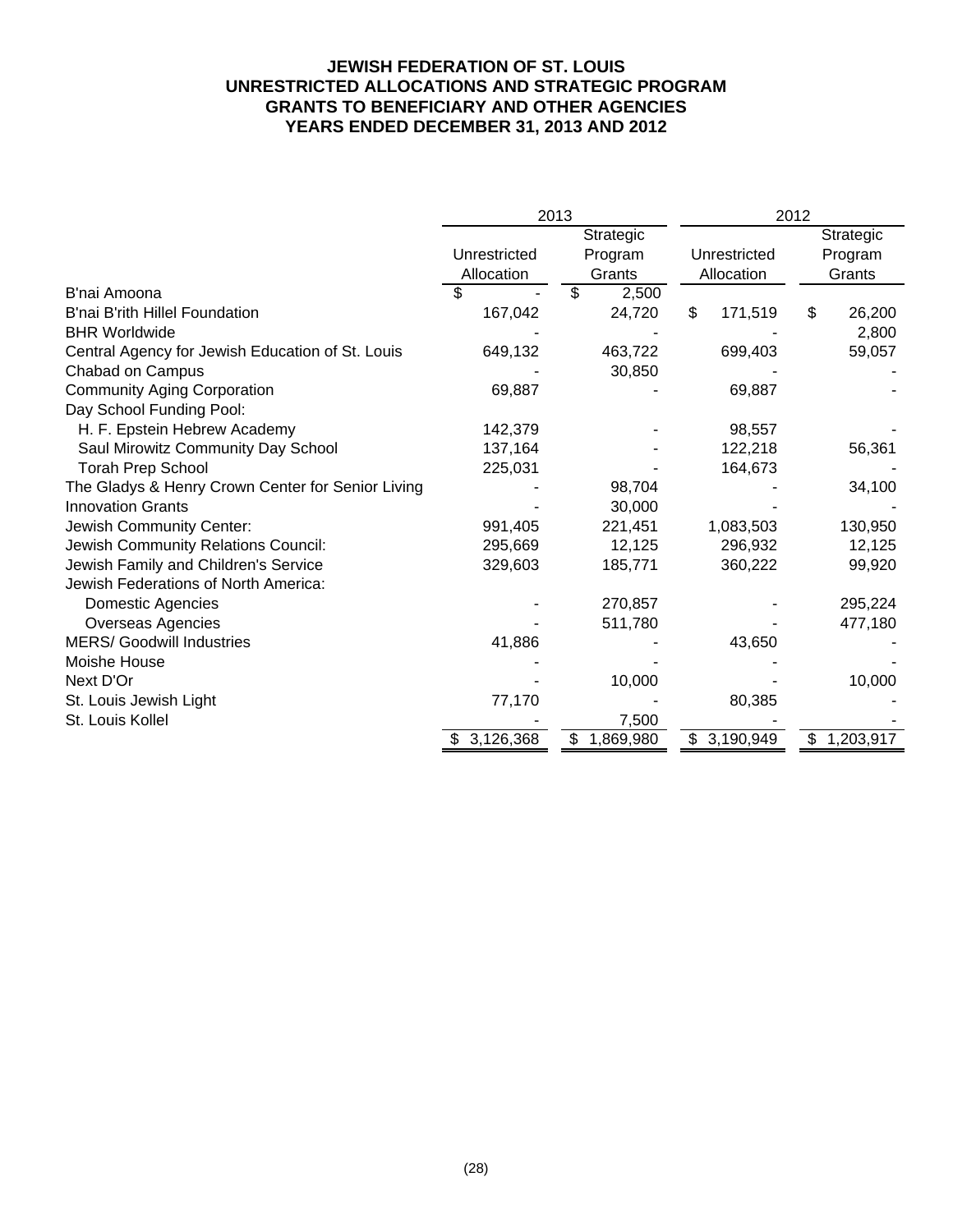# **JEWISH FEDERATION OF ST. LOUIS SCHEDULES OF FUNCTIONAL EXPENSE YEARS ENDED DECEMBER 31, 2013 AND 2012**

|                                         |              | Holocaust     |                 |                 |                 |                 |                 |                 |
|-----------------------------------------|--------------|---------------|-----------------|-----------------|-----------------|-----------------|-----------------|-----------------|
|                                         |              | Museum and    | General         | Community       | <b>Building</b> | Endowment       | Management      | 2013            |
| Year Ended December 31, 2013            | Program      | Library       | Campaign        | Services        | Operations      | <b>Services</b> | and General     | Total           |
| Salaries and Benefits                   | 512,946<br>S | 428,297<br>S  | 1,066,127<br>\$ | 845,336<br>-S   | 245,691<br>\$   | 545,457<br>S    | 584,083<br>S    | 4,227,937<br>S  |
| <b>Professional Fees</b>                | 105,056      | 69,921        | 70,274          | 161,330         |                 | 60,870          | 363,199         | 830,650         |
| Meetings, Events and Conferences        | 31,576       | 29,050        | 56,920          | 20,118          | 31              | 5,015           | 67,947          | 210,657         |
| <b>Missions</b>                         | 853          |               | 21,852          | 11,113          |                 |                 | 18,175          | 51,993          |
| <b>Local Transportation</b>             | 5,132        | 4,938         | 1,167           | 999             | 792             | 85              | 5,815           | 18,928          |
| Supplies and Equipment Maintenance      | 6,300        | 23,064        | 4.784           | 4,305           | 38,366          | 449             | 36,262          | 113,530         |
| Promotional Materials and Printing      | 33,438       | 72,392        | 36,740          | 25,392          |                 | 11,939          | 14,456          | 194,357         |
| Books, Publications, and Subscriptions  | 17,376       | 1,714         | 3,928           | 2,554           | 87              |                 | 11,639          | 37,298          |
| <b>Awards and Grants</b>                | 12,761       | 2,865         | 1,995           | 90              |                 | 97,851          | 10,257          | 125,819         |
| Telephone                               | 300          |               | 434             | 27              | 20,713          |                 | 3,078           | 24,552          |
| Postage and Shipping                    | 4,083        | 9,136         | 20,548          | 1,484           | 31              | 3,639           | 6,961           | 45,882          |
| <b>Utilities</b>                        |              |               |                 |                 | 74,400          |                 |                 | 74,400          |
| <b>Building and Grounds Maintenance</b> |              | 8,743         |                 |                 | 109,993         |                 |                 | 118,736         |
| Occupancy                               | 27,875       | 180,840       | 49,851          | 33,947          | 49,508          | 19,660          | 31,057          | 392,738         |
| Insurance                               | 7,255        |               |                 |                 | 22,247          |                 | 32,144          | 61,646          |
| <b>Miscellaneous</b>                    |              | 462           |                 |                 |                 |                 | 13,291          | 13,753          |
| Interest                                |              |               |                 |                 |                 |                 | 490,061         | 490,061         |
| <b>Brokerage Costs - Gifts</b>          |              |               | 10,583          |                 |                 |                 |                 | 10,583          |
| Depreciation                            | 18,510       | 31,585        | 35,300          | 28,825          | 145,544         | 14,058          | 19,491          | 293,313         |
| Intercompany Charges                    |              |               |                 | (52, 140)       | (361, 105)      |                 | (65, 826)       | (479, 071)      |
| <b>Total Operating Expenses</b>         | 783,461      | 863,007       | 1,380,503       | 1,083,380       | 346,298         | 759,023         | 1,642,090       | 6,857,762       |
| Provision for Uncollectible Pledges     |              |               |                 |                 |                 |                 |                 |                 |
| <b>Transition Expenses</b>              |              |               | 134,832         | 143,868         |                 |                 | 496,917         | 775,617         |
| <b>Total Expenses</b>                   | 783,461      | \$<br>863,007 | 1,515,335<br>\$ | 1,227,248<br>\$ | \$ 346,298      | 759,023<br>\$   | \$<br>2,139,007 | 7,633,379<br>\$ |

|                                         |    |           |    | Holocaust  |    |           |    |                |                 |           |                 |            |             |    |            |
|-----------------------------------------|----|-----------|----|------------|----|-----------|----|----------------|-----------------|-----------|-----------------|------------|-------------|----|------------|
|                                         |    |           |    | Museum and |    | General   |    | Community      | <b>Building</b> | Endowment |                 | Management |             |    | 2012       |
| Year Ended December 31, 2012            |    | Program   |    | Library    |    | Campaign  |    | Services       | Operations      |           | <b>Services</b> |            | and General |    | Total      |
| Salaries and Benefits                   | \$ | 473,807   | \$ | 391,860    | \$ | 994,947   | \$ | 876,763        | \$<br>240,948   | \$        | 579,399         | \$         | 588,322     | \$ | 4,146,046  |
| <b>Professional Fees</b>                |    | 345,859   |    | 74,306     |    | 57,732    |    | 62,676         | 1,159           |           | 42,528          |            | 252,713     |    | 836,973    |
| Meetings, Events and Conferences        |    | 30,260    |    | 40,455     |    | 173,076   |    | 16,092         | 41              |           | 10,968          |            | 71,477      |    | 342,369    |
| <b>Missions</b>                         |    |           |    |            |    | 68,908    |    | 10,630         |                 |           |                 |            | 7,071       |    | 86,609     |
| <b>Local Transportation</b>             |    | 3,083     |    | 5,360      |    | 1,819     |    | 728            | 697             |           | 82              |            | 4,392       |    | 16,161     |
| Supplies and Equipment Maintenance      |    | 5,003     |    | 13,583     |    | 5,248     |    | 4,483          | 36,552          |           | 1.005           |            | 38,526      |    | 104,400    |
| Promotional Materials and Printing      |    | 34,947    |    | 71,178     |    | 40,693    |    | 47,925         |                 |           | 34,053          |            | 18,005      |    | 246,801    |
| Books, Publications, and Subscriptions  |    | 16,604    |    | 2,120      |    | 1.718     |    | 124            | 35              |           | 50              |            | 8,160       |    | 28,811     |
| Awards and Grants                       |    | 54,678    |    | 3,650      |    | 1,127     |    | 435            | $\blacksquare$  |           | 158,910         |            | 9,207       |    | 228,007    |
| Telephone                               |    | 200       |    |            |    | 1,250     |    | 277            | 24,372          |           |                 |            | 2,846       |    | 28,945     |
| Postage and Shipping                    |    | 4,560     |    | 9,512      |    | 29,945    |    | 1,972          |                 |           | 2,059           |            | 7,942       |    | 55,990     |
| <b>Utilities</b>                        |    |           |    |            |    |           |    | $\blacksquare$ | 68,055          |           |                 |            |             |    | 68,055     |
| <b>Building and Grounds Maintenance</b> |    |           |    | 5,040      |    |           |    |                | 117,067         |           |                 |            |             |    | 122,107    |
| Occupancy                               |    | 28,992    |    | 176,191    |    | 50,950    |    | 37,568         | 49,508          |           | 21,788          |            | 31,565      |    | 396,562    |
| Insurance                               |    | 5,159     |    |            |    |           |    |                | 28,402          |           |                 |            | 38,404      |    | 71,965     |
| Miscellaneous                           |    |           |    | 1,182      |    |           |    |                |                 |           |                 |            | 7,421       |    | 8,603      |
| Interest                                |    |           |    |            |    |           |    |                |                 |           |                 |            | 29,867      |    | 29,867     |
| <b>Brokerage Costs - Gifts</b>          |    |           |    |            |    | 7,689     |    |                |                 |           |                 |            |             |    | 7,689      |
| Depreciation                            |    | 15,748    |    | 32,395     |    | 27,836    |    | 20,418         | 144,966         |           | 11,840          |            | 19,174      |    | 272,377    |
| Intercompany Charges                    |    |           |    |            |    |           |    | (52, 140)      | (368, 140)      |           |                 |            | (63, 346)   |    | (483, 626) |
| <b>Total Operating Expenses</b>         |    | 1,018,900 |    | 826,832    |    | 1,462,938 |    | 1,027,951      | 343,662         |           | 862,682         |            | 1,071,746   |    | 6,614,711  |
| Provision for Uncollectible Pledges     |    |           |    |            |    |           |    |                |                 |           |                 |            | 211,301     |    | 211,301    |
| <b>Transition Expenses</b>              |    |           |    |            |    | 25,232    |    | 132,651        |                 |           |                 |            | 167,592     |    | 325,475    |
| <b>Total Expenses</b>                   |    | 1,018,900 | \$ | 826,832    | \$ | 1,488,170 | S  | 1,160,602      | \$<br>343,662   | \$        | 862,682         | \$         | 1,450,639   | S  | 7,151,487  |
|                                         |    |           |    |            |    |           |    |                |                 |           |                 |            |             |    |            |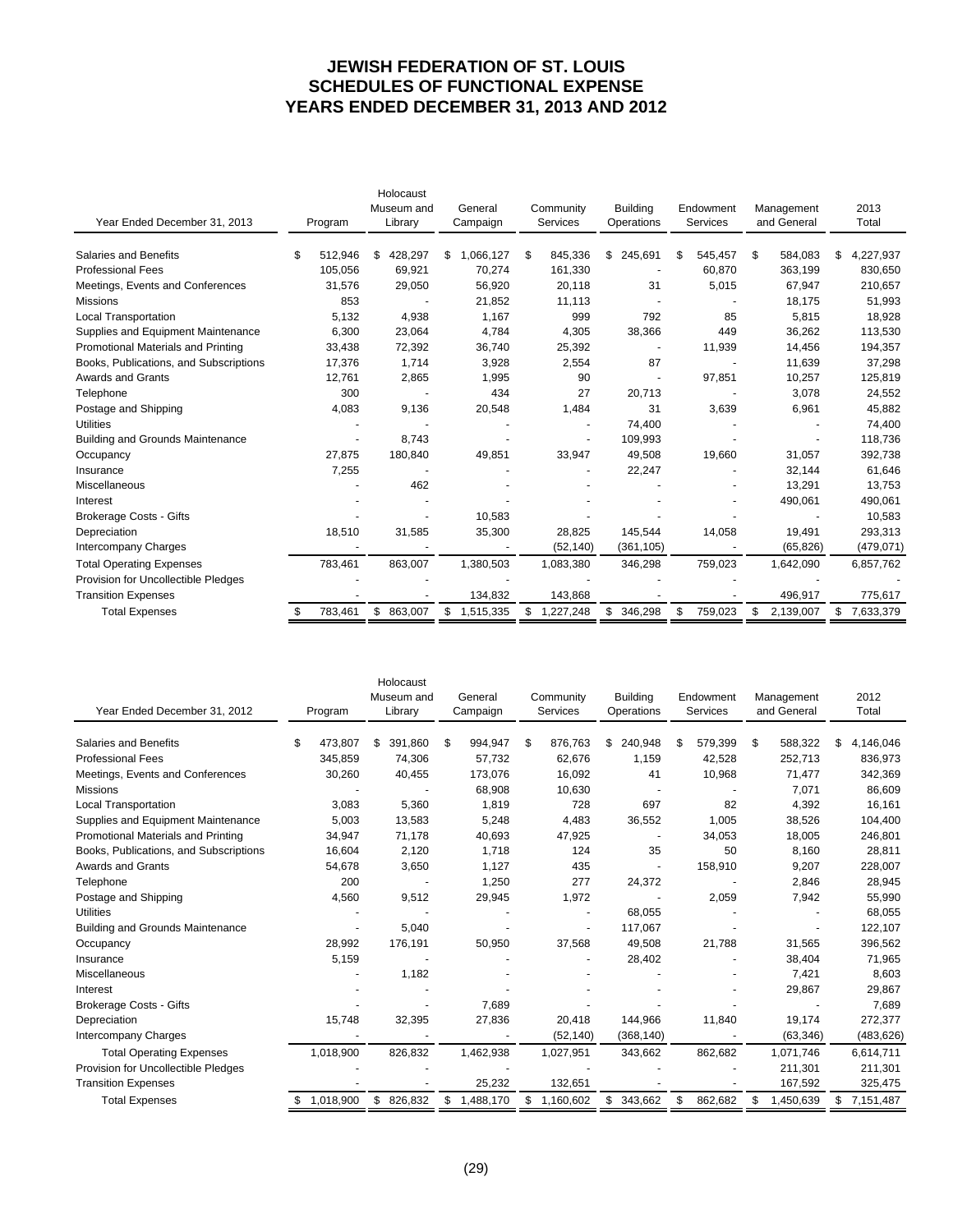#### **JEWISH FEDERATION OF ST. LOUIS SCHEDULES OF PROGRAM EXPENSES YEARS ENDED DECEMBER 31, 2013 AND 2012**

|                                        |                          |               |              |                          | Post         | Concierge                |                |                                  | One                            |                          |         |
|----------------------------------------|--------------------------|---------------|--------------|--------------------------|--------------|--------------------------|----------------|----------------------------------|--------------------------------|--------------------------|---------|
|                                        |                          | Millstone     |              |                          | Israel       | Families &               | Focus          | PJ                               | Happy                          | Web                      | 2013    |
| Year Ended December 31, 2013           | <b>NORC</b>              | Institute     | P2000        | Elderlink                | Engagement   | Young Children           | Israel         | Library                          | Camper                         | Development              | Total   |
| Salaries and Benefits                  | 165.200                  | \$<br>178.937 | \$<br>$\sim$ | \$<br>$\sim$             | \$<br>50,223 | \$<br>$\sim 100$         | - \$<br>$\sim$ | - \$<br>$\overline{\phantom{a}}$ | \$<br>$\overline{\phantom{a}}$ | \$<br>118,586            | 512,946 |
| <b>Professional Fees</b>               | 79,308                   | 16,052        |              | $\overline{\phantom{a}}$ | 688          | $\sim$                   |                | $\overline{\phantom{0}}$         |                                | 9,008                    | 105,056 |
| Meetings, Events and Conferences       | 13,136                   | 12,584        |              | $\overline{\phantom{a}}$ | 5,856        |                          |                |                                  |                                | $\overline{\phantom{a}}$ | 31,576  |
| <b>Local Transportation</b>            | 4,535                    | 364           |              | $\,$                     | 853          |                          |                |                                  |                                | $\overline{\phantom{a}}$ | 5,752   |
| Supplies and Equipment Maintenance     | 2,137                    | l,865         |              | $\overline{\phantom{a}}$ | 233          |                          | $\sim$         | $\sim$                           | $\overline{\phantom{0}}$       | 2,268                    | 6,503   |
| Promotional Materials and Printing     | 4,360                    | 2,057         |              | $\overline{\phantom{a}}$ | 30           |                          |                | $\overline{\phantom{a}}$         | $\overline{\phantom{a}}$       | 22,213                   | 28,660  |
| Books, Publications, and Subscriptions |                          | ,267          |              | ٠                        | 4,808        |                          |                | $\overline{\phantom{a}}$         | $\blacksquare$                 | 16,109                   | 22,184  |
| <b>Awards and Grants</b>               | $\overline{\phantom{a}}$ | ,261          |              | $\overline{\phantom{a}}$ | 11,500       | $\overline{\phantom{a}}$ |                |                                  |                                | $\overline{\phantom{a}}$ | 12,761  |
| Telephone                              | $\overline{\phantom{a}}$ | 300           |              | $\overline{\phantom{a}}$ | <b>.</b>     | $\overline{\phantom{a}}$ |                |                                  |                                | $\overline{\phantom{a}}$ | 300     |
| Postage and Shipping                   | 3,546                    | 248           |              | $\overline{\phantom{a}}$ | 289          |                          |                |                                  |                                |                          | 4,083   |
| Occupancy                              | 8,427                    | 7,455         |              | $\overline{\phantom{a}}$ | 2,917        |                          |                | $\blacksquare$                   |                                | 9,076                    | 27,875  |
| Insurance                              | $\overline{\phantom{a}}$ |               |              | $\overline{\phantom{a}}$ |              |                          |                | $\overline{\phantom{0}}$         |                                | 7,255                    | 7,255   |
| Depreciation                           | 5,796                    | 5,221         |              | $\,$                     | 2,092        |                          |                |                                  |                                | 5,401                    | 18,510  |
| <b>Total Expenses</b>                  | 286,445                  | 227,611<br>\$ |              | $\overline{\phantom{a}}$ | 79,489       | $\sim$                   |                |                                  |                                | 189,916<br>Ъ             | 783,461 |

| Year Ended December 31, 2012           | <b>NORC</b> | Millstone<br>Institute | P2000                    | Elderlink                | Post<br>Israel<br>Engagement | Concierge<br>Families &<br>Young Children | Focus<br>Israel | PJ<br>Library            | One<br>Happy<br>Camper   | Web<br>Development       | 2012<br>Total |
|----------------------------------------|-------------|------------------------|--------------------------|--------------------------|------------------------------|-------------------------------------------|-----------------|--------------------------|--------------------------|--------------------------|---------------|
|                                        |             |                        |                          |                          |                              |                                           |                 |                          |                          |                          |               |
| Salaries and Benefits                  | 140.443     | \$<br>144.066          | S<br>$\sim$              | 4,303                    | 32,889<br>\$.                | 22.161<br>S                               | \$<br>10,684    | 20.143<br>ж              | 976<br>- \$              | \$<br>98,142             | 473,807       |
| <b>Professional Fees</b>               | 74,169      | 10,131                 | $\blacksquare$           | 158,603                  | $\overline{\phantom{a}}$     | $\overline{\phantom{a}}$                  |                 | 26,181                   | 360                      | 76,415                   | 345,859       |
| Meetings, Events and Conferences       | (1, 173)    | 28,960                 |                          | $\,$                     | 947                          | $\overline{\phantom{a}}$                  | (82)            | 977                      | 37                       | 594                      | 30,260        |
| <b>Local Transportation</b>            | 2,182       | 224                    |                          | $\overline{\phantom{a}}$ | 515                          | 12                                        | $\sim$          | $\overline{\phantom{a}}$ | 150                      |                          | 3,083         |
| Supplies and Equipment Maintenance     | 2,100       | 525.                   |                          | $\overline{\phantom{a}}$ | $\overline{\phantom{a}}$     | $\blacksquare$                            | 4               | 712                      | $\overline{\phantom{a}}$ | 662                      | 5,003         |
| Promotional Materials and Printing     | 3,826       | 3.140                  |                          | $\,$                     | $\overline{\phantom{a}}$     | $\overline{\phantom{a}}$                  | $\sim$          | 960                      | 3,326                    | 23,695                   | 34,947        |
| Books, Publications, and Subscriptions | ٠           | 1,514                  |                          | $\overline{\phantom{a}}$ |                              |                                           |                 | $\overline{\phantom{a}}$ |                          | 15,090                   | 16,604        |
| Awards and Grants                      | 75          | 603                    |                          | $\overline{\phantom{a}}$ | 5,000                        |                                           |                 | $\blacksquare$           | 49,000                   | $\overline{\phantom{a}}$ | 54,678        |
| Telephone                              | -           | 200                    |                          | $\,$                     |                              |                                           |                 | $\overline{\phantom{0}}$ |                          | $\overline{\phantom{a}}$ | 200           |
| Postage and Shipping                   | 3,690       | 349                    |                          |                          |                              | 3                                         |                 | 488                      | 3                        | 27                       | 4,560         |
| Occupancy                              | 9,435       | 7,891                  | $\overline{\phantom{a}}$ | 172                      | 2,745                        | 1,830                                     | 686             | 915                      | $\overline{\phantom{a}}$ | 5,318                    | 28,992        |
| Insurance                              |             |                        |                          | $\overline{\phantom{a}}$ |                              |                                           |                 |                          |                          | 5,159                    | 5,159         |
| Miscellaneous                          |             |                        |                          |                          |                              |                                           |                 |                          |                          |                          |               |
| Depreciation                           | 5,128       | 4,289                  |                          | 93                       | 1,492                        | 1,013                                     | 337             | 506                      |                          | 2,890                    | 15,748        |
| <b>Total Expenses</b>                  | 239,875     | 202,892<br>Æ           |                          | \$<br>163,171            | 43,588                       | 25,019                                    | 11,629<br>£.    | 50,882                   | 53,852<br>S              | 227,992                  | 1,018,900     |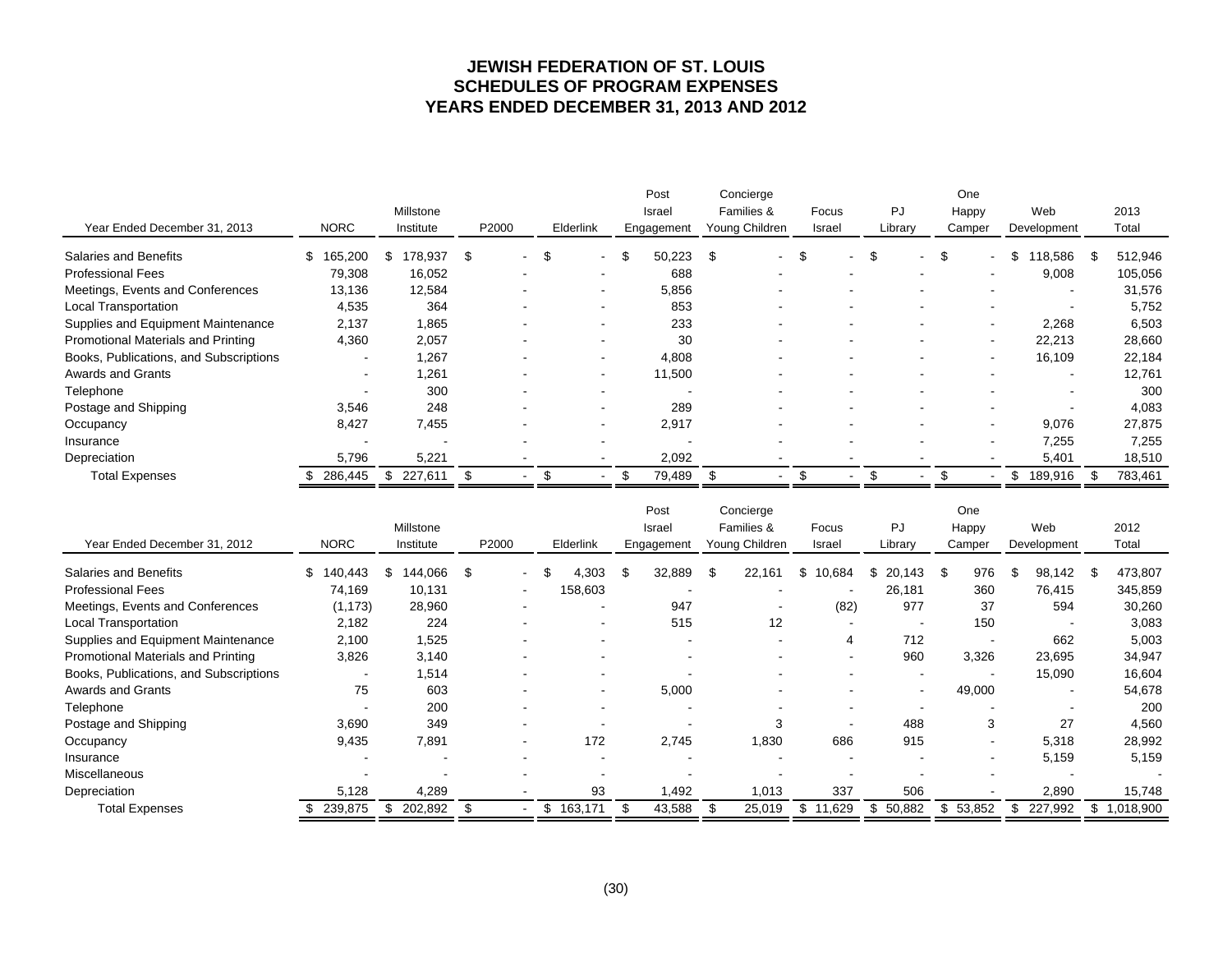#### **JEWISH FEDERATION OF ST. LOUIS SCHEDULES OF COMMUNITY SERVICES EXPENSES YEARS ENDED DECEMBER 31, 2013 AND 2012**

| Year Ended December 31, 2013           | Planning<br>and<br>Allocation |                         | Government<br>Relations |                | Consultation<br>with<br>Agencies |                         | Israel<br>Overseas |              | Communications |           | Foundation and<br>Corporate<br>Relations | 2013<br>Total   |
|----------------------------------------|-------------------------------|-------------------------|-------------------------|----------------|----------------------------------|-------------------------|--------------------|--------------|----------------|-----------|------------------------------------------|-----------------|
| <b>Salaries and Benefits</b>           | \$<br>356,348                 | \$                      | 43,641                  | \$             | 97,390                           | \$                      | 56,050             | \$           | 254,668        | \$        | 37,239                                   | \$<br>845,336   |
| <b>Professional Fees</b>               | 25,934                        |                         | 60,440                  |                |                                  |                         |                    |              | 74,956         |           |                                          | 161,330         |
| Meetings, Events and Conferences       | 15,748                        |                         | 62                      |                | 18                               |                         |                    |              | 3,952          |           | 338                                      | 20,118          |
| <b>Missions</b>                        | 8,124                         |                         |                         |                |                                  |                         | 50                 |              | 2,939          |           |                                          | 11,113          |
| <b>Local Transportation</b>            | 941                           |                         | 6                       |                |                                  |                         |                    |              | 52             |           |                                          | 999             |
| Supplies and Equipment Maintenance     | 2,364                         |                         | 15                      |                |                                  |                         |                    |              | 1,631          |           | 295                                      | 4,305           |
| Promotional Materials and Printing     | 4,270                         |                         |                         |                |                                  |                         |                    |              | 21,122         |           |                                          | 25,392          |
| Books, Publications, and Subscriptions | 2,045                         |                         |                         |                |                                  |                         |                    |              | 509            |           |                                          | 2,554           |
| <b>Awards and Grants</b>               | 90                            |                         |                         |                |                                  |                         |                    |              |                |           |                                          | 90              |
| Telephone                              | 27                            |                         |                         |                |                                  |                         |                    |              |                |           |                                          | 27              |
| Postage and Shipping                   | 603                           |                         |                         |                |                                  |                         |                    |              | 631            |           | 250                                      | 1,484           |
| Occupancy                              | 10,748                        |                         | 972                     |                | 3,565                            |                         | 1,134              |              | 14,611         |           | 2,917                                    | 33,947          |
| Depreciation                           | 7,545                         |                         | 698                     |                | 2,433                            |                         | 813                |              | 15,367         |           | 1,969                                    | 28,825          |
| <b>Intercompany Charges</b>            |                               |                         |                         |                |                                  |                         |                    |              | (52, 140)      |           |                                          | (52, 140)       |
| <b>Transition Expenses</b>             | 15,938                        |                         |                         |                |                                  |                         |                    |              | 127,930        |           |                                          | 143,868         |
| <b>Total Expenses</b>                  | \$<br>450,725                 | $\sqrt[6]{\frac{1}{2}}$ | 105,834                 | $\mathfrak{S}$ | 103,406                          | $\sqrt[6]{\frac{1}{2}}$ | 58,047             | $\mathbb{S}$ | 466,228        | \$        | 43,008                                   | \$<br>1,227,248 |
|                                        | Planning                      |                         |                         |                | Consultation                     |                         |                    |              |                |           | Foundation and                           |                 |
|                                        | and                           | Government              |                         | with           |                                  | Israel                  |                    |              |                | Corporate |                                          | 2012            |
|                                        |                               |                         |                         |                |                                  |                         | Overseas           |              |                |           |                                          | Total           |
| Year Ended December 31, 2012           | Allocation                    |                         | Relations               |                | Agencies                         |                         |                    |              | Communications |           | Relations                                |                 |
| <b>Salaries and Benefits</b>           | \$<br>318,323                 | \$                      | 38,715                  | \$             | 122,336                          | \$                      | 48,399             | \$           | 293,551        | \$        | 55,439                                   | \$<br>876,763   |
| <b>Professional Fees</b>               | 11                            |                         | 60,000                  |                |                                  |                         |                    |              | 2,665          |           |                                          | 62,676          |
| Meetings, Events and Conferences       | 9,245                         |                         | 37                      |                |                                  |                         | 9                  |              | 6,793          |           | 8                                        | 16,092          |
| <b>Missions</b>                        | 1,215                         |                         |                         |                |                                  |                         | 9,415              |              |                |           |                                          | 10,630          |
| <b>Local Transportation</b>            | 706                           |                         | 9                       |                |                                  |                         | 3                  |              | 10             |           |                                          | 728             |
| Supplies and Equipment Maintenance     | 2,451                         |                         |                         |                |                                  |                         |                    |              | 1,672          |           | 360                                      | 4,483           |
| Promotional Materials and Printing     | 292                           |                         |                         |                |                                  |                         |                    |              | 47,633         |           |                                          | 47,925          |
| Books, Publications, and Subscriptions | 88                            |                         |                         |                |                                  |                         |                    |              | 36             |           |                                          | 124             |
| <b>Awards and Grants</b>               | 245                           |                         |                         |                |                                  |                         |                    |              | 190            |           |                                          | 435             |
| Telephone                              |                               |                         |                         |                |                                  |                         |                    |              | 277            |           |                                          | 277             |
| Postage and Shipping                   | 597                           |                         |                         |                |                                  |                         |                    |              | 1,106          |           | 269                                      | 1,972           |
| Occupancy                              | 12,008                        |                         | 1,029                   |                | 3,774                            |                         | 1,372              |              | 16,126         |           | 3,259                                    | 37,568          |
| Depreciation                           | 6,526                         |                         | 559                     |                | 2,051                            |                         | 746                |              | 8,764          |           | 1,772                                    | 20,418          |
| <b>Intercompany Charges</b>            |                               |                         |                         |                |                                  |                         |                    |              | (52, 140)      |           |                                          | (52, 140)       |
| <b>Transition Expenses</b>             | 29,671                        |                         | 100,349                 |                |                                  |                         | 59,944             |              | 102,980        |           |                                          | 132,651         |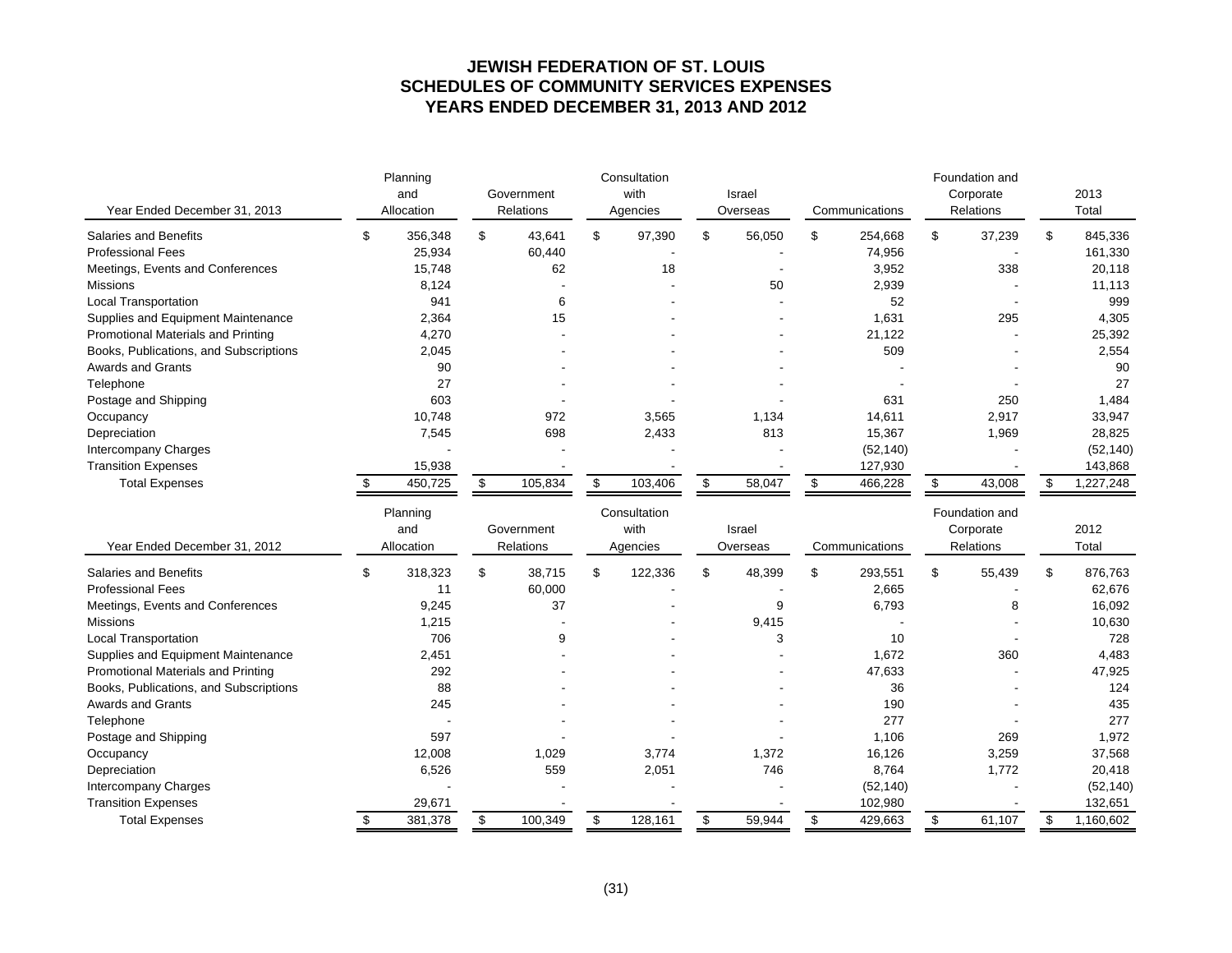# **JEWISH FEDERATION OF ST. LOUIS CONSOLIDATING SCHEDULE OF FINANCIAL POSITION DECEMBER 31, 2013**

| <b>ASSETS</b>                                                                | Jewish<br>Federation of<br>St. Louis |                          |    | Supporting<br>Foundations | <b>Total Before</b><br>Eliminations | Eliminations   | Consolidated<br>Total    |
|------------------------------------------------------------------------------|--------------------------------------|--------------------------|----|---------------------------|-------------------------------------|----------------|--------------------------|
|                                                                              |                                      |                          |    |                           |                                     |                |                          |
| Cash and Cash Equivalents<br>Receivables:                                    | \$                                   | 1,222,266                | \$ | 233,860                   | \$<br>1,456,126                     | \$             | \$<br>1,456,126          |
| Campaign Pledges, Net of Allowance<br>Beneficiary Agencies, Net of Allowance |                                      | 1,873,808<br>243,996     |    |                           | 1,873,808<br>243,996                | (19,250)       | 1,873,808<br>224,746     |
| <b>Accrued Interest</b><br>Other                                             |                                      | 73,436<br>190,293        |    |                           | 73,436<br>190,293                   |                | 73,436<br>190,293        |
| Intercompany Receivables                                                     |                                      |                          |    |                           |                                     |                |                          |
| <b>Prepaid Expenses</b>                                                      |                                      | 98,807                   |    |                           | 98,807                              |                | 98,807                   |
| Building and Equipment, Net<br><b>Notes Receivable</b>                       |                                      | 2,997,037<br>22,381,467  |    |                           | 2,997,037<br>22,381,467             |                | 2,997,037<br>22,381,467  |
| Contributions Receivable, Net                                                |                                      | 1,477,892                |    | 2,601,896                 | 4,079,788                           |                | 4,079,788                |
| Long-Term Investments                                                        |                                      | 105,775,973              |    | 32,988,205                | 138,764,178                         |                | 138,764,178              |
| <b>Total Assets</b>                                                          |                                      | 136,334,975              |    | \$ 35,823,961             | \$172,158,936                       | \$<br>(19,250) | \$172,139,686            |
| <b>LIABILITIES AND NET ASSETS</b>                                            |                                      |                          |    |                           |                                     |                |                          |
| <b>LIABILITIES</b>                                                           |                                      |                          |    |                           |                                     |                |                          |
| Accounts Payable:                                                            |                                      |                          |    |                           |                                     |                |                          |
| <b>Beneficiary Agencies</b>                                                  | \$                                   | 2,174,505                | \$ |                           | \$<br>2,174,505                     | \$             | \$<br>2,174,505          |
| The Jewish Federations of North America<br><b>Other Campaigns</b>            |                                      | 443,830<br>34,054        |    |                           | 443,830<br>34,054                   |                | 443,830<br>34,054        |
| Other                                                                        |                                      | 318,419                  |    | 16,389                    | 334,808                             | (14,250)       | 320,558                  |
| <b>Grants Payable</b>                                                        |                                      |                          |    | 371,321                   | 371,321                             | (5,000)        | 366,321                  |
| <b>Accrued Expense</b>                                                       |                                      | 507,188                  |    |                           | 507,188                             |                | 507,188                  |
| <b>Accrued Pension Obligation</b>                                            |                                      | 1,736,341                |    |                           | 1,736,341                           |                | 1,736,341                |
| Obligations to Beneficiaries Under                                           |                                      |                          |    |                           |                                     |                |                          |
| Split-Interest Agreements                                                    |                                      | 2,593,889                |    |                           | 2,593,889                           |                | 2,593,889                |
| Line of Credit                                                               |                                      | 1,130,567                |    |                           | 1,130,567                           |                | 1,130,567                |
| Note Payable                                                                 |                                      | 21,699,613               |    |                           | 21,699,613                          |                | 21,699,613               |
| Funds Held in Custody for Others:                                            |                                      |                          |    |                           |                                     |                |                          |
| Pooled Investments                                                           |                                      | 15,573,894               |    |                           | 15,573,894                          |                | 15,573,894               |
| Split-Interest Agreements                                                    |                                      | 385,627                  |    |                           | 385,627                             |                | 385,627                  |
| Passport to Israel                                                           |                                      | 737,581                  |    |                           | 737,581                             |                | 737,581                  |
| Other                                                                        |                                      | 891,674                  |    |                           | 891,674                             |                | 891,674                  |
| <b>Total Liabilities</b>                                                     |                                      | 48,227,182               |    | 387,710                   | 48,614,892                          | (19, 250)      | 48,595,642               |
| <b>NET ASSETS</b>                                                            |                                      |                          |    |                           |                                     |                |                          |
| Unrestricted:                                                                |                                      |                          |    |                           |                                     |                |                          |
| Undesignated:                                                                |                                      |                          |    |                           |                                     |                |                          |
| Net Investment in Building and Equipment<br>Undesignated                     |                                      | 2,997,037<br>(5,443,110) |    |                           | 2,997,037<br>(5,443,110)            |                | 2,997,037<br>(5,443,110) |
| Board-Controlled Endowments and Other:                                       |                                      |                          |    |                           |                                     |                |                          |
| Philanthropic Funds                                                          |                                      | 6,936,763                |    |                           | 6,936,763                           |                | 6,936,763                |
| Board Designated as Endowment                                                |                                      | 9,743,059                |    |                           | 9,743,059                           |                | 9,743,059                |
| Board Designated as Future Use                                               |                                      | 29,879,635               |    |                           | 29,879,635                          |                | 29,879,635               |
| Other                                                                        |                                      | 88,480                   |    | 32,834,355                | 32,922,835                          |                | 32,922,835               |
| <b>Total Unrestricted</b>                                                    |                                      | 44,201,864               |    | 32,834,355                | 77,036,219                          |                | 77,036,219               |
| Restricted:                                                                  |                                      |                          |    |                           |                                     |                |                          |
| Temporarily                                                                  |                                      | 24,915,002               |    |                           | 24,915,002                          |                | 24,915,002               |
| Permanently                                                                  |                                      | 18,990,927               |    | 2,601,896                 | 21,592,823                          |                | 21,592,823               |
| <b>Total Net Assets</b>                                                      |                                      | 88,107,793               |    | 35,436,251                | 123,544,044                         |                | 123,544,044              |
| <b>Total Liabilities and Net Assets</b>                                      | \$                                   | 136,334,975              |    | \$ 35,823,961             | \$<br>172,158,936                   | \$<br>(19,250) | \$<br>172,139,686        |